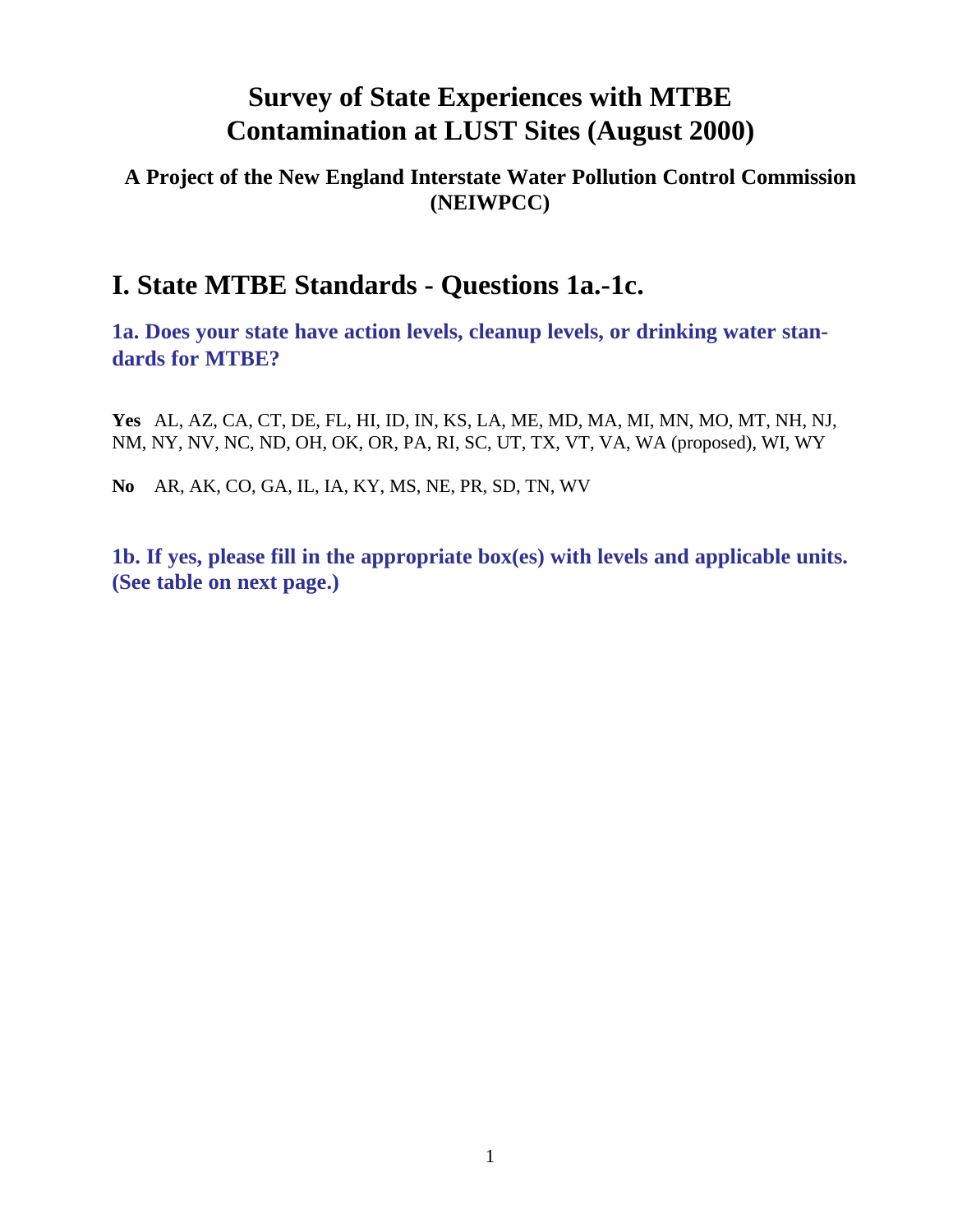| <b>Medium</b> | <b>Action</b><br>Level(s)                                                                                                                                                                                                                                                                                                                                                                                                                                                 | <b>Cleanup</b><br>Level(s)                                                                                                                                                                                                                                                                                                                                                                                                                                                                                     | <b>Drinking Water Standard</b> |                                  |                        |                                 |
|---------------|---------------------------------------------------------------------------------------------------------------------------------------------------------------------------------------------------------------------------------------------------------------------------------------------------------------------------------------------------------------------------------------------------------------------------------------------------------------------------|----------------------------------------------------------------------------------------------------------------------------------------------------------------------------------------------------------------------------------------------------------------------------------------------------------------------------------------------------------------------------------------------------------------------------------------------------------------------------------------------------------------|--------------------------------|----------------------------------|------------------------|---------------------------------|
|               |                                                                                                                                                                                                                                                                                                                                                                                                                                                                           |                                                                                                                                                                                                                                                                                                                                                                                                                                                                                                                | Primary<br>(health-<br>based)  | Secondary<br>(taste $&$<br>odor) | <b>EPA</b><br>advisory | State (or<br>other)<br>advisory |
| Soil          | $AL-$<br>$.082$ ppm;<br>$CT-$<br>$2000 \mu g/L$<br>or $20$ ppm;<br>$FL-$<br>$200$ ppb;<br>$HI$ -5ppb;<br><b>IN-above</b><br>EQLs;<br>$LA-$<br>20ppm;<br><b>MD</b> -site<br>specific;<br>$MA -10$ lbs 280ppm;<br>$\alpha$<br>$0.3$ mg/ $kg;$<br>$MT - 0.1 -$<br>0.3mg/Kg<br>(based on<br>depth to<br>GW);<br>NC-<br>$0.92$ mg/kg; extract;<br>OH - soil<br>type $\&$<br>depth<br>3800ppb;<br>OR-<br>$0.16$ mg/Kg $\mathbf{PA}$ -<br>UT-<br>$0.3 \text{mg/Kg}$ ; UT-<br>VA- | AL, LA-<br>RB;<br><b>CT-2000</b><br>$\mu$ g/L or<br>20ppm;<br>$FL-200$ ppb;<br>$\mathbf{H}$ I-5ppb;<br>$IN-350$ ppb;<br><b>MD</b> -site<br>specific;<br>MA-<br>$0.3\mu$ g/g;<br>$MI-800$ ppb;<br><b>MO-60-</b><br>NH-<br>$[0.13$ ppm;<br>$NJ-3.1$ ppm<br>NM-RB;<br>NY-<br>$200 \mu$ g/kg or<br>$10\mu g/L$ for<br><b>TCLP</b><br>$NC-$<br>$0.92mg/Kg*$<br>dependent: $ OH$ -same as<br>Tier 1 530- $\alpha$ action level;<br>$OR-$<br>$0.16$ mg/Kg;<br>$2mg/Kg$ ;<br>$\mathbf{R} \mathbf{I}^*$<br>$0.3mg/Kg$ ; |                                |                                  |                        |                                 |
|               | $\triangleright$ detection $\mathbf{VA}\text{-site}$<br>limit;                                                                                                                                                                                                                                                                                                                                                                                                            | specific/risk                                                                                                                                                                                                                                                                                                                                                                                                                                                                                                  |                                |                                  |                        |                                 |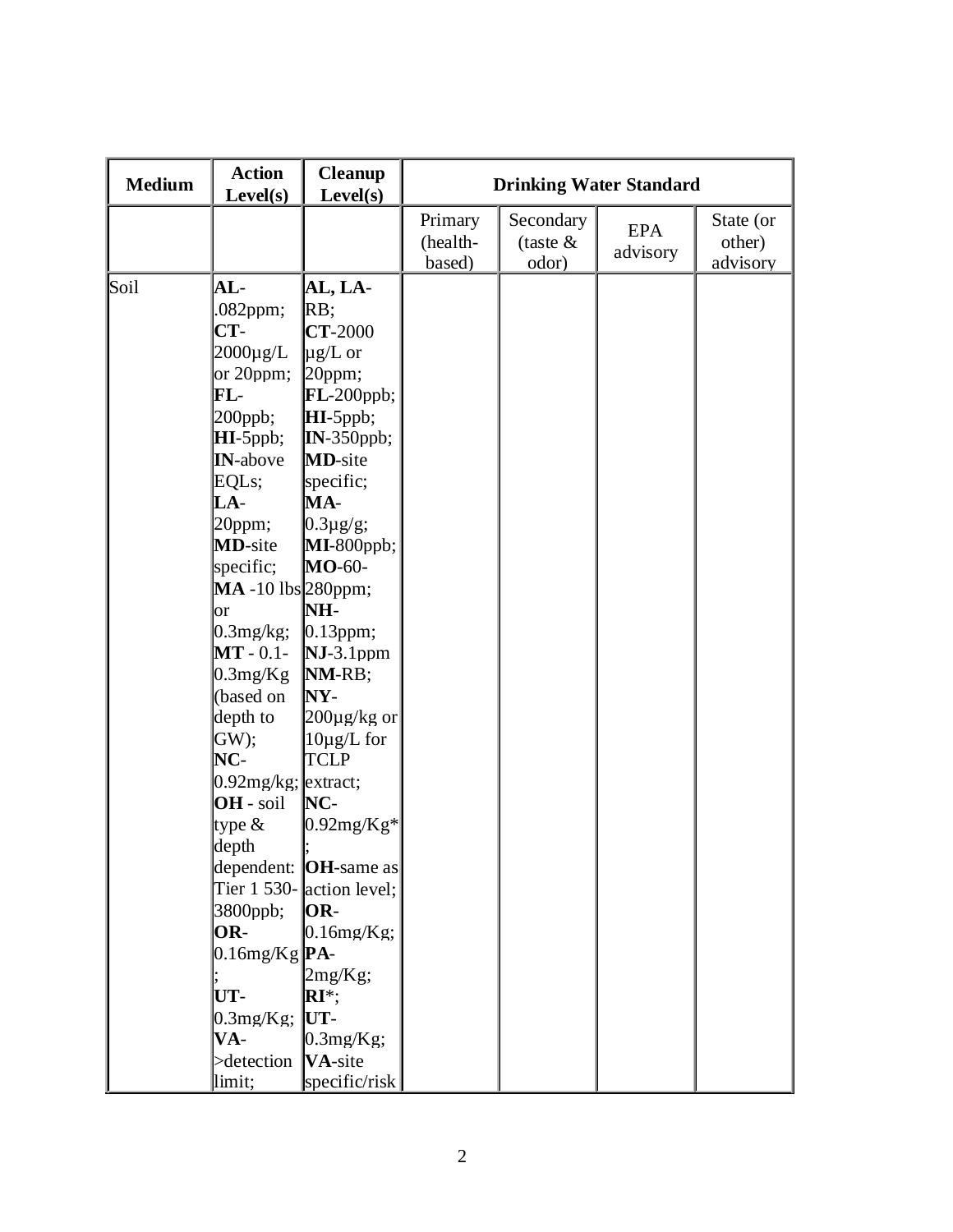| Groundwater | $KS$ , OR -<br>$20\mu$ g/L;<br>RI-<br>GA:20ppb;<br>VT, OH-<br>40ppb;<br>$AL-$<br>$.020$ ppm;<br>20ppb;<br>CT-<br>$100\mu$ g/L;<br>$FL-50$ ppb;<br><b>IN-above</b><br>EQL <sub>s</sub> ;<br>LA-<br>$0.52$ ppm;<br>$ME-25$ ppb;<br><b>MD</b> -site<br>specific;<br>$MA-10$ lbs.<br><b>or</b><br>$0.07$ mg/L;<br>NV-<br>$200 \mu$ g/L $\&$<br>$20\mu$ g/L;<br>NM<br>100ppb;<br>NC-<br>$200 \mu g/L;$<br><b>OK-0.020</b><br>mg/L;<br>$SC-40$ ppb;<br>UT-<br>0.2mg/L;<br>$VA-$<br>>detection | AL, LA-RB; $ $<br>$KS, OR -$<br>$20\mu$ g/L;<br>MI, VT,<br>OH-40ppb;<br>RI, GA-<br>40ppb,<br>$GB:5000$ ppb;<br>$CT-100\mu g/L;$<br>$FL-50$ ppb;<br>$HI-20$ ppb;<br>$IN-45$ ppb;<br>$ME-35$ ppb;<br><b>MD-site</b><br>specific;<br>$MA-70\mu g/L;$<br><b>MO-40-</b><br>$400$ ppb<br>potable/nonp<br>$\mathsf{lot}$ :<br>$MT-30\mu g/L;$<br>$NV-200\mu g/L$<br>$20\mu$ g/L;<br>$NH-13\mu g/L;$<br>$NJ-70$ ppb<br>$NH-13\mu g/L;$ NM-100ppb;<br>$NY-10\mu g/L;$<br>$NC-200\mu g/L;$<br>$PA-20\mu g/L;$<br><b>SC</b> -site<br>specific;<br>UT-<br>$0.07$ mg/L;<br>VA-site<br>specific/risk<br>based;<br>$WA-20$ ppb; | $CA-13$ ppb;<br>$ME-35$ ppb;<br>$MA-70\mu g/L$ ; $MO$ ;<br>$NH-13\mu g/L;$<br>$NJ-70$ ppb<br>$NY-50\mu g/L;$<br>$TX-240$ ppb; | $CA-5$ ppb;<br>$MA-70\mu g/L$ ; MD, MA,<br>$NH -$<br>$20\mu$ g/L;<br>$TX-15$ ppb; | MO;<br>NC, ND,<br><b>OR, UT-20-</b><br>$40\mu$ g/L;<br>$OH-40$ ppb; | $CT-70$ ppb;<br>MA, MN-<br>$70\mu$ g/L;<br>$NC, WY-$<br>$200 \mu g/L;$<br>OH, RI, SC,<br>$VT-40$ ppb;<br>$\text{IL-20-40ppb};$<br>$MT-30\mu g/L;$<br>$VA-20\mu g/L;$ |
|-------------|-----------------------------------------------------------------------------------------------------------------------------------------------------------------------------------------------------------------------------------------------------------------------------------------------------------------------------------------------------------------------------------------------------------------------------------------------------------------------------------------|------------------------------------------------------------------------------------------------------------------------------------------------------------------------------------------------------------------------------------------------------------------------------------------------------------------------------------------------------------------------------------------------------------------------------------------------------------------------------------------------------------------------------------------------------------------------------------------------------------------|-------------------------------------------------------------------------------------------------------------------------------|-----------------------------------------------------------------------------------|---------------------------------------------------------------------|----------------------------------------------------------------------------------------------------------------------------------------------------------------------|
|             | limit;<br>$WA-20$ ppb; $WY-$<br>$WI-12\mu g/L; [200\mu g/L;$<br>$WY-$<br>$200 \mu g/L$                                                                                                                                                                                                                                                                                                                                                                                                  | $WI-60\mu g/L;$                                                                                                                                                                                                                                                                                                                                                                                                                                                                                                                                                                                                  |                                                                                                                               |                                                                                   |                                                                     |                                                                                                                                                                      |

#### **RB=risk-based**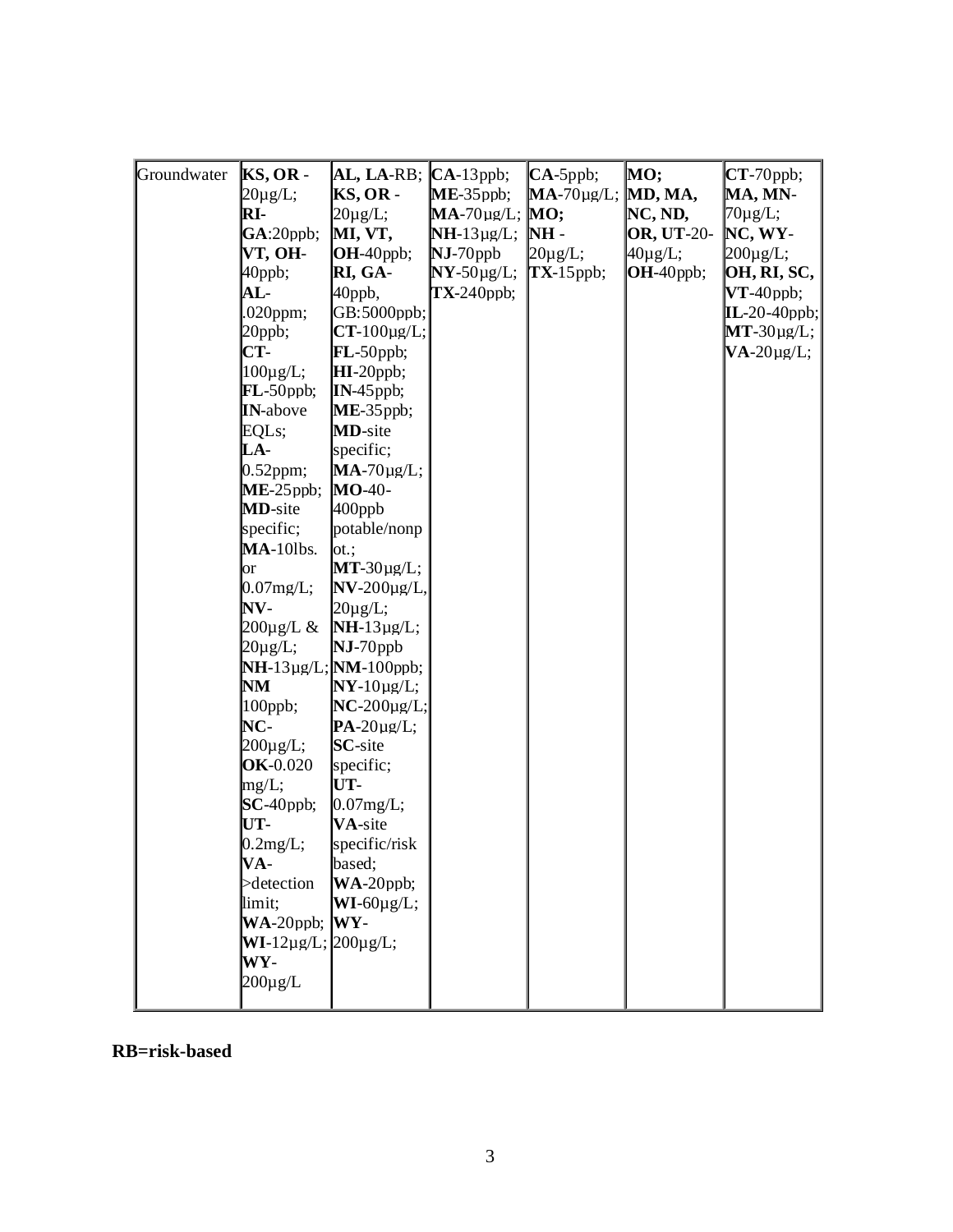#### **Comments:**

- **AZ** Soil cleanup level 320ppm (res.), 3,300ppm(nonres.); DW standard 35ppb (state healthbased guidance for DW use, not enforceable).
- **CT** Levels depend on GW classifications.
- **DE** Action levels: soil tier 0, 130 ppb; tier 1, based on distance to POE. GW 180 ppb at <50' to POE. Cleanup levels: soil - action level or risk-based (site-specific). GW - risk-based. DW standard - primary (health-based) under development by DOH (aiming at 10 ppb). Secondary -  $<$ 20-40 ppb.
- **ID** Action levels: soil 0.6mg/Kg; GW variable. Cleanup levels: soil 52µ/L; GW 52, 261, 511  $\mu/L$ . The state lab and other private labs that test public water supplies have been asked to report any MTBE detections to the water supply operators. They can do this as part of their testing.
- **IL** In process of developing a standard.
- **KS** Re: cleanup levels, treat any impacted receptor.
- **LA** action and cleanup levels.
- **ME** For soil, use gasoline range organics only.
- **NV** We utilize modified 8015 only to evaluate soils. Our soil action level is 100mg/Kg TPH by that method. RE. GW: 200µg/L is the action level. 20µg/L is the action level if there is a sensitive environment or complete pathway.
- **NC\*** Or alternate site-specific levels based on RB analysis.
- **RI** Note: GA & GB are GW classifications. GA is GW that can be used for DW w/out treatment. GB is GW that cannot (it is presumed) be used for DW w/out treatment.
- **WY** NOTE 1: Site specific soil cleanup level for MTBE is determined from an environmental fate/ transport and environmental risk assessment model contained in the WY Water Quality Rules and Regs, Chapter 17, Appendix A, Procedures for Establishing Environmental Restoration Standards for LUST remediation Actions. Model is similar to ASTM RBCA model.

#### **1c. Which of the above levels/standards is enforceable by law?**

| ID, UT, NH     | All:                                                       |
|----------------|------------------------------------------------------------|
| IN, MN, ND, TX | none:                                                      |
| MI, PA, RI     | Cleanup levels;                                            |
| NV, OR         | Both the action and cleanup levels are enforceable by law. |
|                |                                                            |

- AL all are RB guidelines;
- AZ soil cleanup levels;
- **CA** Both are contained in regulations administered by the CA Dept. of Health Services.
- **CT** Action and cleanup levels are enforceable through Remediation Standard Regs.
- **DE** DW standard will be enforceable for Public Wells. Cleanup standards, action levels are enforceable through regs, tech. guidance, etc. Cleanup levels are derived through either a screening level or site-specific RBCA process.
- **FL** Both soil and GW;
- **HI** MTBE action levels are guidance;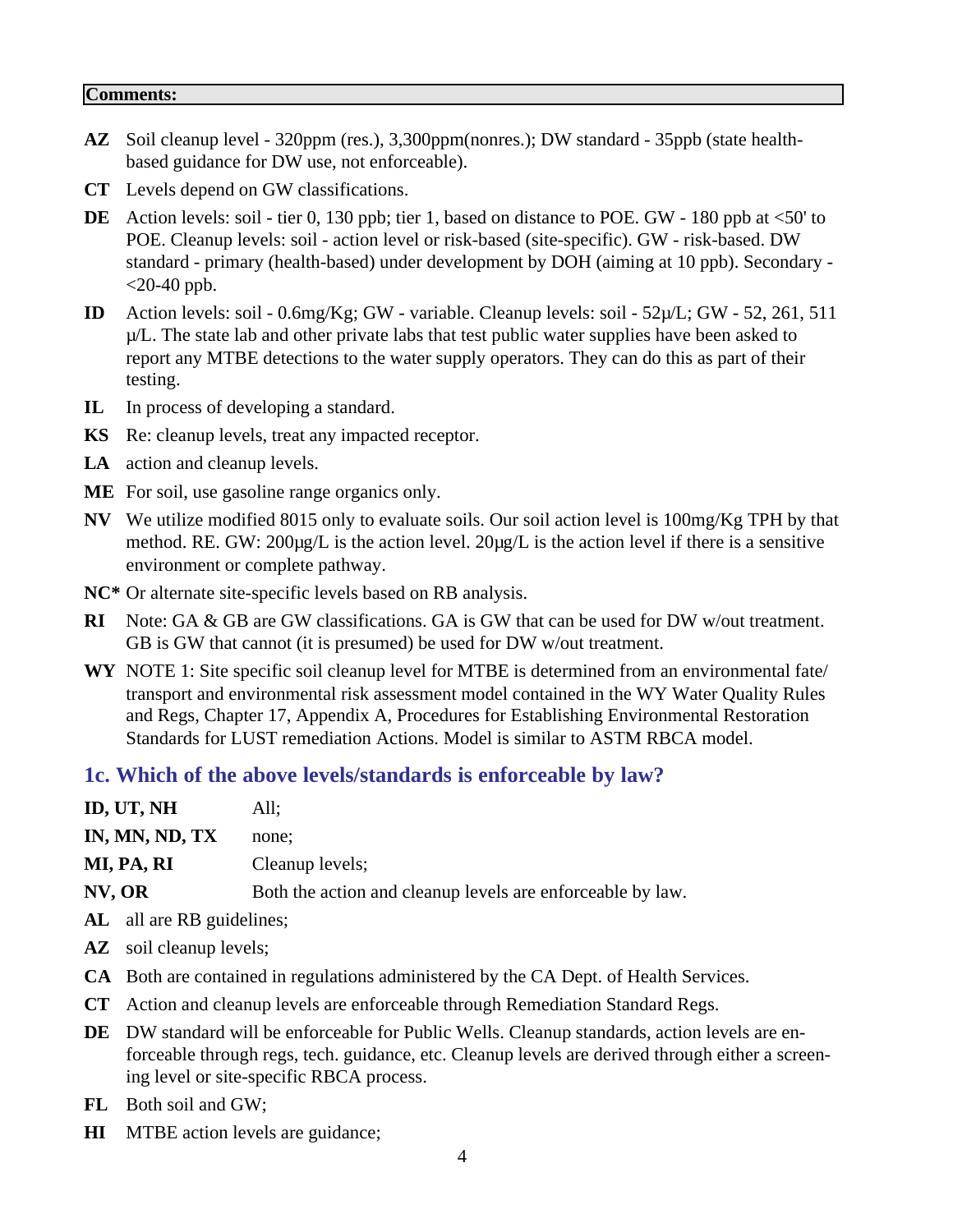- **KS** Informal standard is not enforceable by law;
- **ME** Primary standard for public water supplies by Bureau of Health cleanup level can be enforced by MDEP, but have discretion and authority to vary from cleanup level to account for feasibility.
- **MD** EPA Advisory and site-specific levels as incorporated into the corrective action plan are enforceable.
- **MA** All of the above cleanup levels are regulatory enforceable and must be met in order to achieve a permanent solution.
- **MO** These are essentially target levels. Tank o/os are required to conduct corrective action to levels prescribed by MDNR and in a manner shown to be protective of human health, safety, & the env.
- **MT** 30µg/L-GW standard specified in "Water Quality Circular #7"-legally enforceable GW cleanup standard.
- **NJ** MCL
- **NM** UST regs cover soil and GW; DW is under NM Water Quality Control Comm.
- **NY** The NYS Dept. of Health DW standard of 50µg/L for MTBE, regulated as an Unspecified Organic Contaminant (UOC), is enforceable by law.
- **NC** All of the above levels are enforceable by law except the EPA advisory level.
- **OH** both soil and GW;
- **OK** The action level is established in our rules (no statute). The OK DEQ would regulate and establish DW standards.
- **SC** Action level and site-specific target level.
- **VT** cleanup level and state advisory.
- **VA** Action levels listed above are reporting requirements; the 20µg/L DW advisory is an advisory level from the VA Health Dept. to the DEQ.
- **WA** Both, once the proposed rule is final.
- **WI** the enforcement standard 60µg/L.
- **WY** All standards in Chapter 17 are enforceable by law.

#### **Please expand on this information if you have additional comments.**

- **AZ** Aquifer WQ standards require that the level to which water is remediated must not impair WQ for existing or foreseeable future uses, cause a violation of a standard for state navigable waters, or endanger public health for DW uses.
- AR We impose a 200  $\mu$ /L health standard for DW purposes, but our authority to do so is weak.
- **CT** Most urbanized areas have a groundwater classification of GB. Standards for MTBE in GB areas are 20ppm and no free product. There is no standard in GB areas for GW, although concentrations of 5,000ppb in GW may exceed volatilization criteria.
- **MA** The cleanup standards for releases are regulatory enforceable under the MA Contingency Plan (MCP, 310 CMR 40.000 and MA General Law, Chapter 21E. These standards must be met to achieve a permanent solution at all sites in MA. PRPs must evaluate the feasibility of achieving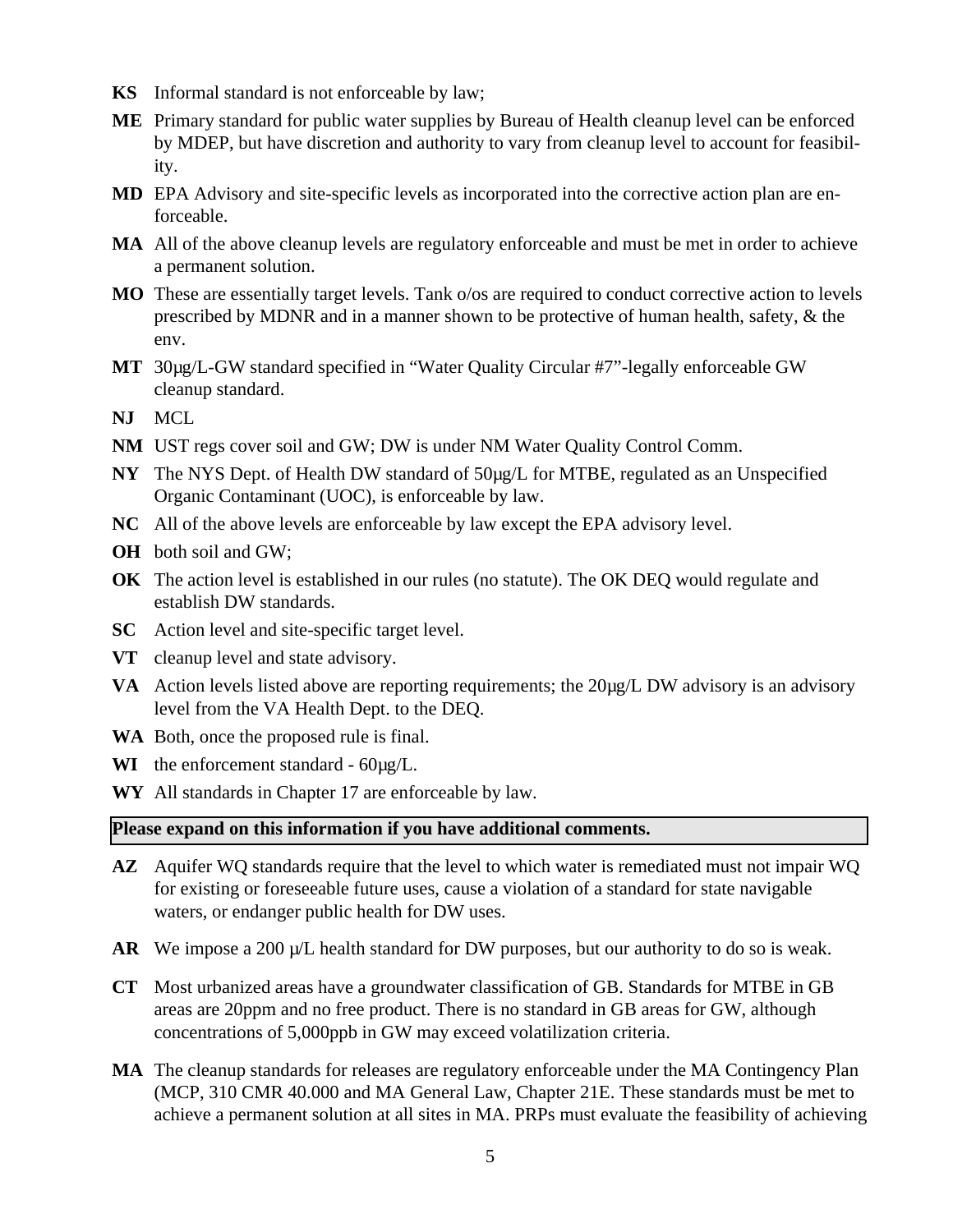background and at a minimum must achieve a level of no significant risk. If background is not feasible, the MCP allows flexibility in the RB cleanup endpoints, a condition of no significant risk. All endpoints are RB and may result in restricting certain uses of a property. Activity and use limitations may be utilized to restrict certain uses and prevent unacceptable exposure to chemical contaminants. DEP has set 3 methods of risk characterization for determining endpoints-Methods 1, 2, and 3. Method 1 is a direct comparison of promulgated numbers for the most common compounds. Method 2 allows for some modifications of the method 1 numbers. Method 3 determines cumulative site risk, based on site-specific data. Surrounding receptors (e.g., a residence) and exposure pathways (e.g., indoor air) are important factors in evaluating risk and site cleanup.

- **MO** MENDER does not require cleanup to pristine but will focus on corrective action efforts that minimize future contribution of source materials to GW cont. and, as needed, will require that additional measures be taken towards overall cleanup to the extent technically practicable and economically feasible.
- **MT** Tier I RBCA RBSLs for soil: soil is 0-2 ft and: <10 ft. to GW=0.1mg/Kg, 10-20 ft. to GW=0.2 mg/Kg,  $>$ 20 ft. to GW=0.3 mg/Kg; soil is  $>$ 2 ft. and: <10 ft. to GW=0.1 mg/Kg, 10-20 ft. to GW=0.1 mg/Kg,  $>$ 20 ft. to GW=0.3 mg/Kg.
- **NY** Re. action levels: Discovery of any levels of MTBE in soil/GW will trigger investigation of source and "trends."
- **NV** Please see our web page at www.state.nv.us/NDEP and click on "corrective actions." Then find our "NDEP Oxygenated Fuel Corrective Action Guidance."
- **OH** Tier I action/cleanup levels listed in state regs. Tier II action/cleanup levels not listed in state regs. Are calculated using site-specific information.
- **RI** RE. soil cleanup levels: The LUST program does not enforce compliance concentrations for soil, but the DEM's Site Remediation program does. Their standards are: Direct exposure - Res. 390ppm, comm./ind. 10,000ppm ; Leachability - GA area 0.9ppm, GB area 100ppm.
- **SC** The action level was established in 1995 by the state toxicologist. Because of the high solubility of MTBE in water, soil sampling is not conducted.
- **UT** Our cleanup policy allows us to use MCLs, or in the absence, other applicable standards.
- **OR** The soil and GW cleanup levels listed above are for the "leaching to GW" and "GW ingestion" exposure pathways, respectively and are generic RB concentrations. Site-specific target levels may be calculated.
- **VT** We have a "GW Enforcement Standard" of 40ppb for MTBE. The Enforcement Standard is a goal NOT a cleanup requirement. Actual cleanup levels are site specific.
- **WI** DW standards for public wells are the fed MCLs. DW standards for private wells are the PAL and ES levels. For MTBE, PAL is 12  $\mu$ g/L, and the enforcement standard is 60 $\mu$ g/L.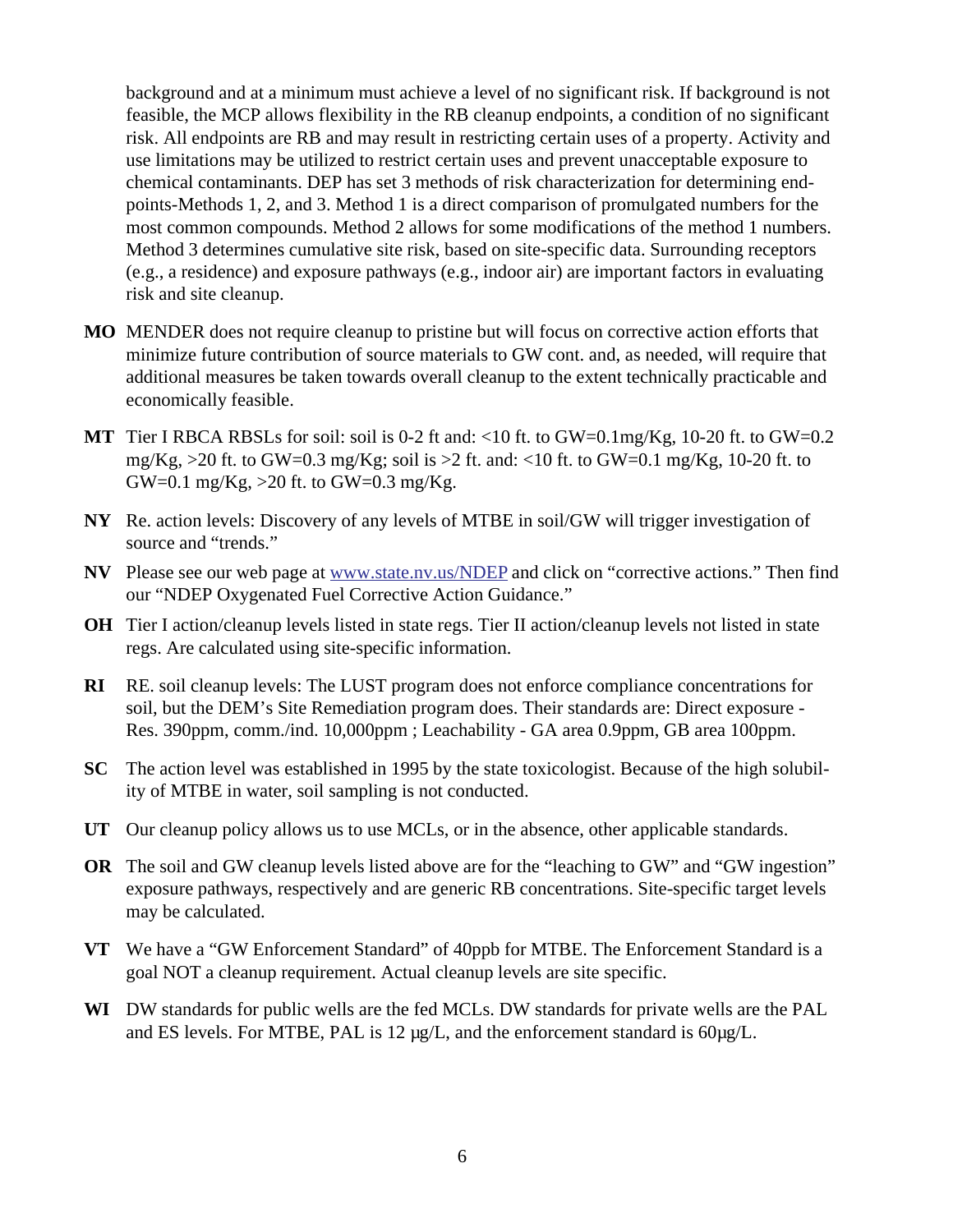### **A Project of the New England Interstate Water Pollution Control Commission (NEIWPCC)**

## **I. State MTBE Standards - Questions 2a.-2b.**

**2a. Has your state recently changed any of these standards?**

- **Yes** AL, CT, DE, FL, IN, LA, ME, MI, MN, MO, MT, NH, NM, NY, OR, WA
- **No** AZ, AR, CA, GA, HI, ID, IL, KS, KY, MD, MA, MS, NE, NJ, NV, NC, ND, OH, OK, PA, PR, RI, SC, SD, UT, TX, VT, VA, WI, WY

### **2b. If yes, what was the change, and why was it made?**

- **AL** Establishing action limits for soil and GW for use in the RB program.
- **CT** DW standard changed from 100ppb to 70ppb.
- **DE** 3/99 recent development of risk-based program "DERBCAP." Program established first numbers for MTBE.
- **FL** Two years ago we changed the 50ppb GW standard to 35ppb but then changed it back when further evaluation called the basis for the change into question.
- **IN** Non-rule Policy.
- **LA** The screening values increased from the former values of 0.68ppm for soil and 0.018ppm for GW. These original risk-based standards, promulgated Dec. 20, 1998 as the LDEQ Risk Eval./ Corrective Action Program (RECAP), used an interim EPA-NCEA value for RfDo taken from EPA Region 9 tables. When RECAP was revised on June 20, 2000, the RfDo value had been withdrawn from the 2000 EPA Region 9 tables, so a route to route extrapolation using the RfDi from IRIS was used. The RfDo value increased and as a result, the action level also increased to the present levels.
- **ME** Primary DW standard adopted by regulation & legislative resolve in 1999 (from 50ppb) because of legislative mandate and public concern.
- **MI** lowered numbers from: 240ppb to 40ppb GW and 4,800ppb to 800ppb soil.
- MN DOH recently (within last 12 mos.) determined the health-based value (HBV) of 70µg/L for MTBE. This is advisory only.
- **MO** MDNR has begun focusing cleanup standards from upper to lower (40ppp-20ppb) taste and odor thresholds, as established in EPA's Dec. 1997 DW Advisory for GW cleanups, to be more conservative toward protecting health, safety, and env.
- **MT** 30µg/L MTBE GW cleanup standard established Nov. 1999 pursuant to EPA DW Health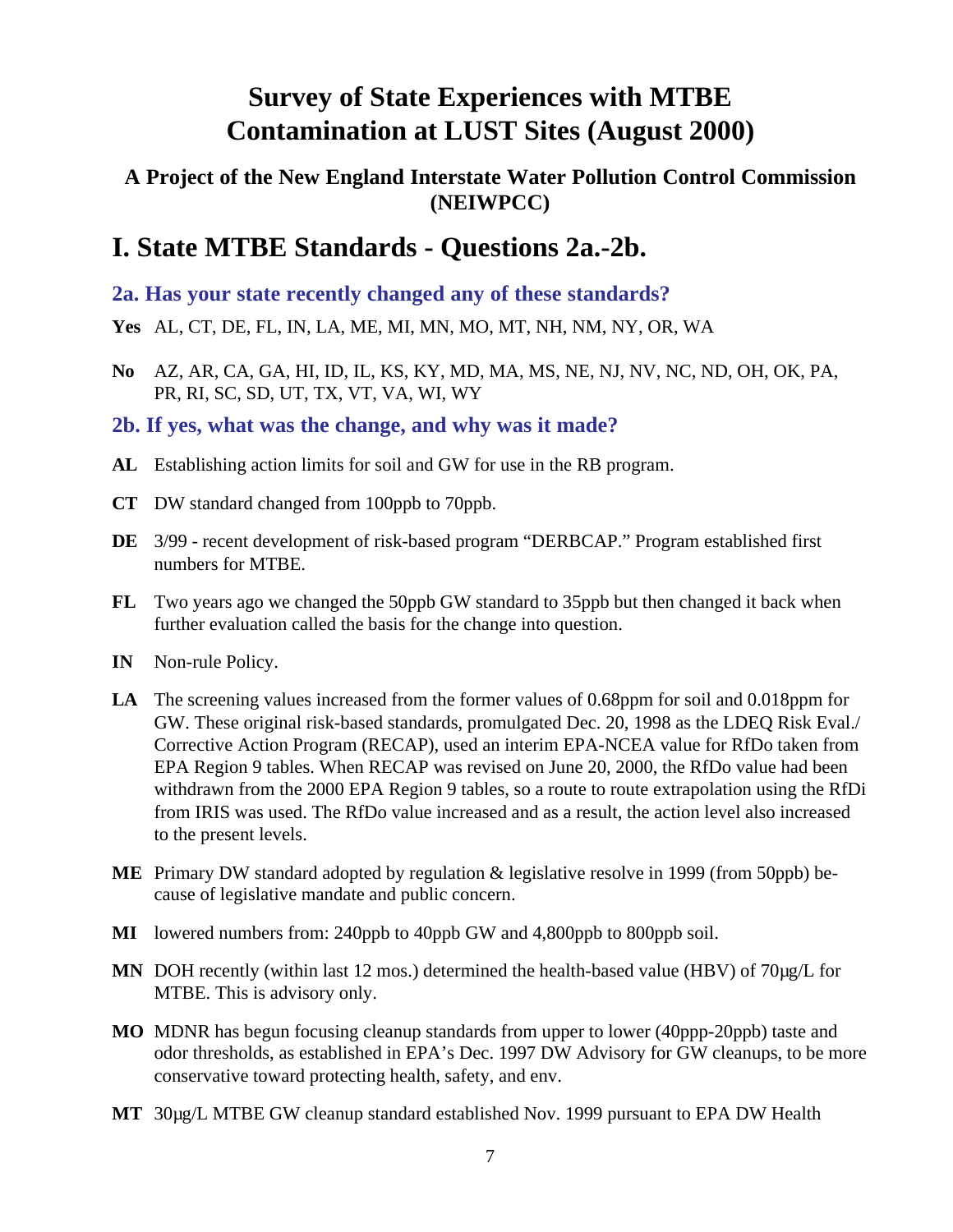Advisory.

- NH Changes were made on MAY 4, 2000. Soil from 2ppm to 0.13ppm, GW from 70  $\mu$ g/L to 13 µg/L, DW from 70 µg/L to 13 µg/L(primary) and 20 µg/L(secondary). 1999 legislation required the development of new standards.
- **NM** soil incorporated RBDM in Feb. 2000.
- **NY** DEC adopted an Ambient (surface & GW) Water Quality Guidance Value of 10µg/L for MTBE in April 2000. DEC previously did not have a value for MTBE. The guidance value is health based, devised to protect sources of potable water.
- **OR** MTBE cleanup levels were reduced. For example, the GW cleanup level was reduced from 180ppb (µg/L) to 20ppb.
- **WA** see proposed standards above.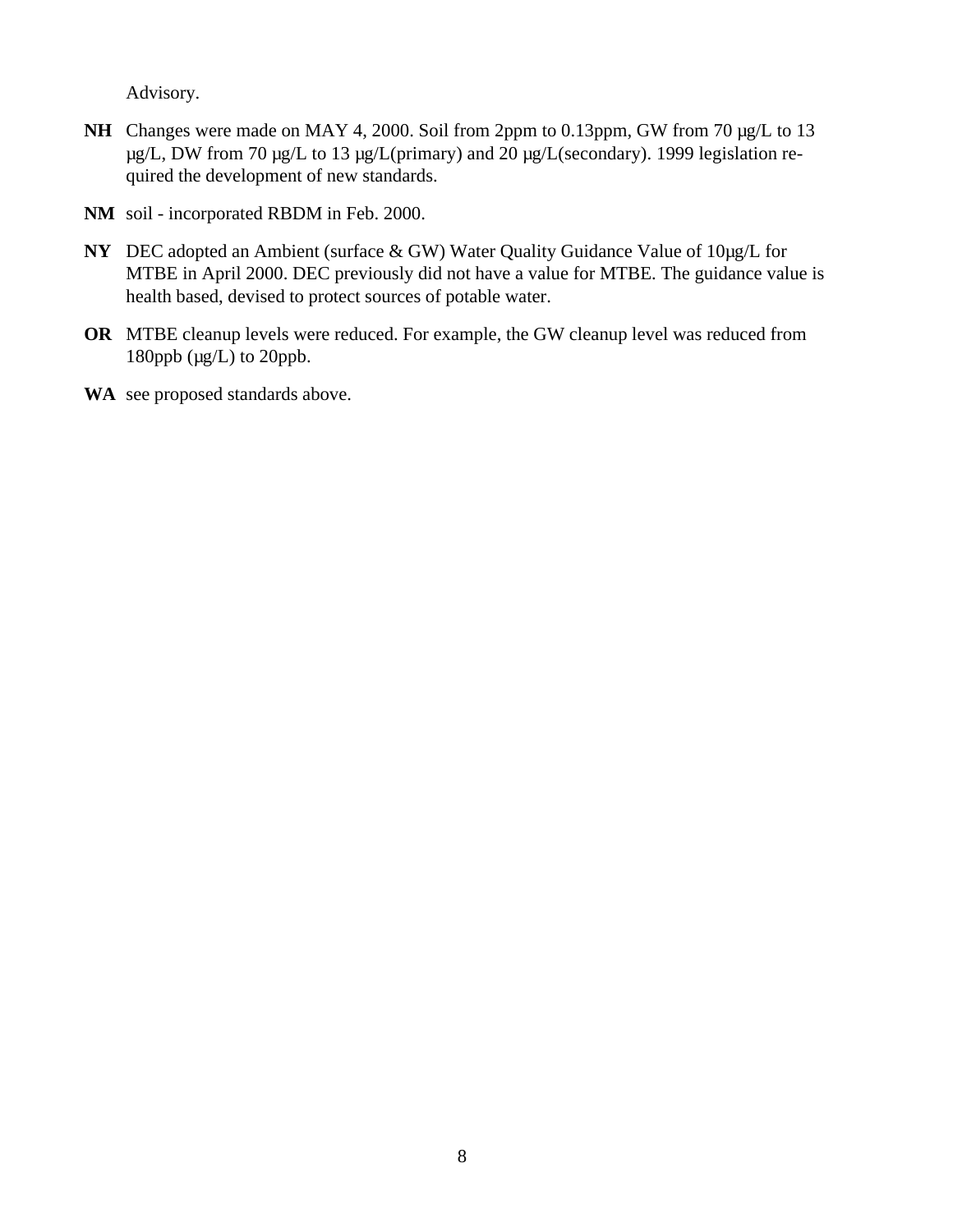### **A Project of the New England Interstate Water Pollution Control Commission (NEIWPCC)**

## **I. State MTBE Standards - Questions 3., 3a.,3b.**

### **3. Is your state considering making a change?**

**Yes** AZ, CT, DE, ID, IL, IN, IA, MI, MS, MO, NE, NY, NC, MD, OK, WA

**No** AL, AR, FL, GA, KS, LA, ME, MA, MN, MT, NH, NJ, NV, ND, OH, OR, PA, PR, RI, SC, UT, TX, VA, WV, WI, WY

#### **Don't know** AK, CA, CO, HI, KY, SD, TX

#### **Comments**

**KY** Division of Water is presently compiling data.

#### **3a. If yes, what is the proposed change?**

- **.NC** Lowering the GW standard to 11.6µg/L.
- **OK** Change "action level" to "level of concern." This is to avoid opening cases on just MTBE and problems with false positives.
- **WA** see proposed standards above.

### **3b. If yes, will it require legislation?**

| IN, NE, WA,                                                                                                                                                                            |
|----------------------------------------------------------------------------------------------------------------------------------------------------------------------------------------|
| IL, MI,                                                                                                                                                                                |
|                                                                                                                                                                                        |
| Rule docket opened for adoption of an enforceable numeric standard.                                                                                                                    |
| Public Health will propose MCL as a change in or addition to drinking water regula-<br>tions. Then there will be a chance for public comment before the reg. changes are<br>finalized. |
| Policy guidance change.                                                                                                                                                                |
| guidance revision.                                                                                                                                                                     |
| rule making process.                                                                                                                                                                   |
| Proposed rule change.                                                                                                                                                                  |
|                                                                                                                                                                                        |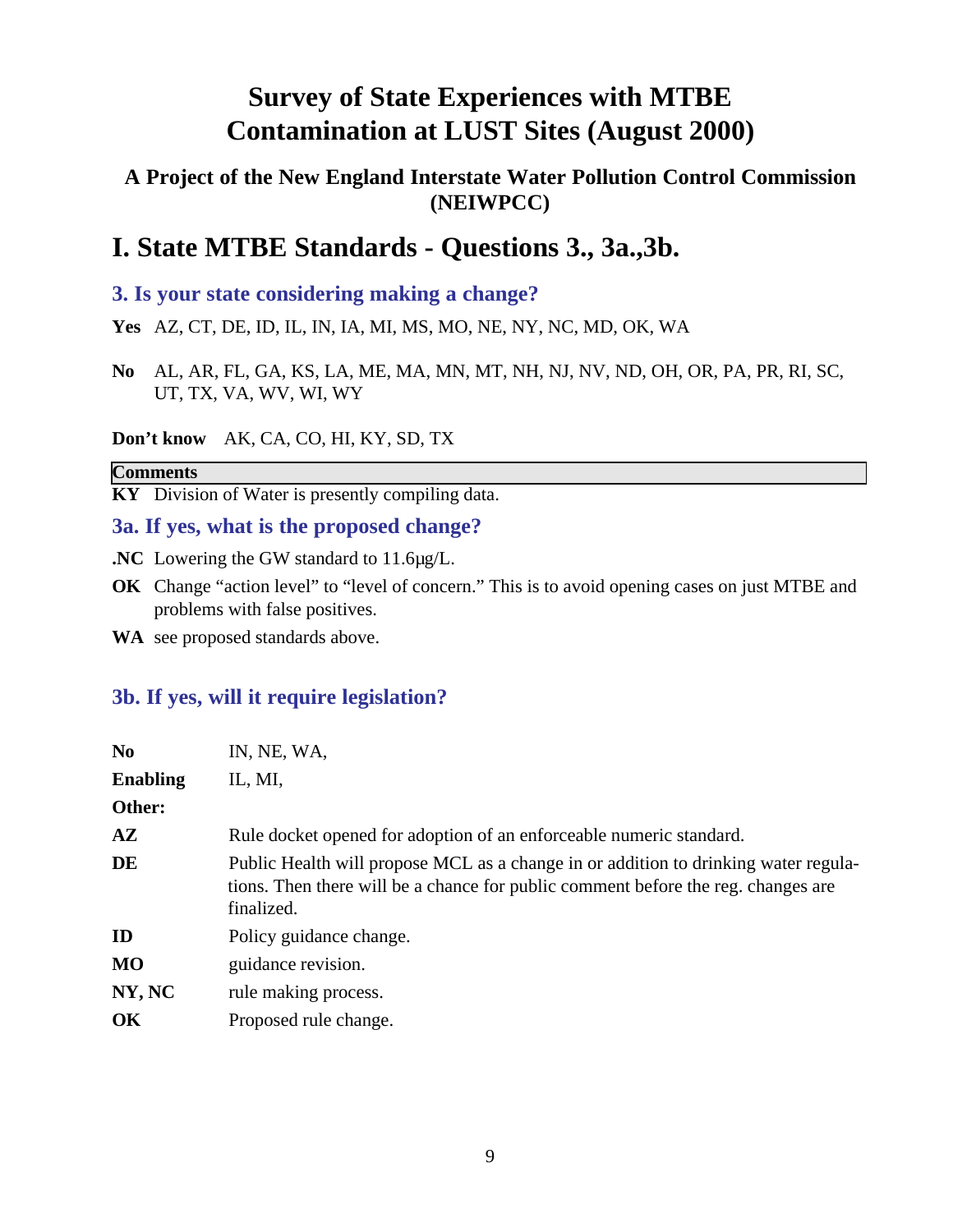### **A Project of the New England Interstate Water Pollution Control Commission (NEIWPCC)**

## **I. State MTBE Standards - Questions 4a.-4b.**

**4a. Would a federal MCL for MTBE affect your state's LUST remediation process?**

**Yes** AL, AR, CO, FL, GA, ID, IL, IA, KY, LA, ME, MD, MA, MI, MS, MO, NE, NV, NH, NJ, NY, OK, OR, PA, PR, RI, SC, SD, TN, TX, UT, VT, WA, WV, WI, WY

**No** IN, IA, KS, MN, NC, VA

**Don't know** AZ, CA, CT, DE, HI, MT, NM, ND, OH

**Probably** AK

### **4b. If yes, how?**

- **AL** MCLs are typically used for the cleanup goal for the ingestion pathway.
- **AK** Might be adopted as state action/cleanup level
- **AR** It would automatically be adopted/enforceable.
- **CO** Would include MTBE on list of chemicals of concern.
- **DE** It may not make a difference as to whether we have a state or federal MCL. LUST remediation normally doesn't remediate down to an MCL in DE, but we do require DW to reach an MCL if one exists. Remediation standards are risk-based. State or federal MCL would apply to actual well impacts. Exceeding an MCL makes an RP responsible for remediating or replacing a DW supply - enforceable.
- **FL** If the MCL was lower than our current standard we would have to clean up to the MCL level.
- **GA** Would probably lead to additional and more costly corrective actions. Some sites previously closed may need to be reopened.
- **ID** Reduce the action level and most stringent cleanup level, potentially increasing costs to RPs and the state insurance fund.
- **IL** Must be more or as stringent as federal law.
- **IA** A federal MCL will likely result in a requirement for MTBE plumes and risk to be assessed at LUST sites and remediation required where necessary. In fact, establishment of a federal MCL is extremely important to our ability to "sell" or justify an MTBE cleanup.
- **KY** Empirical data suggest that MTBE plumes are costly and more difficult to remediate because of longer plumes, MTBE's low Henry's law constant, etc. The remediation process would be longer and more costly.
- **LA** The MCL would become our action level.
- **ME** If higher than state's, would have pressure from oil industry to follow suit. If lower, pressure from anti-MTBE advocates to lower standard.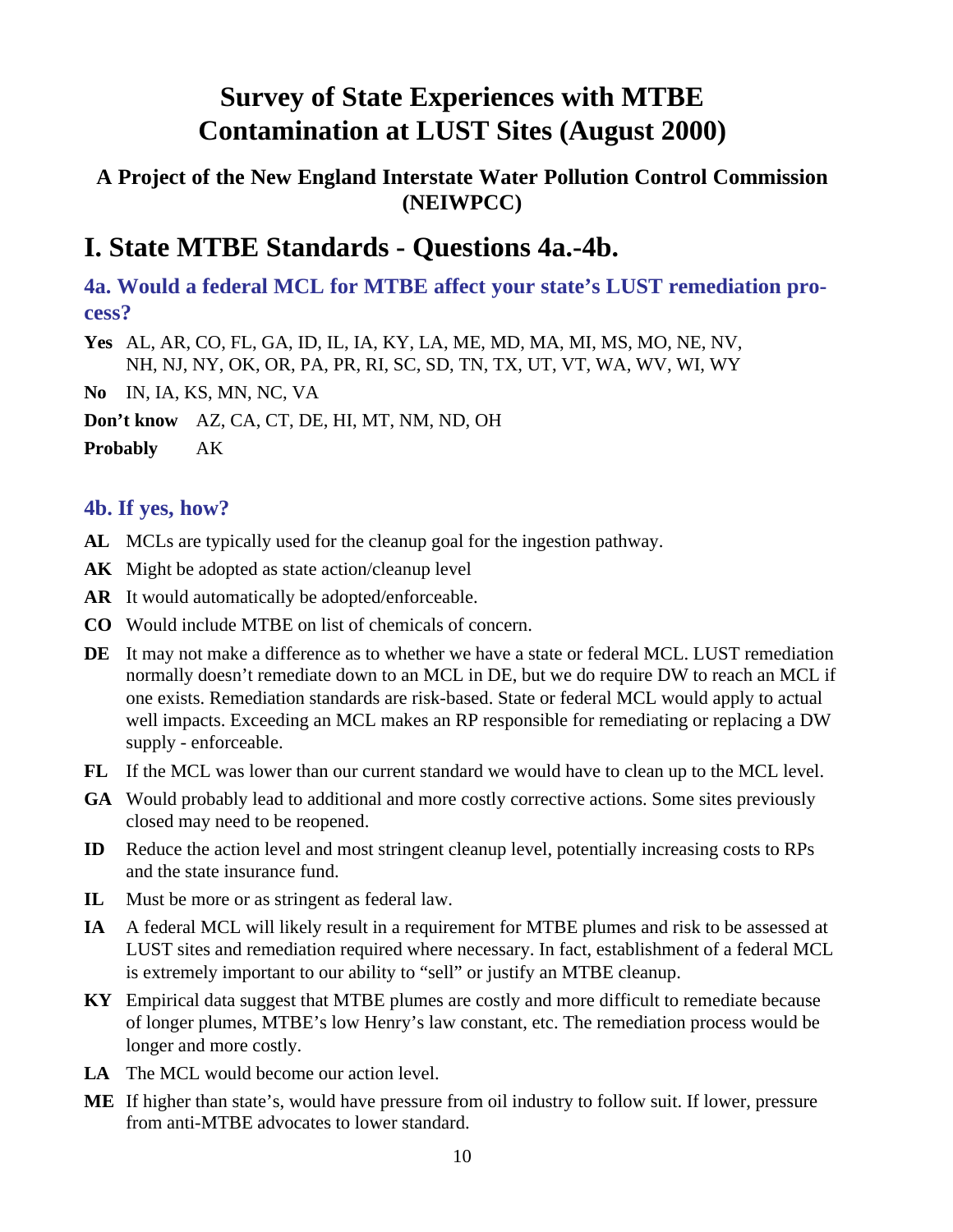- **MD** Assist with impacted sites on setting cleanup goals.
- **MA** MA DEP maintains state program approval. If a federally mandated MCL were enacted, DEP would have to evaluate the MCL mandate for state program approval and remediation process endpoints.
- **MI** GW number defaults to DW standards.
- **MN** Would not affect the process, however, depending on the concentration of the MCL, it could change the number of remedial sites.
- **MO** It would allow the state to establish a firm target, protective WQ standards, and would provide a fundamental basis of legal support for cleanup activity requirements. It would help minimize confusion over what the target should be. It should mean that sufficient evaluation of the risk of MTBE has been completed to warrant establishment of an MCL.
- **MS** Since state does not have a cleanup standard now, an MCL would become a driving force for cleanups and affect how much money is spent on sites.
- **MT** Not sure at this time. The current cleanup standard does apply to impacted public and private wells. However, a federal MCL would provide stronger legal support for the state GW cleanup standard when we attempt to use it as a DW cleanup standard.
- **NE** It would probably result in cleanup levels being established.
- **NV** Our action level was derived by a process in our regulations that can be used when no MCL is available. If a federal MCL were available, that numerical standard would replace our current action level.
- **NH** If EPA set a standard, NH would likely adopt the standard and replace the present one, unless the EPA standard was well above that of NH.
- **NJ** If the MCL was lowered below state's MTBE MCL, cleanup criteria would be more stringent.
- NY, VT Only if it was lower than state's values for MTBE.
- **NC** Would change the level at which alternate sources of DW are supplied.
- **OK** Assessment would probably require more monitoring wells just for delineation of where MTBE is found. A few sites may require more extensive and costly remediation when public water supplies are threatened. There is too little data to quantify these affects.
- **OR** State cleanup level would have to be at least as protective as federal MCL.
- **PA, UT** The state would have to change its cleanup standards, since they are based on federal MCLs.
- **RI** A standard lower than 40ppb would mean more sites, higher investigation and remediation costs, etc., and vice versa if the standard were higher than 40ppb.
- **SC** If the federal MCL is less than 40 ppb, the state would adopt the federal MCL.
- **SD** provide a basis for value.
- **TN** would allow rule change to include MTBE in cleanup levels.
- **TX** Currently, MTBE drives a requirement for actual remediation at sites only when existing DW wells are impacted or imminently threatened.
- **WA** We consider federal MCLs when making cleanup decisions.
- **WV** MTBE does not drive cleanups currently.
- **WI** the state's MCLs (not enforcement standards) apply to public wells. Public wells that may be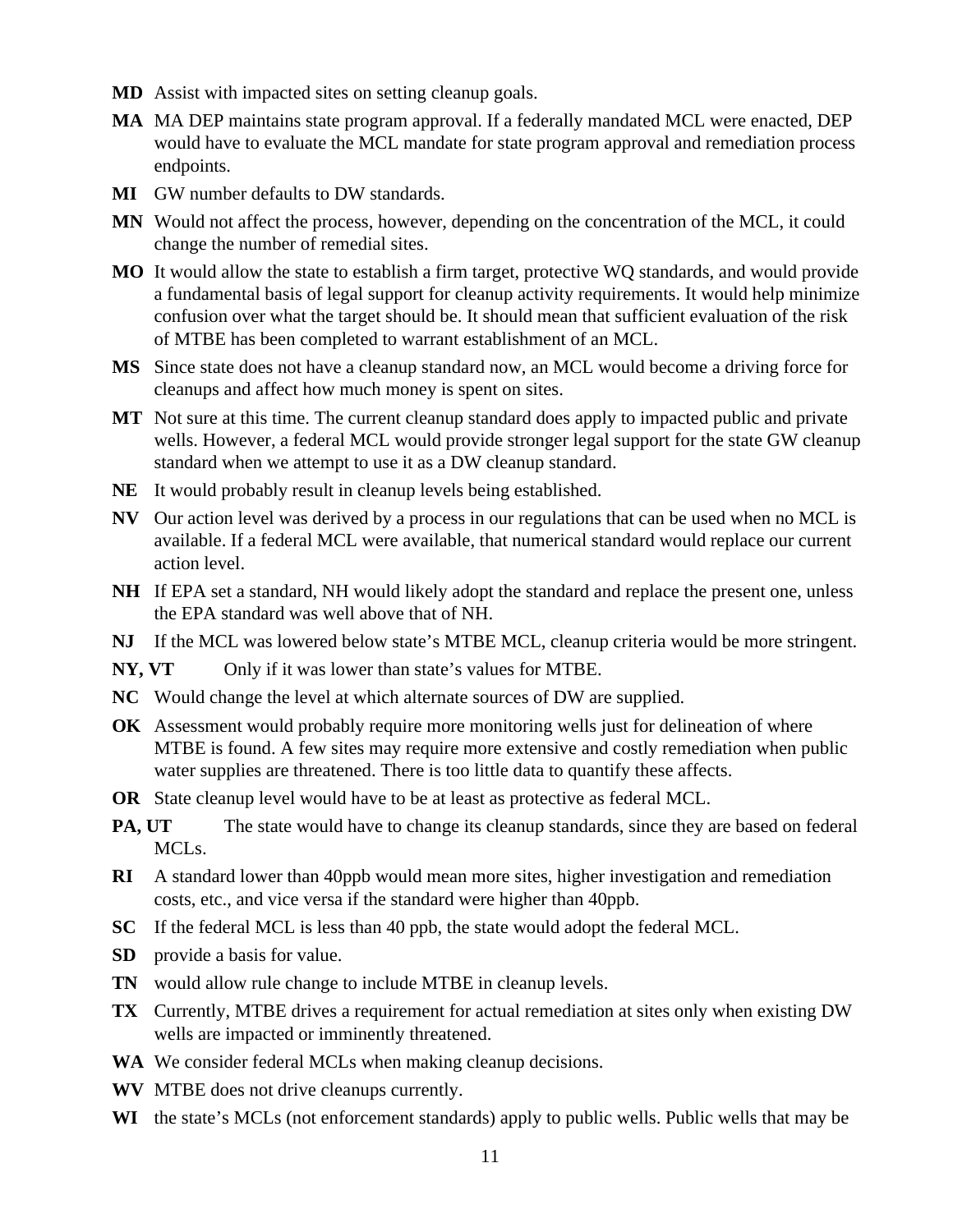impacted by MTBE from LUST are not required to monitor for MTBE. When a fed MCL exists, it becomes the ES in WI. So, if an MTBE MCL is promulgated, there will be parity between public and private wells.

**WY** state requires LUST remediation projects to achieve cleanup to MCL values, if established by EPA.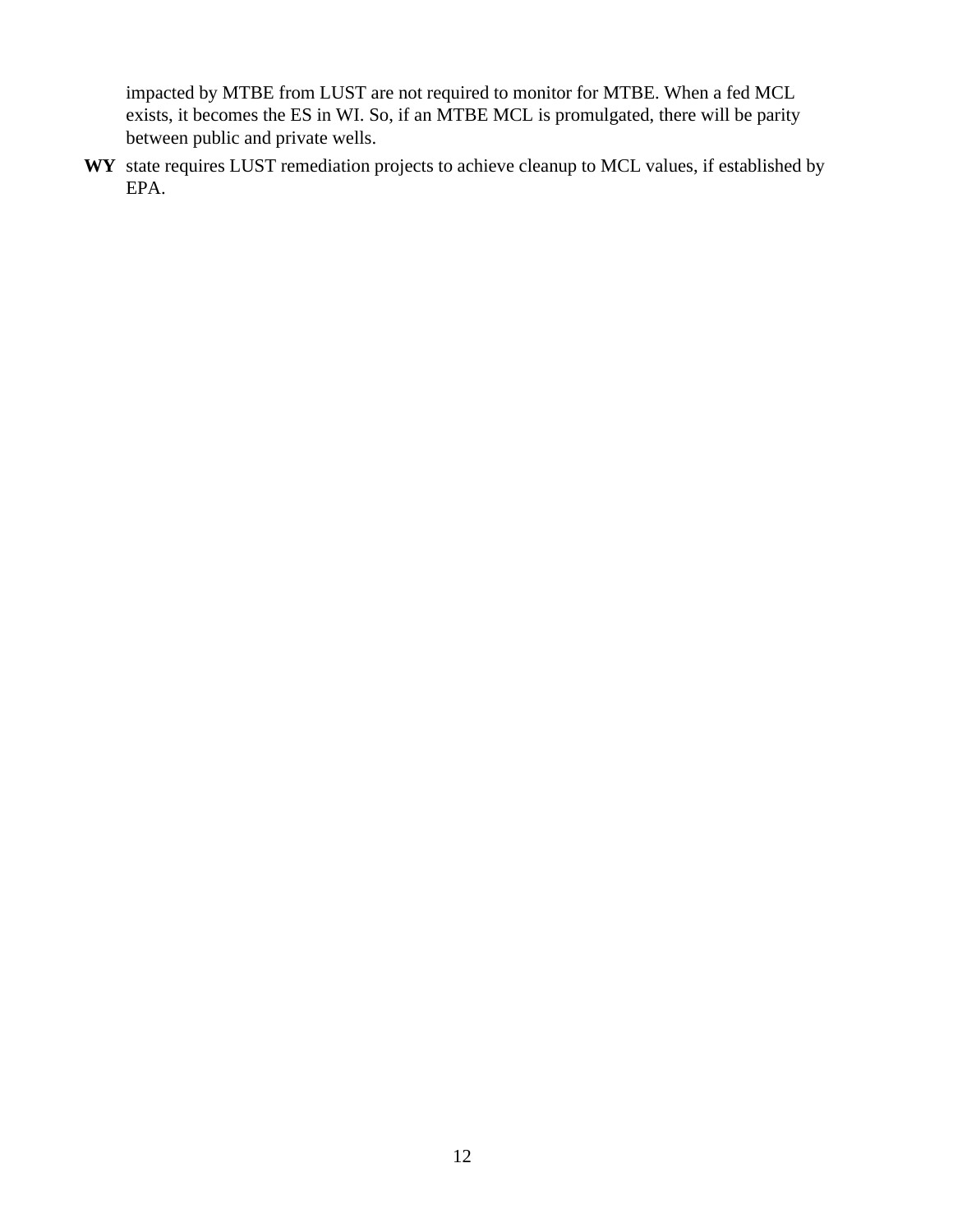### **A Project of the New England Interstate Water Pollution Control Commission (NEIWPCC)**

## **II. MTBE Analysis - Questions 5a.-5f.**

**5a. Does your state require sampling and analysis for MTBE in groundwater at LUST sites?**

- **Yes** AL, AR, CA, CT, DE, FL, HI, ID, IN, IA, KS, LA, ME, MD, MA, MI, MN, MO, MT, NE, NV, NH, NM, NJ, NY, NC, ND, OH, OK, OR, PA, RI, SC, SD, TN, TX, UT, VT, VA, WV, WI, WY
- **No** AK, AZ, CO, GA, IL, KY, MS, PR, WA

#### **Comments**

AZ, GA Request only.

- **KY** Only for sites w/nearby DW wells.
- **MA** Under MA Bd. of Fire Prevention regs (527 CMR 9.00), o/os are required to measure for the presence of contamination during or immediately after removal or closure of an UST. To avoid enforcement and meet performance standards MA has set by policy, PRPs should document UST removal/closure process, the assessment performed, and the decisions made in determining whether or not testing for MTBE and other contaminants would be necessary and why.
- **OK** some.
- **WA** starting in 2001.

### **5b. Does your state require sampling and analysis for MTBE in soil at LUST sites?**

- **Yes** AL, AZ, CA, CT, DE, FL, HI, ID, IA, LA, MA, MI, MN, MO, MT, NE, NH, NJ, NM, NY, NC, OH, PA, RI, TN, UT, WV, WI, WY
- **No** AK, AR, CO, GA, IL, IN, KS, KY, ME, MD, MS, ND, NV, OK, OR, PR, SC, SD, TX, VT, VA, WA

#### **Comments:**

**AK** This year, for the first time, AK is having RPs look at MTBE in certain selected monitoring wells. If it appears to be a problem, will expand efforts to look for MTBE.

**GA** Request only.

- **ME** Do require sometimes if needed to determine source or timing of contamination.
- **MA** See 5a.
- **MD** case by case for soil.
- **WA** starting in 2001.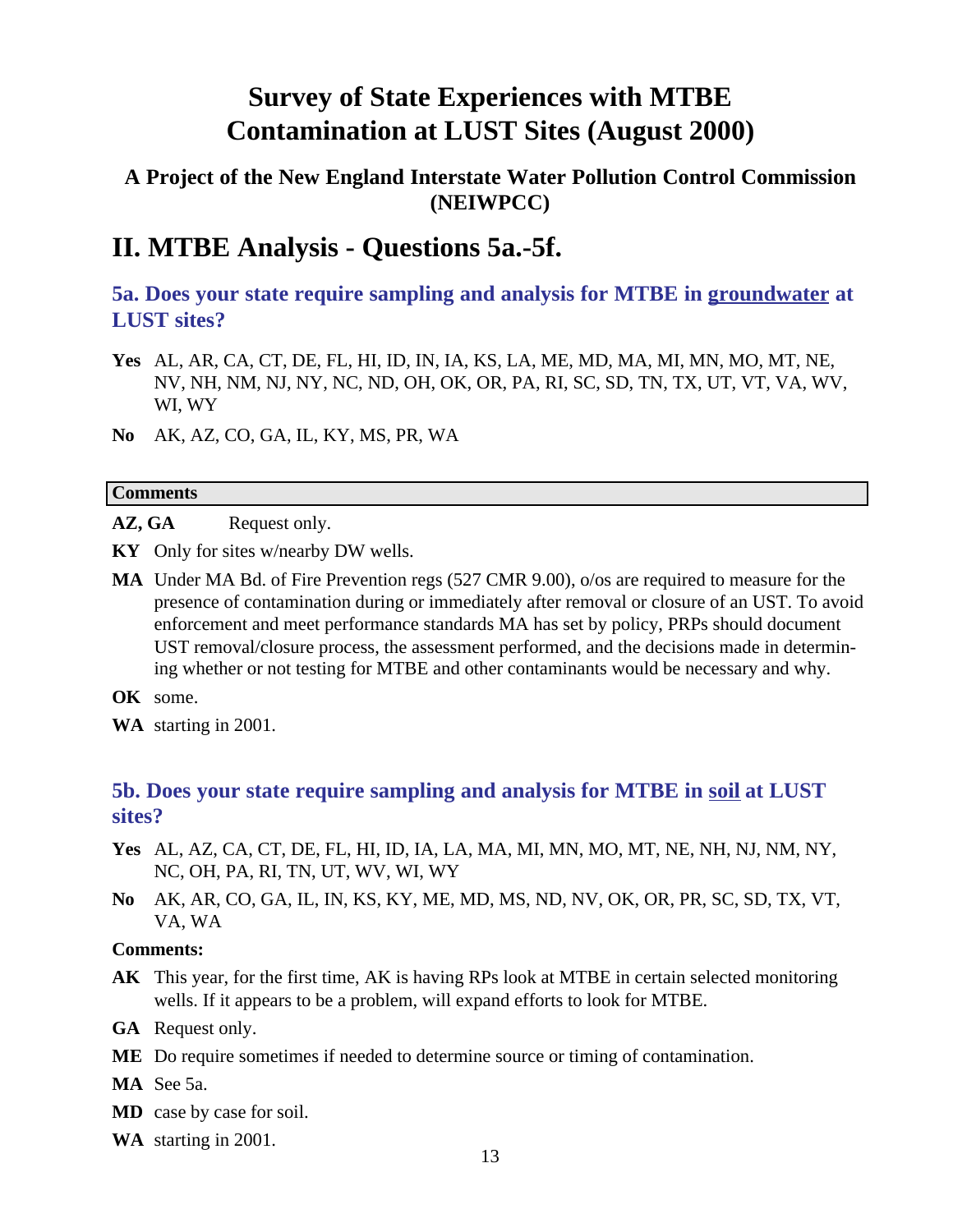#### **5c. If yes to either question 5a or 5b,**

#### **For all suspected releases?**

**Soil** DE, IA, MA, MN, MO, MT, NH, NM, WV, WI

**Groundwater** AR, DE, IA, KS, MD, MA, MN, MO, MT, NV, NH, NM, SC, WV, WI

#### **Gasoline only?**

- **Soil** AL, AZ, CA, CT, FL, HI, ID, LA, MI, MO, MT, NE, NJ, NY, NC, OH, PA, RI, TN, UT, WA, WY,
- **Groundwater** AL, CA, CT, DE, FL, GA\*, HI, ID, IN, KS, LA, MI, MO, MT, NE, NV, NY, RI, ND, OH, OK (some), OR, PA, SD, TN, TX, UT, VA, WA, WY

#### **Other?**

- **AZ** kerosene, jet fuel, diesel, heavy fuel, used oil
- **DE** kerosene, jet fuels, aviation gas, used oil. Not at sites where diesel or heating oil tanks only (required at all sites where we would normally analyze for other volatiles such as BTEX).
- **KS** Effluent at SVE systems and Air sparging systems.
- **ME** Require at all gasoline releases and all releases where source is in question.
- **MT** waste oil spills and other non-LUST petroleum releases.
- **NE** Case-by-case determination.
- **NM** at all sites until rules out.
- **NY** Occasionally fuel oil spills are sampled for MTBE.
- **OH** Analysis required (soil & GW) for waste oil and used oil releases.
- **RI** VOC analysis is required for all petroleum products #2 fuel and lighter, so MTBE is reported for all light products.
- **UT** used oil release into soil and GW.
- **TX** unknown substances releases.
- **VT** some heating oil and diesel release sites.
- **VA** depends on reason for suspecting release.

#### **Comments:**

- **AL** not currently required in a closure suite assessment.
- **GA** (5c) GW only since it leaches quickly out of soil.
- **MA** To meet DEP policy and performance standards, PRPs are expected to analyze for MTBE at any site where MTBE is suspected to be located in either soil or GW.
- **OK** MTBE should only be sampled at gasoline-release sites where a water-supply well exists in a cross- or down-gradient direction. EPA method 8021 should be used initially, and if the concentration appears greater than 0.020 mg/L a subsequent sample must be analyzed by EPA method 8260A to rule out false positives.
- **NV** not for new oil or hydraulic fluid.
- **5d. If yes to either question 5a or 5b, when did your state initiate testing for MTBE?**
- **AL** 1995;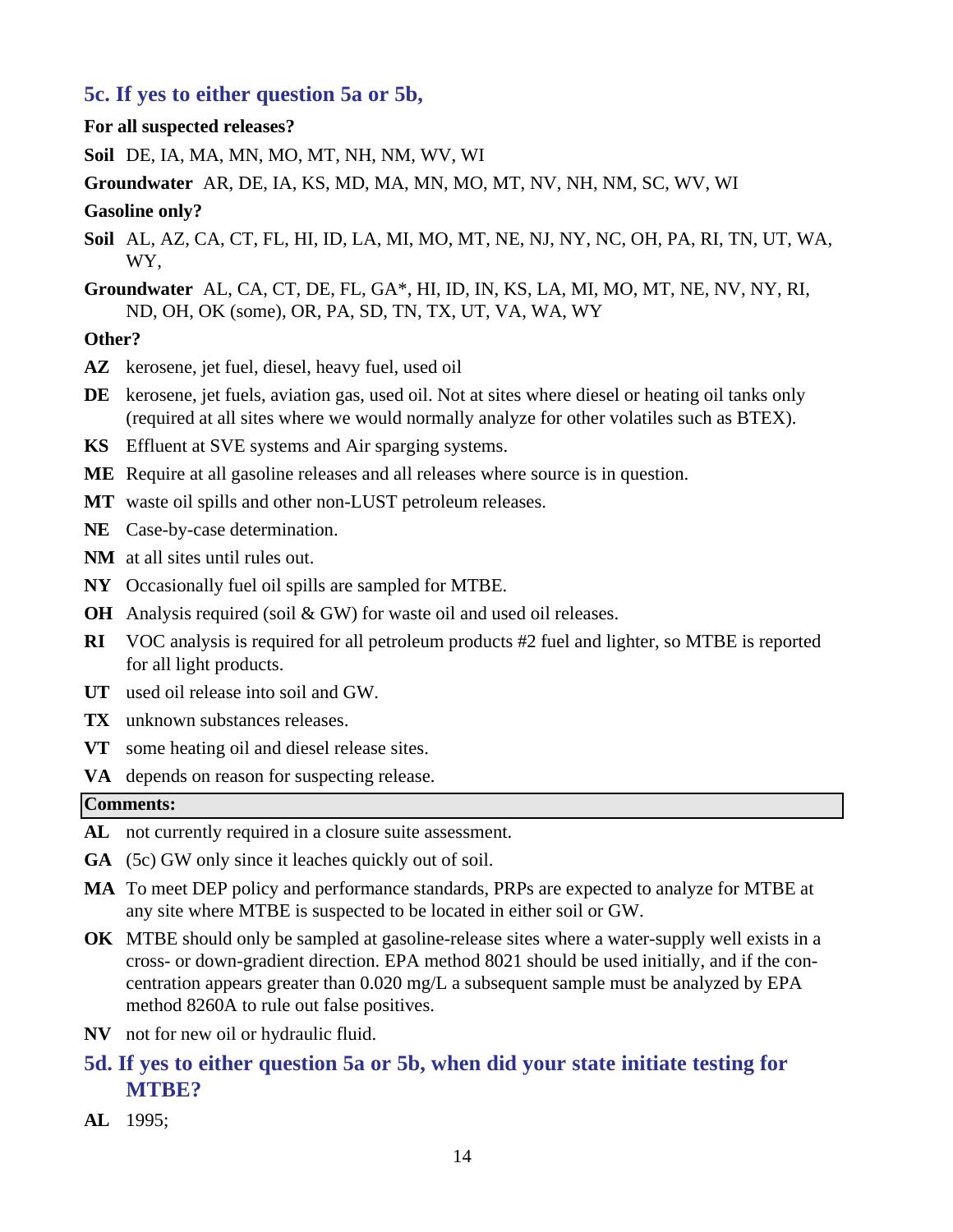- **AZ soil**, April 1996; **gw**, January 15, 1999 (effective date of LUST site characterization manual).
- **AR** April 25, 1997;
- **CA** at UST release sites, 1997
- **CT** 1989;
- **DE** Required in March 1999 at time of removals, investigations, retrofits, etc. Phased in shortly thereafter at existing LUST sites. Some sites had MTBE requirement 2-3 years before this, depending on project officer.
- **FL** February 1990 for GW, September 1997 for soil.
- **GA** March 2000;
- **HI** January 1, 2000;
- **ID** August 1996;
- **IN** 1993;
- **IA** July 1, 1999;
- **KS** 1991;
- **KY** 2000;
- **LA** GW-July 1997, soil-December 1998.
- **ME** 1986;
- **MD** RP sites mid 90s, state-lead sites 1989.
- **MA** Analysis has been conducted since October 1, 1993, the inception of the revised MA cleanup regs (inception date of RB cleanup standards for all chemicals). For petroleum-contaminated sites, DEP recommended testing for MTBE since early 1991.
- **MI** 1996;
- **MN** since program initiated in 1987;
- **MO** Approximately 1992. Formally began requiring MTBE analysis at tank sites in 1996.
- **MT** 1995-96;
- **NE** June 1999;
- **NV** October 1998 thru June 1999 we phased it in.
- **NH** late 1980s;
- **NJ** September 1990
- **NM** GW-1990;
- **NY** August 1992, with the implementation of Stars Memo #1 Petroleum Contaminated Soils Guidance Policy.
- **NC** 1989;
- **ND** 2000;
- **OH** March 31, 1999;
- **OK** May 1999;
- **OR** April 1996 (interim guidance) project managers began requiring MTBE testing. November 1998 (rule revisions).
- **PA** August 1, 1996;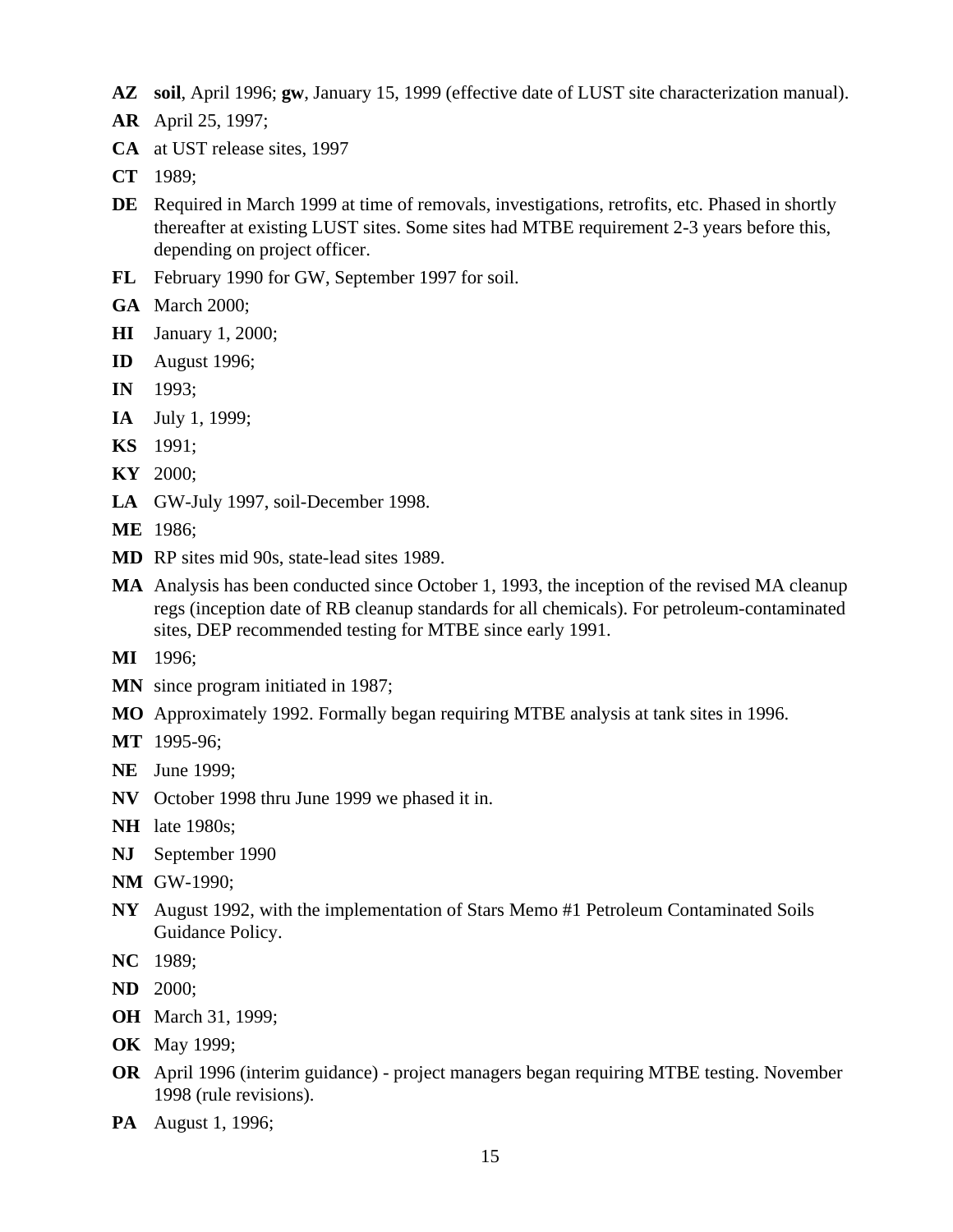- **RI** In the late 1980s;
- **SC** June 1995;
- **SD** 1999;
- **TN** August 1996;
- **TX** 1990;
- **UT** 1995;
- **VT** 1991;
- **VA** within the last 3 years.
- **WA** beginning in 2001;
- **WV** For several years, but the response has been inconsistent.
- **WI** 1990;
- **WY** January 1999;

### **5e. Approximately how many sites were closed before MTBE analysis was required?**

- **CA** 13,000;
- DE 830 sites that had gasoline releases.
- **FL** Very few before MTBE testing of GW.
- **GA** 4,300;
- **HI** 600;
- **ID** 654;
- **IL** 9,000;
- **IN** 250;
- **IA** 2,136;
- **KS** very few;
- **LA** 900;
- **MD** 5,400;
- **MA** More than 1,350 LUST sites were closed as of October 1993.
- **MI** 3,900;
- **MN** none;
- **MO** 3,000;
- **MT** Approx. 1,440 releases were resolved by January 1996 prior to routine sampling for MTBE.
- **NE** 2,300;
- **NV** Don't know, would estimate approx. 2,000 prior to October 1998.
- **ND** 725;
- **OH** 15,000;
- **OR** 403 gasoline-impacted GW sites closed as of April 1, 1996.
- **PA** 1,922;
- **SC** 1,100;
- **TN** 324+;
- **TX** 11,000;
- **UT** 2,300;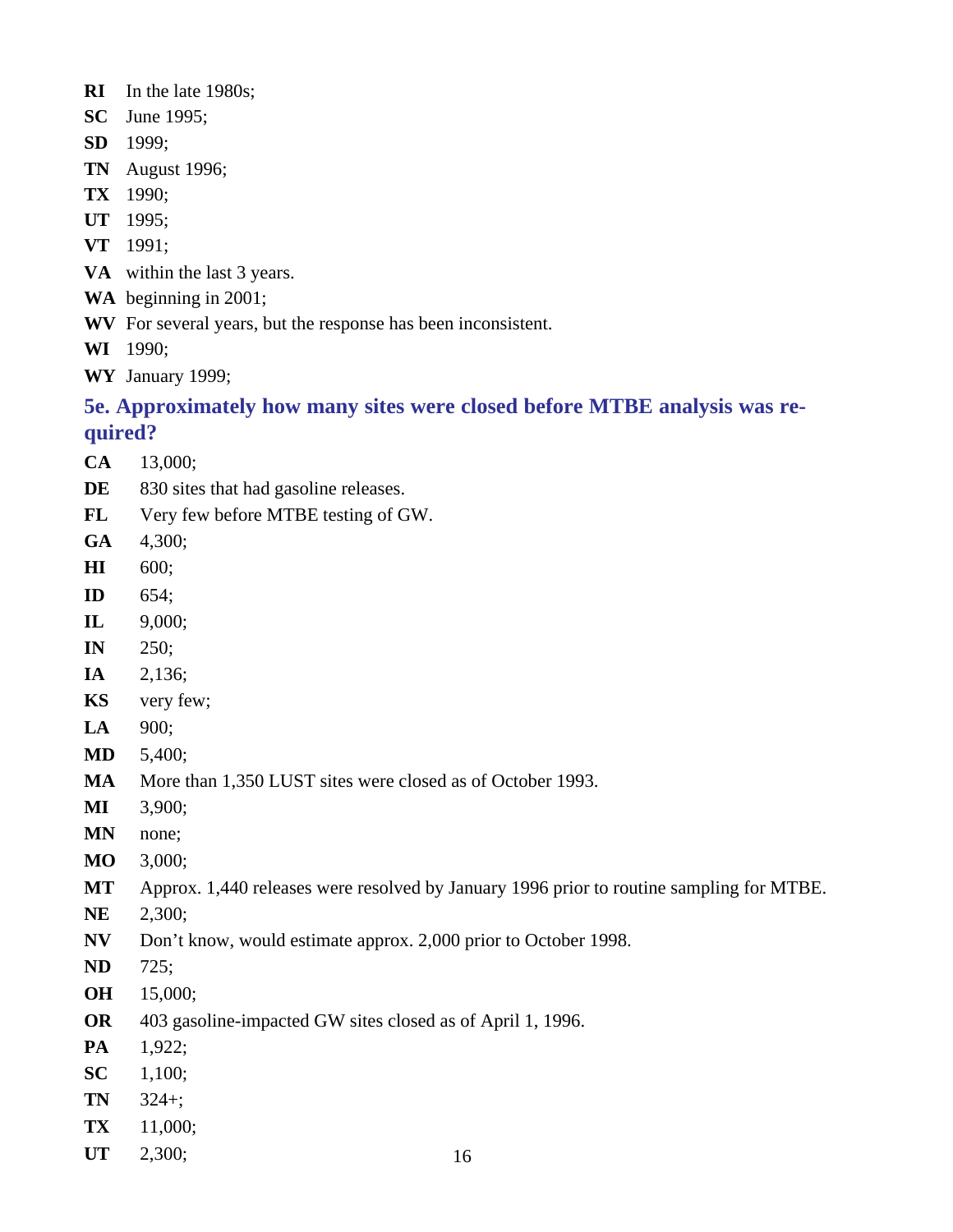- **VT** 200;
- **VA**  $4,000+$ ;

**WA** 3,000;

**WY** approx. 350

**Don't know** AL, AZ, AR, CT, KY, ME, NH, NM, NY, NC, NJ, OK, RI, SD, WV, WI

### **5f. If yes to either question 5a or 5b, how often is analysis requested for MTBE? (Please check appropriate box.)**

| Percentage                            | Soil                                                                                                                          | Groundwater                                                                                                                                                                                    |
|---------------------------------------|-------------------------------------------------------------------------------------------------------------------------------|------------------------------------------------------------------------------------------------------------------------------------------------------------------------------------------------|
| $\vert 0 - 20\% \rangle$ of the time? | NV (only as part of soil<br>disposal), VT, VA                                                                                 | <b>lOK</b>                                                                                                                                                                                     |
| $ 20 - 40\%$                          | MD                                                                                                                            | <b>OR</b>                                                                                                                                                                                      |
| $ 40 - 60\%$                          | NC, RI                                                                                                                        | R <sub>I</sub>                                                                                                                                                                                 |
| $160 - 80\%$                          | FL(all pet.), ID                                                                                                              | DE, FL (all pet.), ID, SD                                                                                                                                                                      |
| $ 80 - 100\%$                         | AL, AZ, CA, CT, DE, FL<br>(gasoline), HI, IA, LA, MA,<br>MI, MN, MO, MT, NE, NH,<br>NJ, NM, NY, OH, PA, TN,<br>UT, WV, WI, WY | AL, AZ, AR, CA, CT, FL<br>$(gasoline)$ , GA (vol.), HI, IN,<br>IA, KS, LA, ME, MD, MA,<br>MI, MN, MO, MT, NE, NV,<br>NH, NJ, NM, NY, NC, ND,<br>[OH, PA, SC, TN, UT, TX,<br>VT, VA, WV, WI, WY |

**Please indicate if these percentages are based on:**

**Hard data** AZ (since analysis requested), DE, IA, KS, NH, NJ, MI, MN, NE, OH, PA, SC, UT,

**Estimates** AR, CA, CT, FL, GA, HI, ID, IN, LA, ME, MD, MA, MO, MT, NV, NM, NC, OK, OR, RI, SD, TX, VT, VA, WV, WY

#### **Comments:**

- **CA** This testing is due to statutory requirements, but complete data is not yet available.
- **DE** For soil and GW, if gas, av-gas, jet fuel, kerosene, used oil tanks present (not diesel or heating). If tier 0 levels are exceeded, tier 1 must include at least one water sample. GW - semihard data, based on % of tier 0 gasoline releases that must move to tier 1 investigation.
- **IA** MTBE must be analyzed for all samples collected at LUST sites.
- **KY** Have not assembled data.
- **MO** Situation specific: For example, waste oil releases are not required to test for MTBE. However, a volatile scan is required at first. Generally, sampling of water is only required when water is encountered on-site, or if water supply wells are in close proximity, or if off-site contamination is suspect. Analysis for BTEX and MTBE is mandatory.
- **NY** Hard data for state-funded cleanup project testing, Estimate for RP-funded cleanup project testing.
- **NJ** 80-100% in soil for all gasoline LUSTs; 80-100% in GW for all gasoline USTs w/GW monitoring.
- **OR** This is an estimate but based on actual database figures that indicate 28% of our UST releases involve gasoline impacts to GW. As DEQ project managers review UST cleanup sites, they are requiring MTBE data on all gasoline-impacted GW sites, but we have not tabulated the actual number of sites where MTBE has been specifically required.
- **TX** 100% if gasoline or an unknown substance.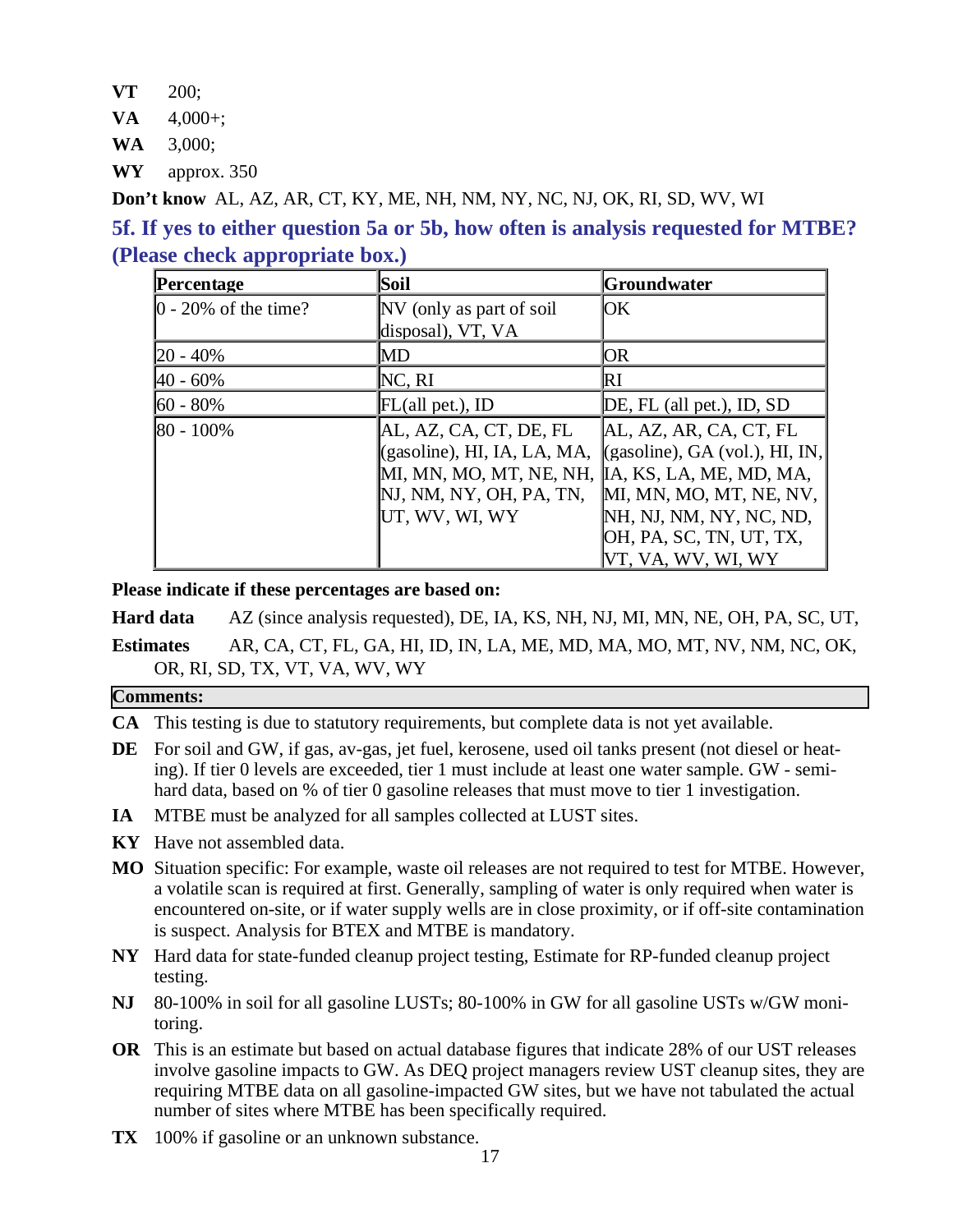### **A Project of the New England Interstate Water Pollution Control Commission (NEIWPCC)**

## **II. MTBE Analysis - Questions 6a.-6c.**

**6a. What analytical method(s) is (are) used for MTBE analysis? (Check as many as apply.)**

| Method                                              | Soil                                                                                                                                                                              | <b>Groundwater</b>                                                                                                                                                   |
|-----------------------------------------------------|-----------------------------------------------------------------------------------------------------------------------------------------------------------------------------------|----------------------------------------------------------------------------------------------------------------------------------------------------------------------|
| <b>US EPA SW-846 Method</b><br>8020/8021 (GC/PID)   | AL, AZ, CA, CO, DE, FL, GA,<br>HI, ID, KY, MA, MI, MN, NE<br>(8021); CT, MD, MT, NM, NY,<br>RI, VT, VA, WV                                                                        | AL, AZ, AR, CA, CO, DE, FL,<br>GA, HI, ID, KS, KY, MA, MI,<br>MN, NE (8021); MD, NH, NM,<br>NY, NC, ND, RI, SC (until<br>3/00); CT, SD, TX, VT, VA,<br>WV(currently) |
| <b>US EPA SW-846 Method</b><br>8240/8260 (GC/MS)    | AL, AZ, CA, CO, DE, FL, GA,<br>[HI, ID, IL, IN, IA, KY, MA, MI, MA, MI, MN, MO, NE (8260);<br>MN, MO, NE (8260); CT, MD,<br>NV, NH, NJ, NM, NY, NC, PA,<br>RI, TN, UT, VA, WA, WV | AL, AZ, AR, CA, CO, DE, FL,<br>GA, HI, ID, IN, IA, KS, KY,<br>ME (mon.wells), NH, NM, NY,<br>NC; MD, PA, RI, MT, SC, TN,<br>CT, UT, NV, VT, VA, WA, WV<br>(planned)  |
| A combination of 8020/21<br>and 8240/60             | AK, CA, CO, CT, DE, KY, LA,<br>MA, MI, MO, MT, NM, OH,<br>OR, RI, WI, WY                                                                                                          | AK, CA, CO, DE, KS, KY, LA,<br>MD, MA, MI, MO, NM, NC,<br>OH, OK (see 5c); CT, OR, RI,<br>MT, TX, WI, WY (project)                                                   |
| <b>US EPA Drinking Water</b><br>Method 502 (GC/PID) | $CA^*$ , ID, MA                                                                                                                                                                   | $CA^*$ , DE <sup>*</sup> , ID, KS, MD, MA,<br>ΝY                                                                                                                     |
| <b>US EPA Drinking Water</b><br>Method 524 (GC/MS)  | CA*, CT, ID, IN, MA, MO                                                                                                                                                           | $AL, CA^*$ , DE <sup>*</sup> , ID, IL, IN, KS,<br>$ME^*$ , MA, MO, NH, NY; CT,<br>MD, MT, NJ, PA, RI*, VT,<br>WY(final)                                              |
| A combination of 502/524                            | $CA^*$ , MA,                                                                                                                                                                      | CA*, DE*, KS, MD, MA                                                                                                                                                 |
| <b>ASTM D4815</b>                                   | CA, DE, MA                                                                                                                                                                        | CA, DE, IL, MA                                                                                                                                                       |
| Other (please specify)                              |                                                                                                                                                                                   |                                                                                                                                                                      |

#### **\*DW only**

#### **Other:**

**FL, NY, NC** USEPA 602 for GW.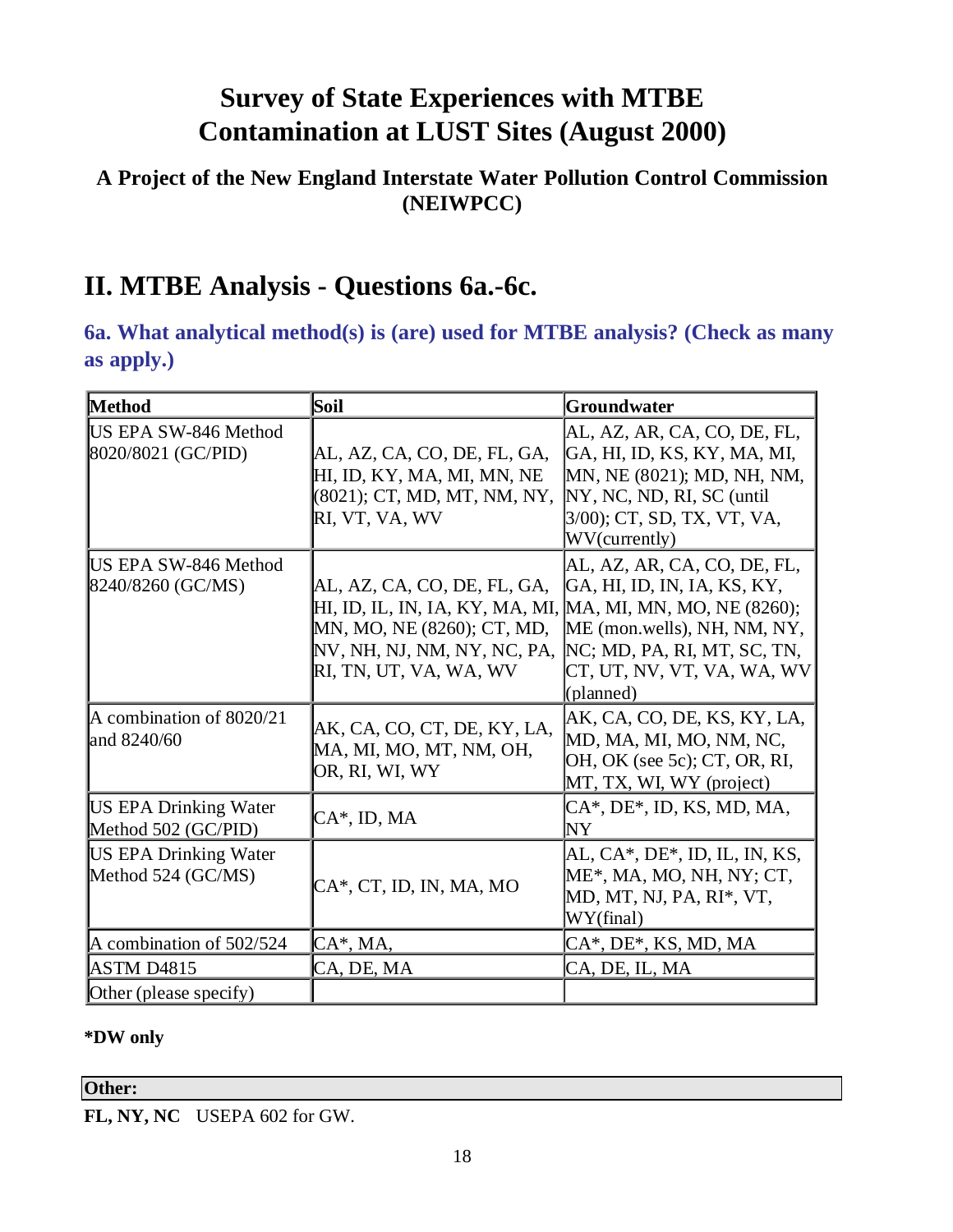- **AZ** D5790-95, SM 6210D, SM 6200B.
- **CA** Other methods are permissible, pending approval by CA Dept. of health Services.
- **MA** DEP prefers the use of its quantitative and qualitative VPH&EPH approach for assessing the risk associated with hydrocarbons.
- **MN** soil-MDH 466, GW-MDH 465.
- **MO** OA-1 & OA-2 (mod.8015) for soil and GW.
- **NJ** 624 w/MTBE, TBA, and library search.
- **NC** 6210D for GW.

#### **Comments:**

- **DE** ASTM D4815 allowed but hasn't been used.
- **GA** Ist method accepted, 2nd is recommended.
- **HI** Second method for confirmation.
- **IA** Specifically, 8260B. GC/MS version of Iowa Methods OA-1 and OA-2 are also acceptable methods.
- **VA** DEQ UST program may accept additional methods.

#### **6b. Do the labs in your state charge extra to test for MTBE?**

- **Yes** AL, AK, CA, CO, HI, IA, NE, VA, WA, WV
- **No** AR, CT, DE, ID, IN, KS, LA, ME, MA, MN, MO, MT, NE, NV, NH, NM, ND, OK, RI, SC, SD, TN, UT, VT, WI

**Some** NE, NC, OR

#### **Don't know** FL, GA, IL, KY, MD, MI, MS, NJ, NY, OH, PA, TX, WY,

#### **Comments:**

**AZ** extra cost for 8021; no extra cost for 8260 or others.

**MA** No, as long as the VPH analytical method is used to concurrently identify and quantitate individual concentrations of target analytes, which includes MTBE analysis.

#### **6c. If yes, what is the additional cost beyond the typical BTEX analysis?**

- **AL** \$10/sample;
- **CO** An additional \$12 is allowed for reimbursement from the state fund.
- **IA** about \$50/sample;
- **NE** <\$50;
- **NY** Our standby lab contracts are bid based on having MTBE included as a target analyte (for state-funded projects). Unknown for RP testing.
- **VA** approx. \$10/sample;

**WA** \$40

**Don't know** AK, AZ, CA, HI, NC

#### **Comments:**

**CA** varies widely across the state.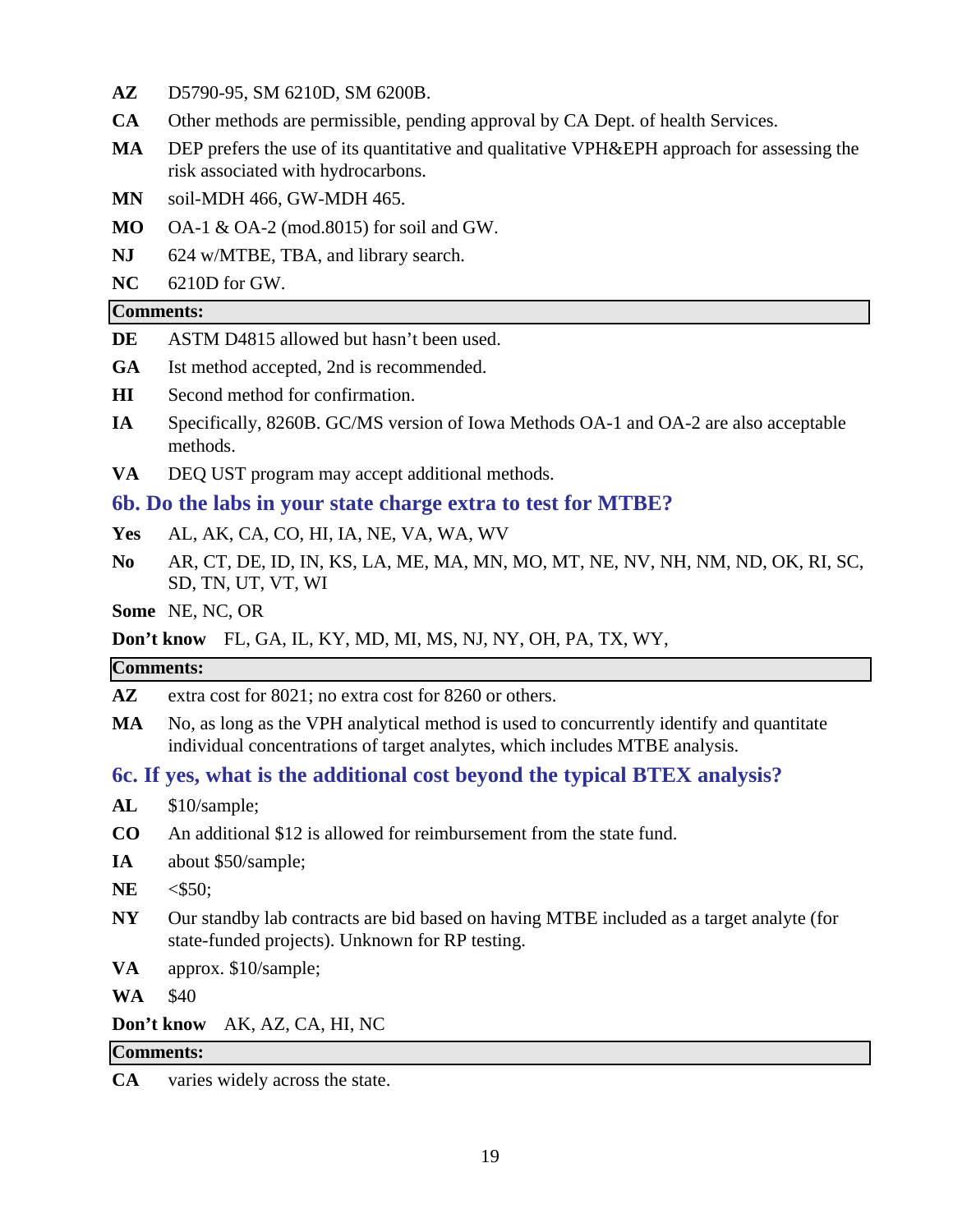### **A Project of the New England Interstate Water Pollution Control Commission (NEIWPCC)**

## **III. MTBE Site Assessment - Questions 7a.-7d.**

**7a. Do you have UST sites where MTBE has been detected in soil or groundwater, but where no release has been documented (e.g., through a leak detection method)?**

**Yes** AL, AK, CT, DE, GA, ID, IL, IN, ME, MD, MI, MO, NV, NH, NJ, NY, NC, OR, PA, RI, SC, VT, VA, WA, WI,

**No** AR, HI, KS, LA, MA, MN, ND, OH, OK, PR, UT, TX

**Don't know** AL, AZ, CA, FL, IA, KY, MS, MT, NE, NM, SD, TN, WV, WY

#### **Comments:**

**DE** Sites where LD did not trigger (e.g., ATGs, LLDs, inventory, no record of spills), but soil and/or GW contaminated.

**MN** Presence of MTBE constitutes a release.

**MT** We are not testing soil and GW at non-release sites.

**7b. If yes to question 7a, how many such sites?**

- **CT** several documented;
- $GA \leq 5$ :
- **IN** very few;
- **MO** at least one;
- **NH**  $>20$ :
- **VT** most of our sites;
- **VA** 25+;
- **WA** approx. 50

**Don't know** AL, AK, DE, ID, IL, ME, MD, MI, NV, NJ, NY, NC, OR, PA, RI, SC, WI,

### **7c. In such cases, what part(s) of the UST system is (are) implicated most often (e.g., piping joints, vapor recovery)?**

**Don't know** AL, AK, FL, GA, ID, IL, NH, OR, PA, VA, WA, WI

NC, ME, piping joints

- **CT** surface spills, vapor recovery.
- **DE** Leaky sumps mostly. Vapor lines in a few.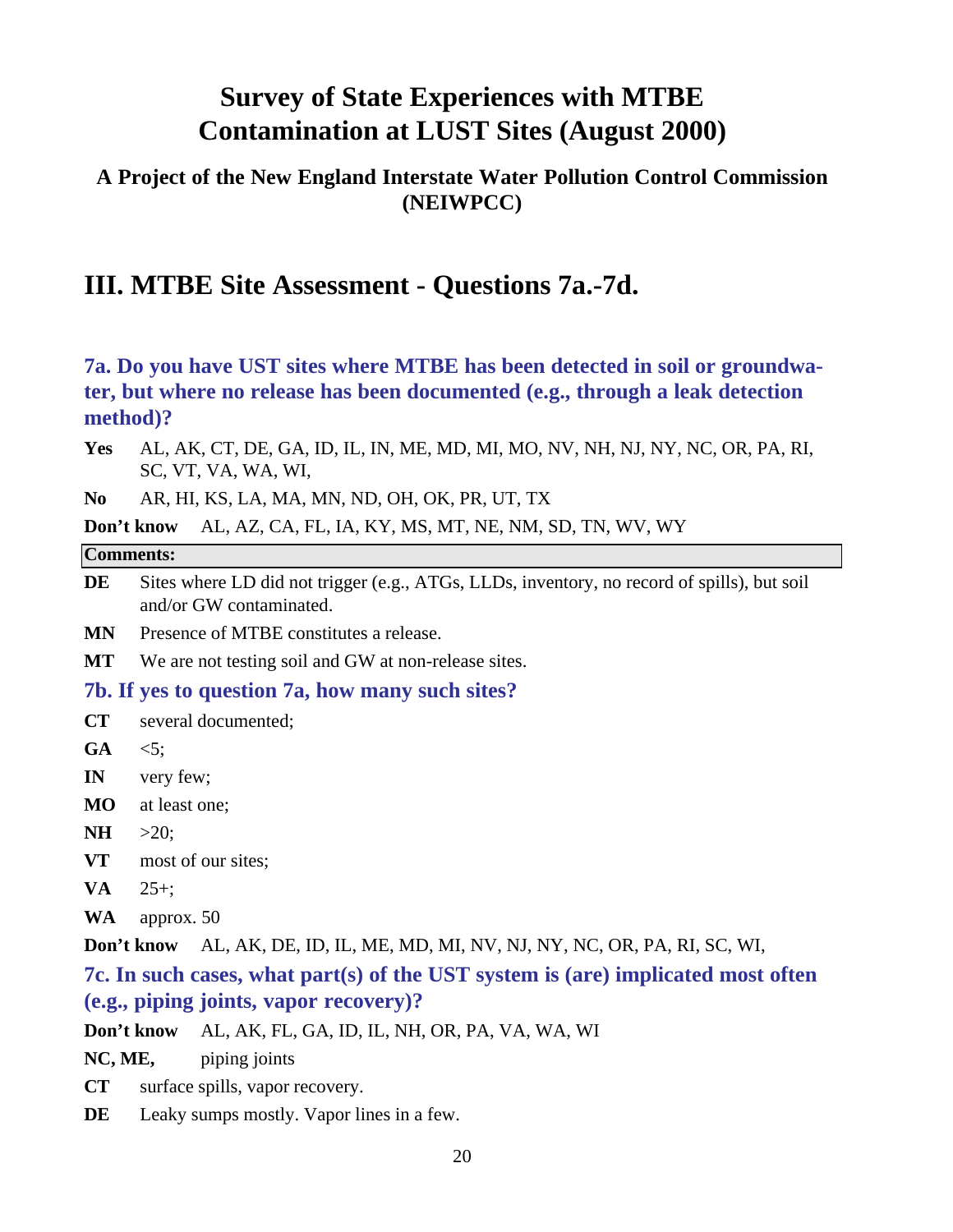- **IN** piping joints, lines, USTs.
- **MD** Piping, sumps, vapor recovery.
- **MO** Piping, fill ports, dispenser drips are all the usual suspects.
- **NV** piping joints, o-ring/gaskets/seals.
- **NJ** vapor recovery, sumps, spill buckets
- NH Surface spills and spill buckets most likely.
- **NY** overfills and spill bucket to tank gaskets/seals.
- **RI** Most often suspected related to spills and overfills.
- **SC** #1- dispenser, #2 - tank pit.
- **VT** spill/overfill buckets, piping.

#### **7d. What types of tanks/piping are implicated most often?**

**Don't know** AL, AK, CT, DE, FL, GA, ID, IL, MO, NJ, PA, OR, VA, WA, WI,

**IN, NC, SC** steel;

- **ME** all types. Survey of State Experiences with MTBE Contamination at LUST Sites (August 2000)
- **MD** fiberglass and flex piping.
- **NV** single-walled piping.
- **NH** During the sale of its NH stations, Exxon detected releases near its tanks. The tanks were all FRP. The MTBE may have permeated through the tanks or there may be spill bucket problems.
- **NY** Overfilled tanks w/spill bucket on fill but not "stick" line/ports.
- **RI** old steel;
- **VT** unprotected steel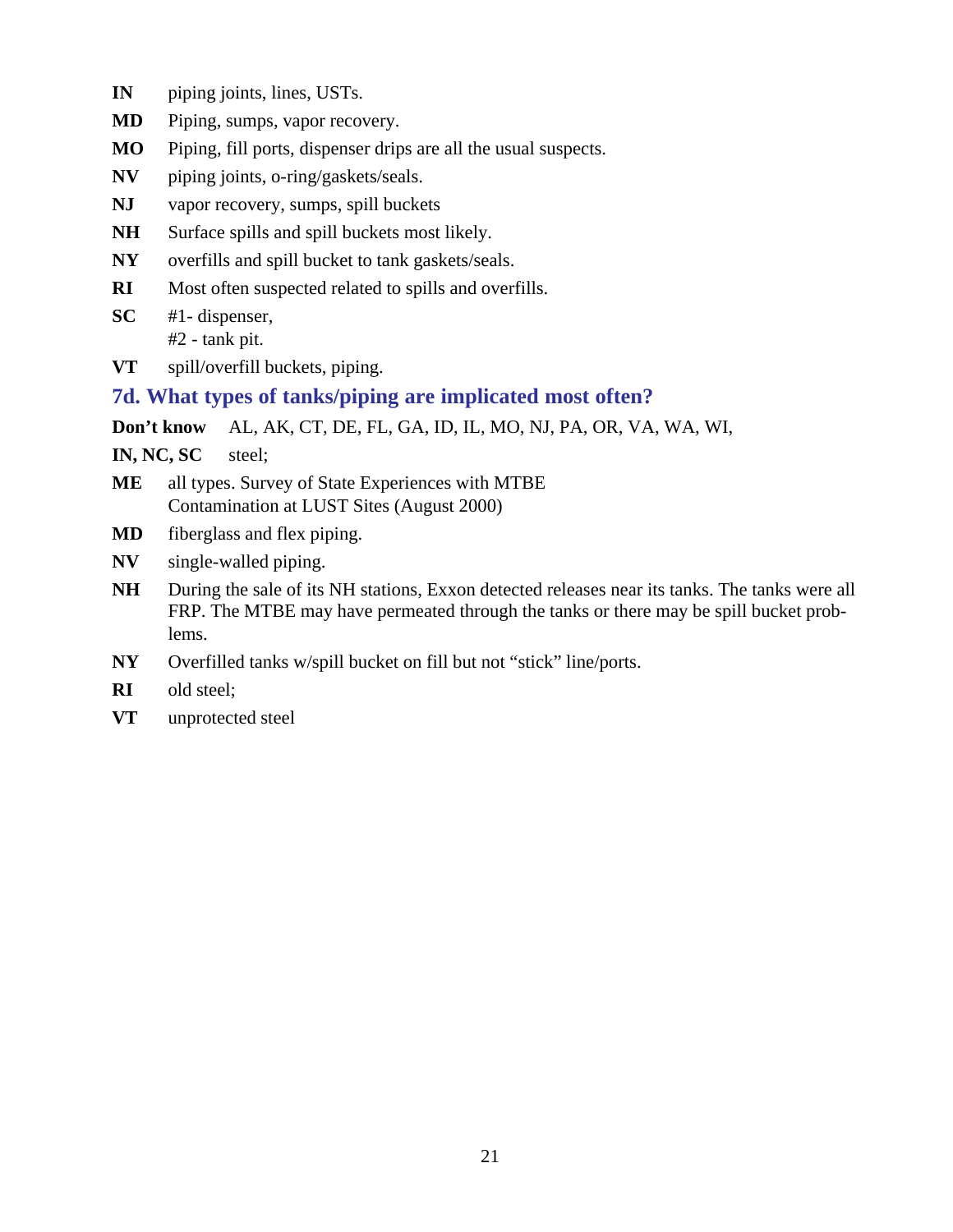### **A Project of the New England Interstate Water Pollution Control Commission (NEIWPCC)**

## **III. MTBE Site Assessment - Questions 8a.-8b.**

**8a. Are you finding MTBE contamination that you are unable to attribute to an UST release?**

**Yes** AL, AR, AK, CT, DE, GA, HI, ID, ME, MD, MI, MO, MT, NH, NJ, NY, NC, ND, PA, RI, SC, VT, VA, WA,

**No** FL, IN, KS, LA, MA, MN, NV, OK, OR, PR, TN, TX, UT, WI, WY

**Don't know** AZ, CA, CO, IL, IA, KY, MS, NE, NM, OH, SD, WV

#### **Comments:**

MT 1 or 2 cases only, probably from unreported <25 gal. spills.

**8b. If yes, have you documented other sources (e.g., ASTs, spills, accidents, dispensers) and are they significant? Please explain.**

- **AL** ASTs, bulk terminals, petroleum pipelines.
- **AR** Suspect runoff and washout is responsible, but no hard data.
- **CT** all of the above plus car accidents, leaks from car fuel tanks, dumping old gas, heating fuel releases.
- **DE** Dispensers are the most significant, so far, but we haven't been looking for long and don't officially regulate ASTs, spills, accidents. Two large AST releases with MTBE recently identified. Dispensers not shutting off during refueling.
- **GA** Too soon to evaluate.
- **HI** MTBE detected in GW at a recycling business. The MTBE level was below non-DW guidelines (200ppb).
- **ID** remains unresolved.
- **ME** overfills, leaking gas tanks in gravel driveways, fuel storage in 1-gallon containers for small engines/backyard mechanics.
- **MD** surface spills, ASTs, poor housekeeping.
- **MI** ASTs, spills, dispensers.
- **MO** ASTs are prevalent in MO. Transport and automobile accidents and general domestic household gasoline us/misuse (improper disposal have all been attributed to water contamination.
- **MT** <25 gal. unreported releases at UST sites. Montana
- **NH** spills, improper use and disposal of gasoline, leaks in vapor recovery systems.
- **NY** DEC Snapshot MTBE Survey identified sources of MTBE-contaminated GW spills as: UST-46%, piping-26%, not identified-20%, fiberglass UST-2%, AST-1%, and other (overfills, homeowner, housekeeping, etc.)-5%.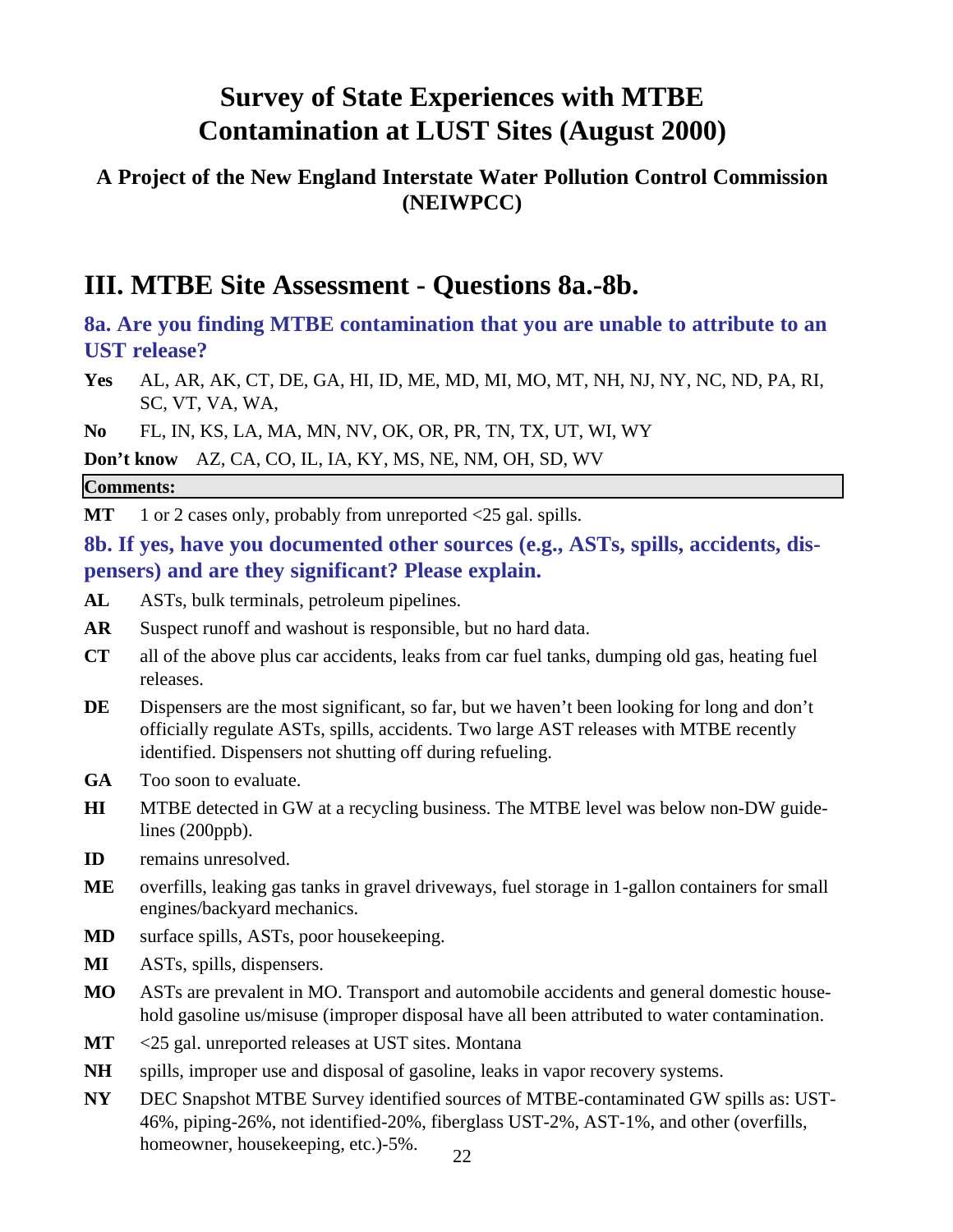- **NC** ASTs and in some cases home heating oil tanks (rare but a few), also unknown sources believed to be spills.
- **RI** no documented sources. requires cleanup at AST sites, many have MTBE contamination.
- **SC** ASTs, surface spills, and some unknown source (e.g., killing ants w/gasoline).
- **VT** surface spills, but not very significant as concentrations are typically quite low.
- **VA** no documented sources. Surface spills are suspected in a number of cases.
- **WA** pipelines, bulk plants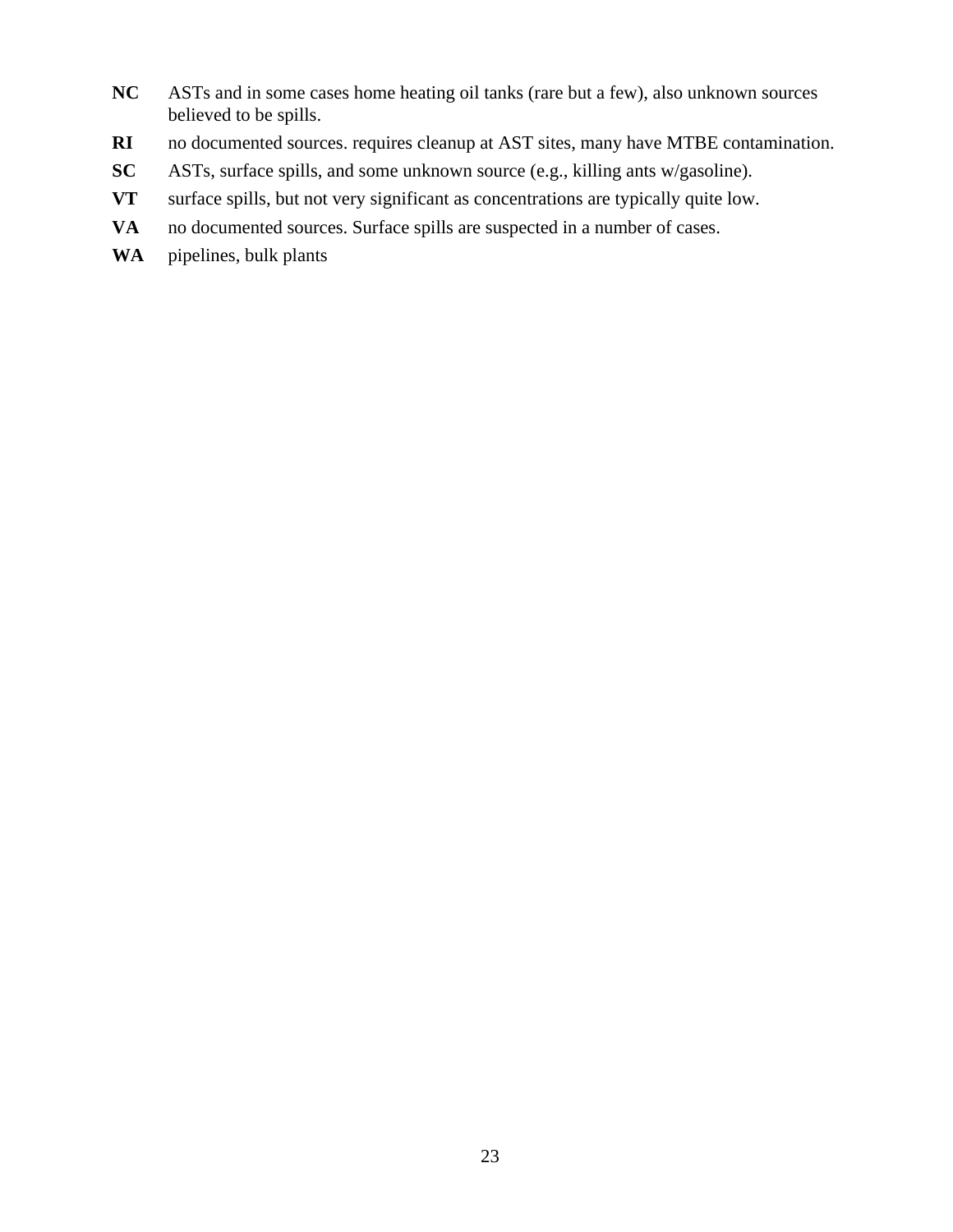### **A Project of the New England Interstate Water Pollution Control Commission (NEIWPCC)**

## **III. MTBE Site Assessment - Questions 9a.-9b.**

### **9a. Approximately how often is MTBE detected in soil/groundwater at gasolinecontaminated LUST sites?**

Please indicate whether your percentages are based on:

**Hard data** IA, KS, MA, NE, NH, OR, SC, UT, VT, WA, WY

**Estimates** AL, AZ, AR, CO, CT, DE, GA, IN, LA, ME, MD, MI, MN, MS, MO, MT, NV, NJ, NM, NC, ND, OK, SD, TN, TX, VT, VA, WV, WI,

| Percentage                          | Soil                                                                       | <b>Groundwater</b>                                                                  |
|-------------------------------------|----------------------------------------------------------------------------|-------------------------------------------------------------------------------------|
| $\vert 0 - 20\% \vert$ of the time? | [CO, HI, MA, MS, NE, OH, WI, WY]                                           | CO, HI, IN, MA, MS, NE, ND, OH,<br>OK, WI, WY                                       |
| $20 - 40\%$                         | AL, ID (est.), MI, NM, NJ, NY, UT, AR, NY, UT, WA                          |                                                                                     |
| $40 - 60\%$                         | MT                                                                         | ID (hard), IA-59%, MI, MT, SC<br>$(51\% \text{ as of } 6/30/00); \text{ OR, SD,}$   |
| $60 - 80\%$                         | DE, IA-62%, LA, MN, MO, NH -<br>all sites $(70\%)$ ; MD, NC, RI, TN,<br>WV | AL, AZ, DE, GA, LA, MN, MO,<br>NH - all sites (70%); ME, NJ, NM,<br>NV, TN, TX, WV, |
| $ 80 - 100\%$                       | FL, NH-new sites; CT, VT-when<br>looked for;                               | FL, KS, NH-new sites; CT, MD,<br>NC, RI, VT, VA,                                    |

#### **Comments:**

- **AK** We are just beginning to collect data. No good numbers at this time.
- **CA** Don't know insufficient statewide data at present for either soil or groundwater (i.e., reporting is currently incomplete).
- **IL** Don't require analysis for MTBE. Only in a few cases do we have RPs look for it, and only on a voluntary basis.
- **IA** Data collected between July 1, 1999 through December 17, 1999. Responses are based on per site basis, rather than per sample. Quantitation level set at  $0.015$  mg/kg soil, and  $15 \mu/L$ .
- **KY** Have not assembled data.
- MA % based on hard data, with a notification threshold of 70 ug/L in GW and 300 ug/L in soil.
- **MI** We just began tracking.
- **MT** Some fraction of the MTBE present at release sites may be a function of daily unreported small spills. We have not tested non-release sites or resolved release sites for the presence of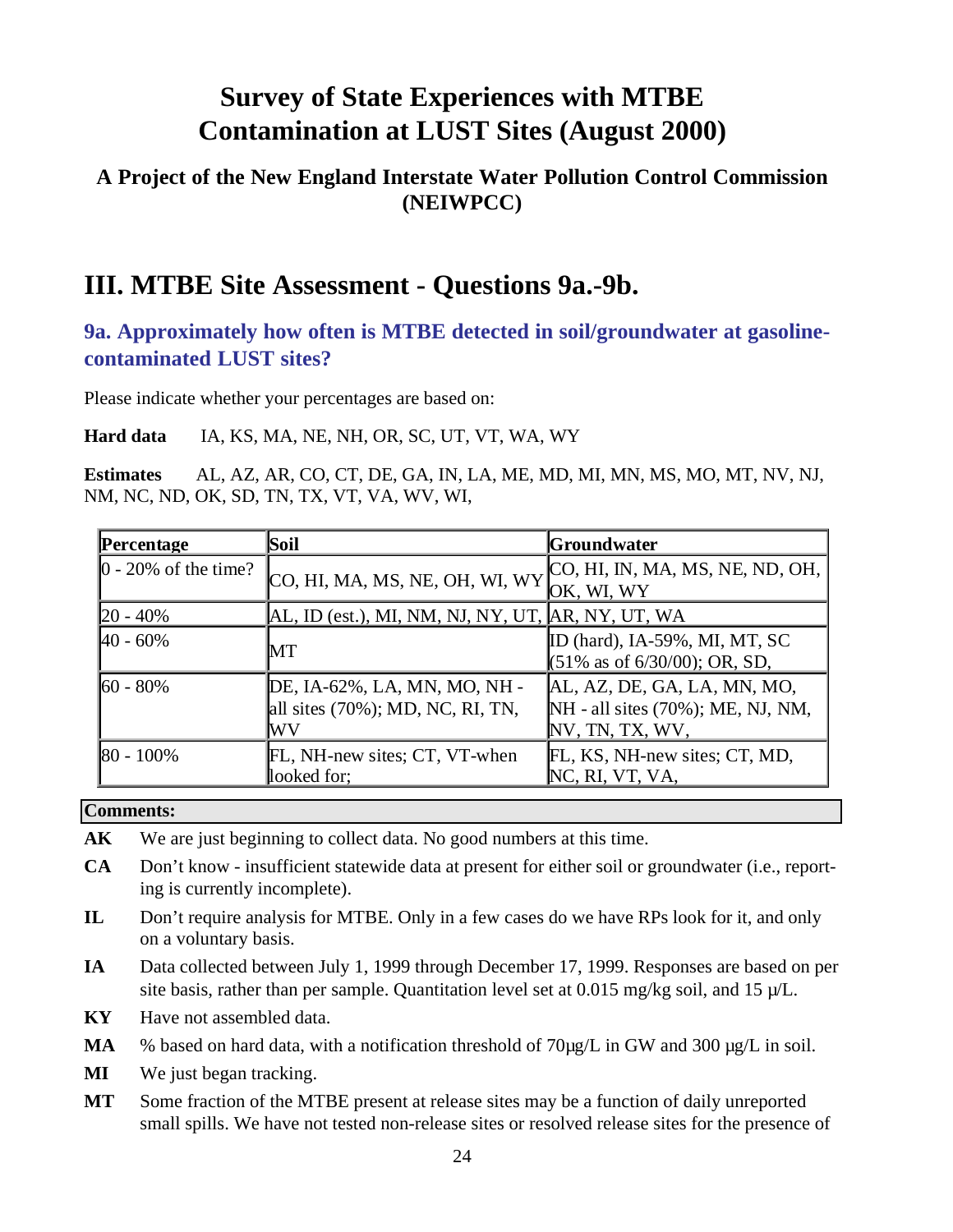MTBE.

**NY** soil is estimate, GW is DEC snapshot survey of state fund projects through Oct. 1998.

**9b. Of the groundwater sites, how often do MTBE levels exceed 20 ppb?**

#### **0 - 20% of the time**

HI, ND, OH, OK, WA, WI, WY

#### **20 - 40%**

AR, MN, OR, TX

#### **40 - 60%**

AZ, AL, IA, ME, MT, NM, TN

#### **60 - 80%**

ID, IN, MO, NE, NV, NH, NY, SC, VA, NJ

#### **80 - 100%**

CT, DE, FL, KS, LA, MD, MA, NC, RI, VT

#### **Don't know**

CA, CO, GA, MI, MS, PA, SD, UT, WV

#### **Please indicate whether your percentages are based on:**

#### **Hard data**

AZ, CT, HI, ID, IA, KS, MA, NE, NH, NY, OR, SC, WA, WY

#### **Estimates**

AL, AR, DE (80%), IN, ME, MD, MN, MO, MT, NV, NJ, NM, NC, ND, OK, RI, TN, TX, VT, VA, WI,

#### **Comments:**

MA Since the notification threshold is 70µg/L, all the MTBE GW sites exceed 20ppb.

**MT** Have not reviewed all data from MTBE-impacted sites or conducted a complete survey to determine number of MTBE-impacted sites.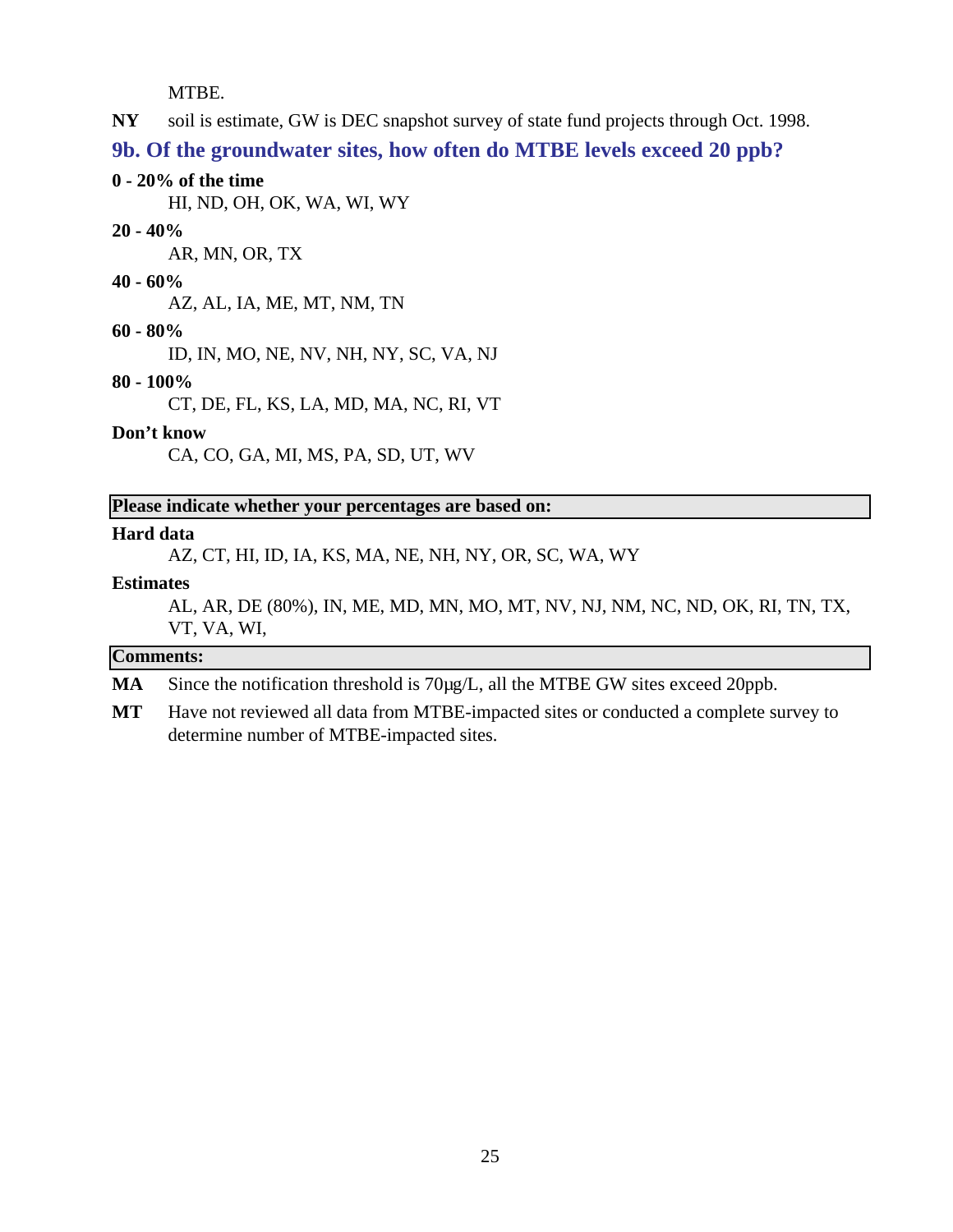### **A Project of the New England Interstate Water Pollution Control Commission (NEIWPCC)**

## **III. MTBE Site Assessment - Question 10.**

**10. Of nongasoline-contaminated sites, do any of the following fuel types have MTBE levels above 20 ppb in groundwater or soil? Check all that apply. Please provide the approximate number of sites for each category.**

| <b>Jet fuel</b>         |                                                                                            | 1 state                                                                            |  |
|-------------------------|--------------------------------------------------------------------------------------------|------------------------------------------------------------------------------------|--|
| <b>Heating oil</b>      |                                                                                            | 7 states                                                                           |  |
| <b>Diesel fuel</b>      |                                                                                            | 7 states                                                                           |  |
|                         |                                                                                            | Other nongasoline petroleum products<br>kerosene, K-1 Used Oil, used oil/waste oil |  |
|                         | Don't know                                                                                 | 36 states                                                                          |  |
|                         | <b>Comments:</b>                                                                           |                                                                                    |  |
| <b>CT</b>               |                                                                                            | approx. 30 heating oil, approx. 10 diesel fuel.                                    |  |
| МT                      | We have some mixed diesel/gasoline sites, primary source of MTBE is probably the gasoline. |                                                                                    |  |
| $\mathbf{N}\mathbf{V}$  | diesel approx. 5-10, used/waste oil approx. 20.                                            |                                                                                    |  |
| $\bold{NY}$             | has $\leq$ 5 heating oil and $\leq$ 5 diesel, very few above 20ppb.                        |                                                                                    |  |
| NC                      | 20 heating, 20 diesel.                                                                     |                                                                                    |  |
| $\overline{\mathbf{R}}$ | none found yet.                                                                            |                                                                                    |  |

- **VA** heating oil 5-100 sites; diesel 2-5 sites.
- **WY** no to all.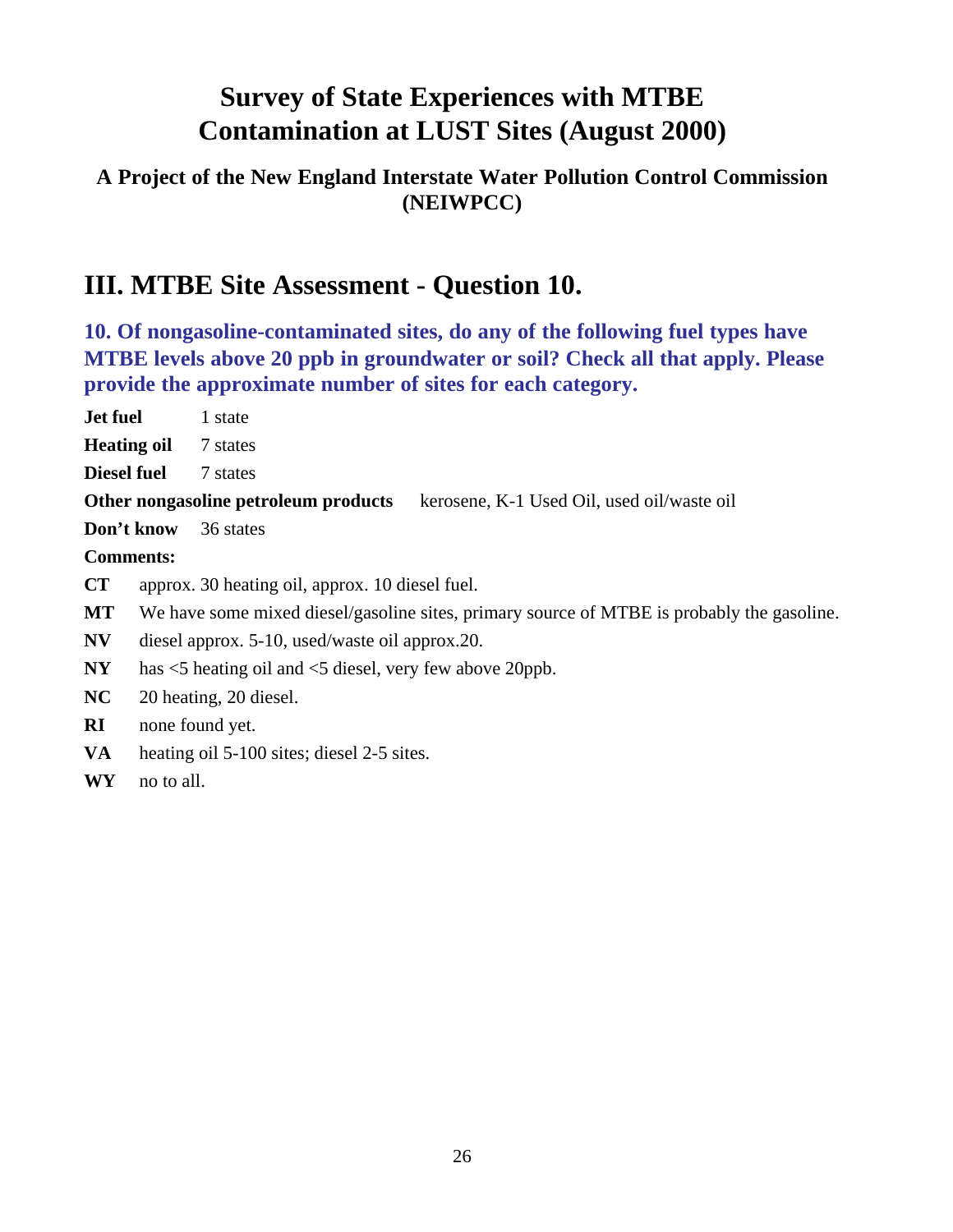### **A Project of the New England Interstate Water Pollution Control Commission (NEIWPCC)**

## **III. MTBE Site Assessment - Questions 11a.-11c.**

**11a. Do you investigate your MTBE plumes differently from BTEX plumes because of the potential for "diving" plumes?**

Yes KS, ME, NJ, VT

**No** AZ, AR, CO, FL, GA, ID, IA, KY, LA, MA, MI, MN, MS, NV, NM, OH, PR, SC, SD, UT, TN, TX, WA, WV, WI, WY

**Sometimes** AL, CA, CT, DE, IN, MD, MO, MT, NE, NH, NY, NC, OR, RI, VA

**Don't know** HI, IL, OK, PA

#### **Comments:**

- **DE** Depends on site and project officer -"learning curve."
- **MN** Always check for diving plumes no matter what the contaminant is.
- **NE** Depends on the presence or absence of receptors.
- **NV** unlikely due to low annual recharge.

**11b. If yes, do you require three-dimensional characterization of MTBE plumes?**

**Yes** AL, CT, IN, KS, ME, MD, MI, MO, MT, NE, NH, NJ, NY, OR, RI, SC, VT

**No** VA

#### **Comments:**

- **CA** Based on anecdotal reporting, the answer is sometimes, yes.
- DE Sometimes, depends on project officer.
- **NH** In most cases, however, plumes are being characterized 2-dimensionally even though the rules require otherwise.

### **11c. If yes, how often?**

**Occasionally** AL, CT, IN, KS, ME, MD, MO, MT, NH, NY, OR, RI, VT

**Most of the time** MI, NE, NJ

**Always** SC

- **CA** Frequency undetermined.
- **DE** Depending on project officer: occasionally and most of the time.
- **KS** Where lithology/potential for induced gradient w/mile of receptor.

#### **Comments:**

**MT** If a vertical gradient is apparent, we will require nested wells to verify whether a "diving" plume exists.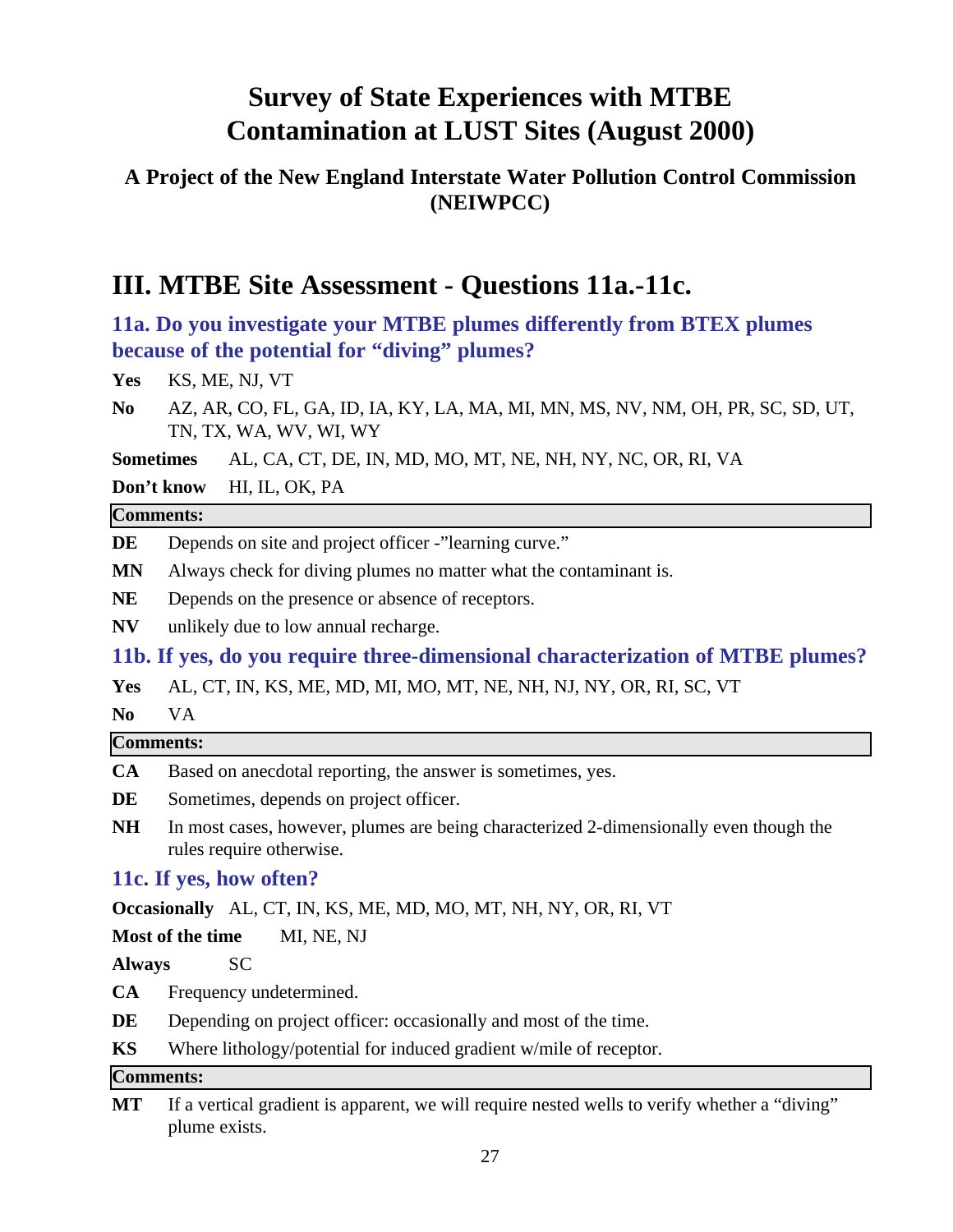### **A Project of the New England Interstate Water Pollution Control Commission (NEIWPCC)**

## **III. MTBE Site Assessment - Questions 12a.-12b.**

## **12a. What is the average range of MTBE concentrations in the core of a plume?**

| $ 0 - 100$ ppb     | HI, MN, ND, WI                              |
|--------------------|---------------------------------------------|
| $ 100 - 500 $      | FL, ME, TX, WY                              |
| $500 - 1,000$      | AL, IN, KS, NM, RI, TN, VA,                 |
| $ 1,000 - 10,000$  | AZ, AR, CT, DE, ID, KS, MA, MT, NV, NH, NJ  |
|                    | (estimated), NC, SC, VT,                    |
| $ 10,000 - 50,000$ | LA, MD                                      |
| $50,000 - 250,000$ | NY                                          |
| Higher?            |                                             |
| Don't know         | CA, CO, GA, IL, IA, KY, MS, MI, MO, OH, OK, |
|                    | OR, PA, SD, UT, WA, WV                      |

### **12b. What is the average range of MTBE concentrations detected at receptors?**

| $ 0 - 100$ ppb      | AL, AR, CT, DE, FL, GA, HI, ID, IL, IN, KS, ME,<br>MN, MT, NV, NH, NJ, NM, NY, NC, OR, RI, SC,<br>TN, TX, VT, VA, WI, WY, |
|---------------------|---------------------------------------------------------------------------------------------------------------------------|
| $ 100 - 500 $       | MА                                                                                                                        |
| $500 - 1,000$       | MD                                                                                                                        |
| $1,000 - 10,000$    | DE                                                                                                                        |
| $ 10,000 - 50,000 $ |                                                                                                                           |
| $50,000 - 250,000$  |                                                                                                                           |
| Higher?             |                                                                                                                           |
| Don't know          | AZ, CA, CO, IA, KY, LA, MI, MS, MO, NE, ND,<br>OH, OK, PA, SD, UT, WA, WV                                                 |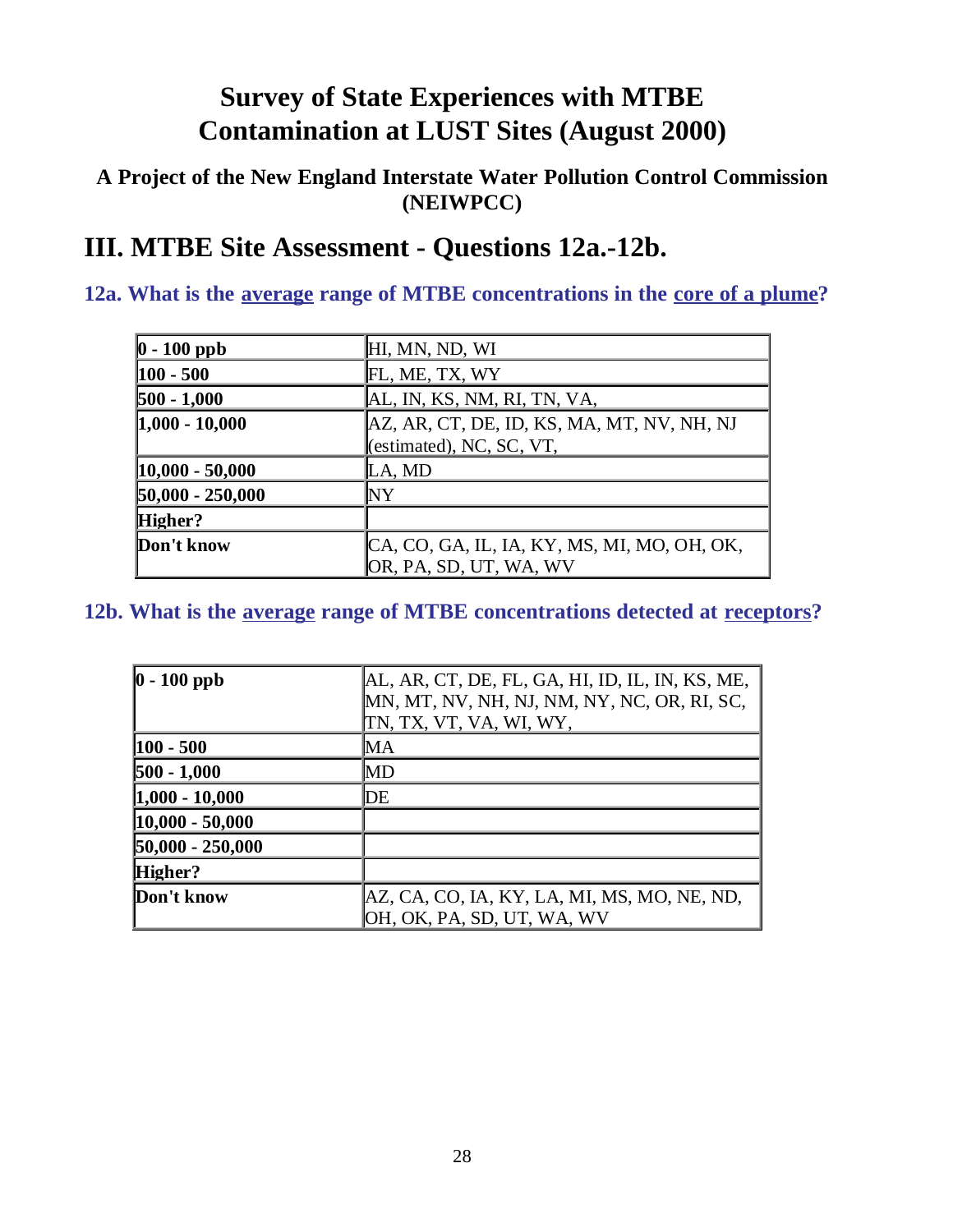### **A Project of the New England Interstate Water Pollution Control Commission (NEIWPCC)**

## **III. MTBE Site Assessment - Question 13.**

### **13. What is your worst MTBE concentration at an impacted receptor?**

| $\vert$ < 1,000 ppb     | AL, AZ, GA, HI, ID, IN, MN, MT, NE, NV, NM, ND, OR, UT,       |
|-------------------------|---------------------------------------------------------------|
|                         | WY                                                            |
| $ 1,000 - 10,000$       | CT, IL, ME, NH, NJ, RI, SC, TX, VT, VA, WA, WI,               |
| $ 10,000 - 50,000 $     | DE, NY, OK                                                    |
| $50,000 - 250,000$      | MІ                                                            |
| $[250,000 - 1,000,000]$ | AR, KS, MD, NC                                                |
| higher?                 |                                                               |
| Don't know              | CA, FL, CO, IA, KY, LA, MA, MS, MO, NE, OH, PA, SD, TN,<br>WV |
| Comments:               |                                                               |
| DE                      | 25ppm in a domestic well.                                     |
| $\mathbf{M}$            | 140,000ppb.                                                   |
| MT                      | Ronan MTBE site - $30\mu g/L$ in a surface stream.            |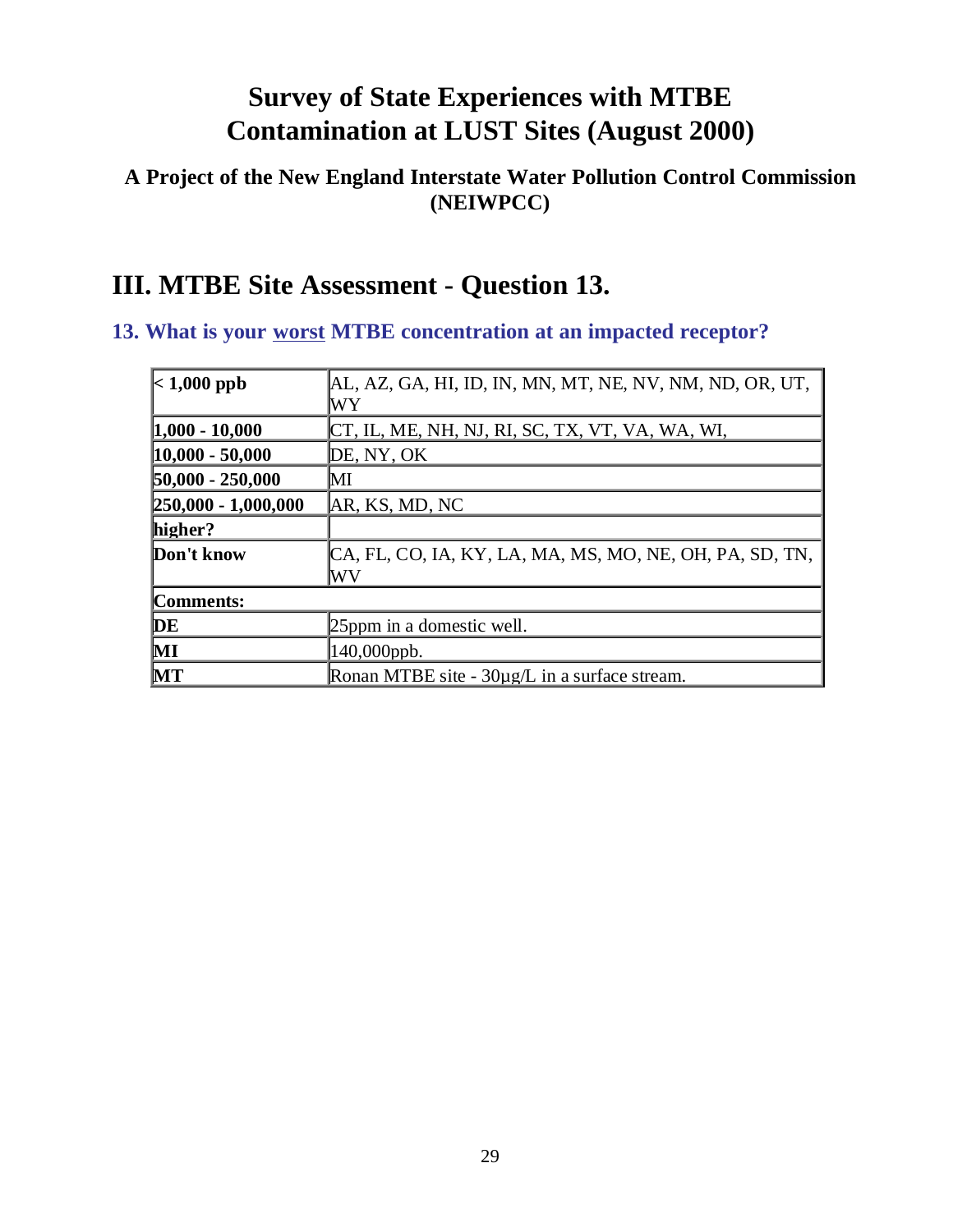### **A Project of the New England Interstate Water Pollution Control Commission (NEIWPCC)**

## **III. MTBE Site Assessment - Question 14a.-14d.**

### **14a. Have you tracked MTBE plume lengths from gasoline releases?**

- **Yes** AZ (based on ongoing survey of LUST site data), CT, DE, IL, KS, ME, MD, MA, MT, NH, NJ, NY, NC, PA, RI, OR, VT, VA, WI, WY
- **No** AL, AR, CA, CO, FL, GA, HI, ID, IN, IA, KY, LA, MI, MN, MO, MS, NE, NV, ND, OH, OK, SC, TN, TX, UT, WA, WV

#### **Don't know** NM, SD

## **Comments: CT** Currently performing a study of all documented bedrock well contamination to determine bedrock plume distance from release source. DE Estimated from project officers, and not usually based on 3-D characterization or completely defining extent of plum. **FL** Our individual assessment reports would have this info., but it hasn't been "tracked" in a database. **ME** Haven't tracked all of them, but of the 5-10 worst ones, they are >500 ft. **MN** Plume length determination required at each site, however, these have not been tabulated for MTBE. **MT** Represents only a small # of well-defined MTBE sites. **14b. If yes, please indicate your average MTBE plume lengths. 10 - 50 feet 50 - 100 100 - 250** DE (estimated 200-300 ft), MD, NH, RI, VT, WY **250 - 500** AZ, **CT** (overburden), IL, KS, ME, MT, NY, NC **>500** WI **Don't know** MA, NJ, OR, PA, VA **Comments: MT** Average only, not based on hard data and applies to a small number of well-defined sites.

**14c. Are these plumes longer than typical BTEX plumes?**

**Often** 15 states

**Sometimes** 11 states

#### **Comments:**

**VT** sometimes, particularly in bedrock.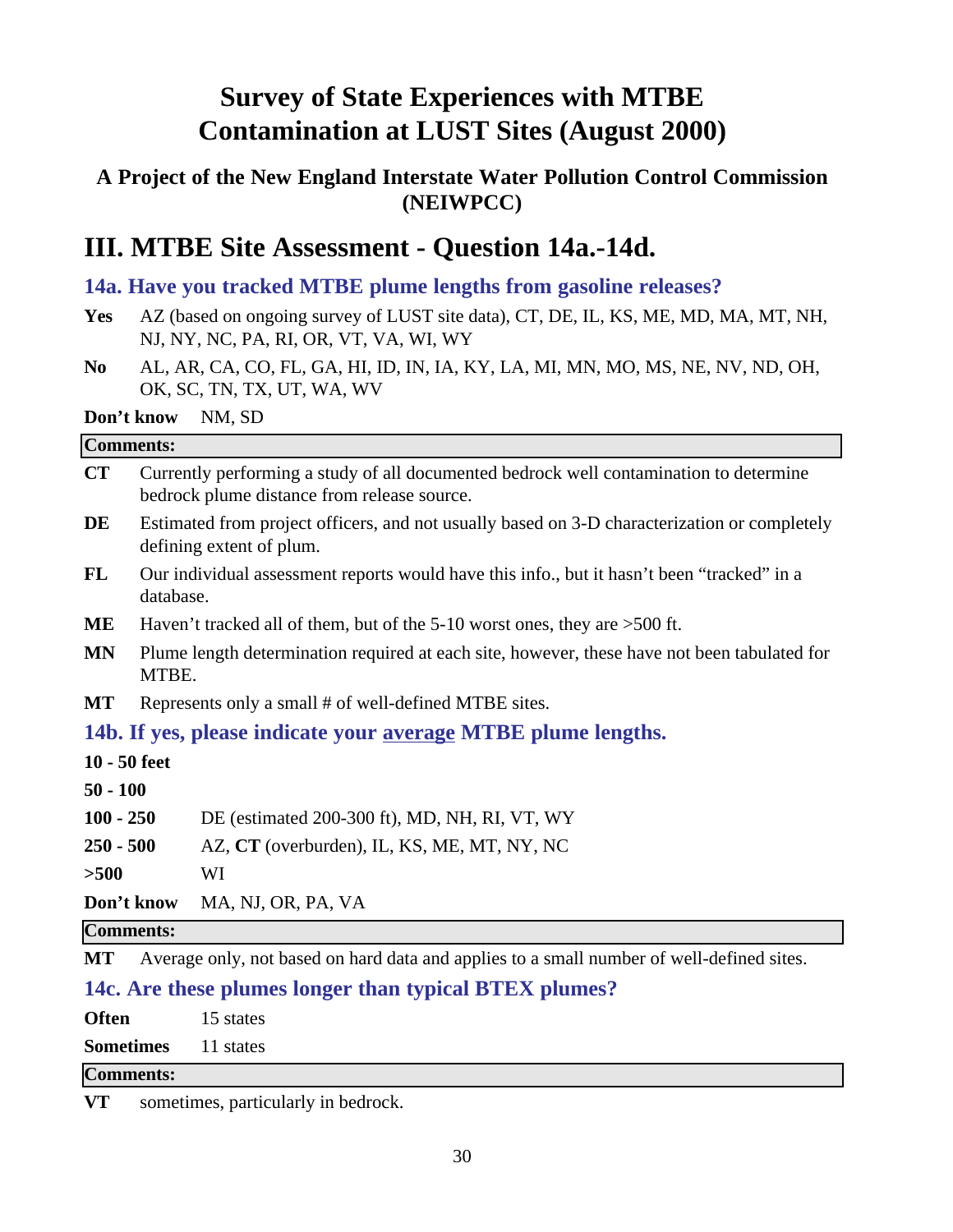### **14d. Please indicate the maximum length of any MTBE plume observed in your state.**

|                         | 50 - 250 feet                                                                                                                                                                                                                                      |                                                                            |  |
|-------------------------|----------------------------------------------------------------------------------------------------------------------------------------------------------------------------------------------------------------------------------------------------|----------------------------------------------------------------------------|--|
| $250 - 500$             |                                                                                                                                                                                                                                                    | <b>WY</b>                                                                  |  |
| $500 - 1000$            |                                                                                                                                                                                                                                                    | CT, IN, WV                                                                 |  |
| $1000 - 5000$<br>VA, WI |                                                                                                                                                                                                                                                    | AZ, AR, DE, IL, ME, MT, NV - (3,000+), NH, NJ, NC, OR, RI, SC (2,200), VT, |  |
|                         |                                                                                                                                                                                                                                                    | If greater than 5000, please explain:                                      |  |
| KS                      | excess of 1 mile.                                                                                                                                                                                                                                  |                                                                            |  |
| MA                      | Observed at several sites across the state. Plumes this size are primarily related to the amount<br>of gasoline released, soil types, depth to GW, fractures in the bedrock, GW gradient, and<br>receptors (e.g., well with significant drawdown.) |                                                                            |  |
| $\bold{N}\bold{Y}$      | East Patchogue, LI. MTBE plume over 6,000 feet. Spill due to a service station gasoline<br>release. For more info. see: http://www.epa.gov/ada/patchogue.html.                                                                                     |                                                                            |  |
| <b>Comments:</b>        |                                                                                                                                                                                                                                                    |                                                                            |  |

**DE** Max. 2,000 ft, several approx. 1,000 ft.

**MT** 2,000+ ft.

**Don't know** AL, CO, FL, MD, MN, MS, ND, OH, OK, PA, WA

## **Survey of State Experiences with MTBE Contamination at LUST Sites (August 2000)**

### **A Project of the New England Interstate Water Pollution Control Commission (NEIWPCC)**

## **III. MTBE Site Assessment - Question 15a.-15b.**

### **15a. Does your state drinking water program require routine analysis for MTBE?**

- **Yes** AK, CA, CT, DE, FL, IL, IN, KS, KY, ME, MD, MA, MS, MO, MT, NE, NH, NJ, NY, RI, SC, TX, VT, VA
- **No** AZ, AR, AL, CO, GA, HI, ID, IA, LA, MI, MN, NV, NC, ND, OK, OR, PA, PR, TN, UT, WA, WV, WI, WY

**Don't know** NM, OH, SD,

#### **Comments:**

- **IL** Required on finished water;
- **IN** voluntary basis;
- **KY** For more info., contact Pete Goodman, Branch Manager, GW Branch, Div. of Water, at (502) 564-3410.
- MN Not required but it's part of the routine VOC scan.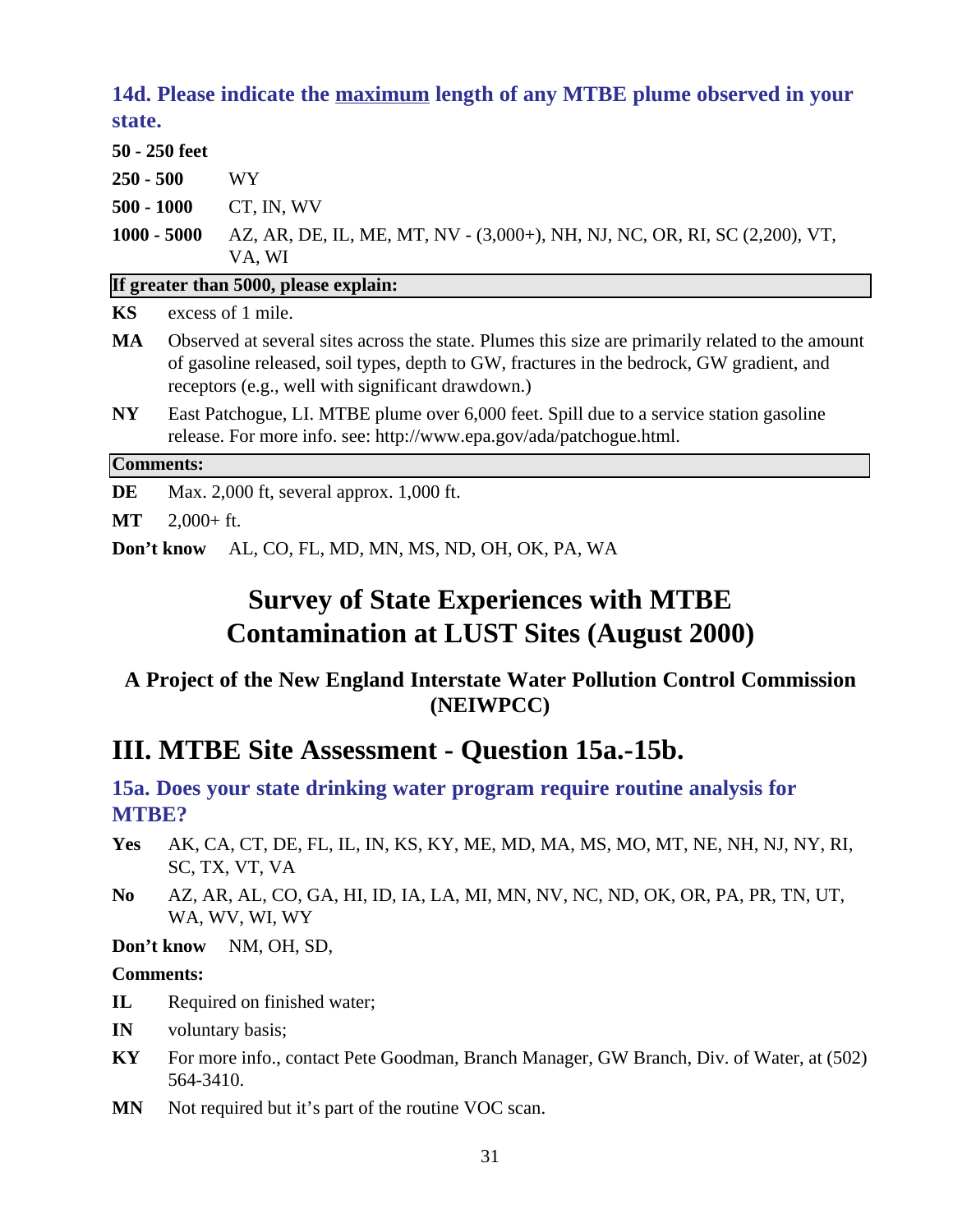- **OH** BUSTR does require analysis for their regulated releases. The OH EPA has regulatory oversight for this. Not sure if they require.
- **WY** we're the only non-SDWA primacy state.

### **15b. If yes, when was MTBE analysis initiated?**

- AK 6 months ago.
- **CA** Phased in starting during the late 1990s. Not all public water supplies have been tested for MTBE yet.
- **CT** 1990.
- **DE** PWs June 2000. Can also sample domestic wells for MTBE when requested.
- **FL** 1993.
- **IL** last 2 or 3 years.
- **KS** 1991.
- **ME** 1993-95.
- **MD** 1995.
- **MA** For private wells October 1, 1993, public DEP has published guidelines since 1997 and required testing as of June 9, 1999.
- **MN** not required, but MTBE analysis was added in 1989.
- **MO** about 1995.
- **MS** About 3 yrs. ago.
- **MT** late 1999.
- **NE** spring 2000.
- **NH** Definitely by 1988, based on readily accessible data. Possibly earlier.
- **NY** mid-1998 for PW supplies serving >10,000 people.
- **RI** Has been incidentally reported w/required VOC analysis since the late 1980s.
- **SC** Jan. 2000.
- **TX** 1993.
- **VT** 1991, but not required until 2000.
- **VA** unknown.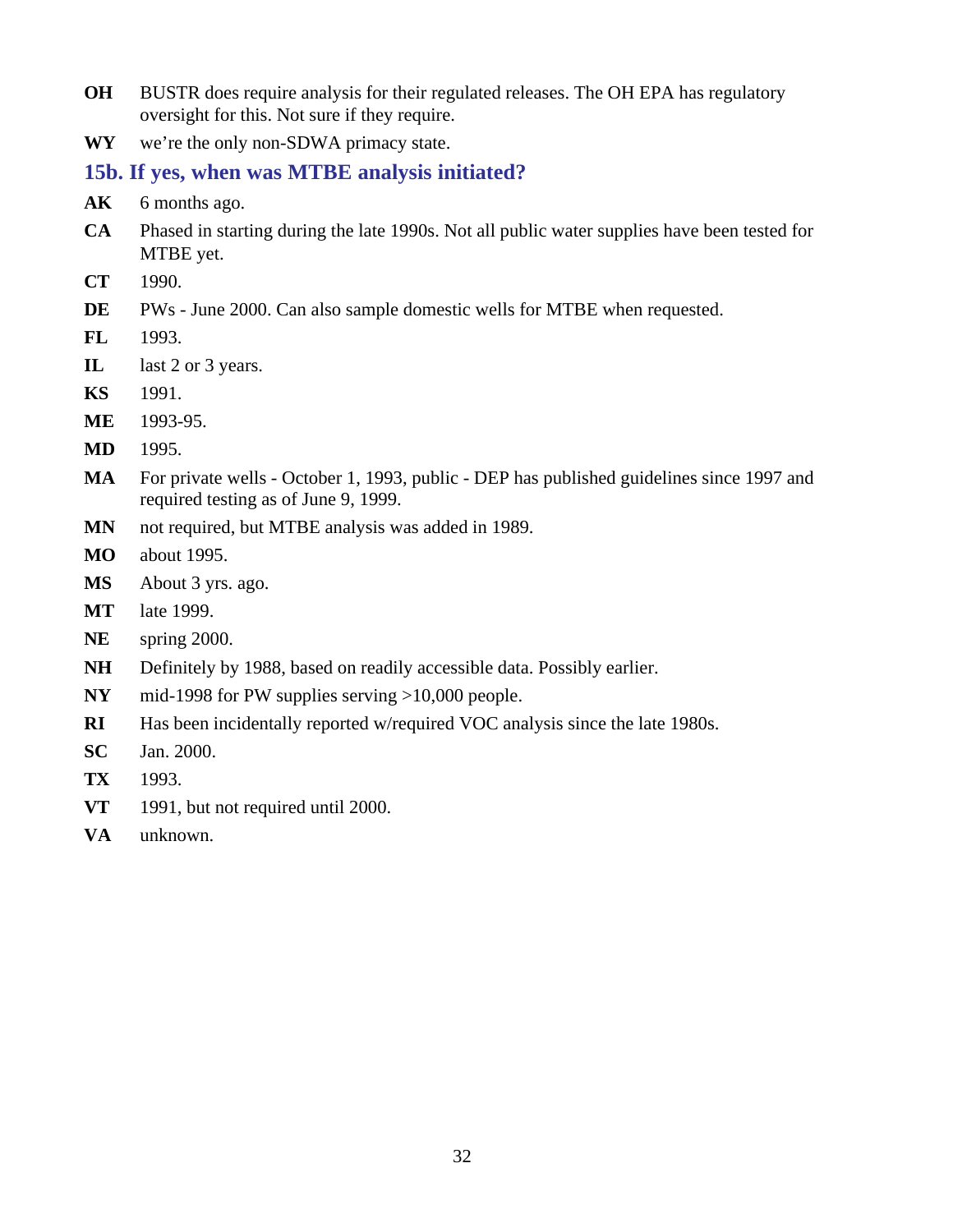### **A Project of the New England Interstate Water Pollution Control Commission (NEIWPCC)**

## **III. MTBE Site Assessment - Question 16a.-16c.**

**16a. Approximately how many public and private drinking water wells in your state have been contaminated by MTBE at any level? (Public wells are defined by groundwater supply systems that serve 25 or more households.)**

| $#$ of wells | Private                                                                                                                                                    | Public                                                                         |
|--------------|------------------------------------------------------------------------------------------------------------------------------------------------------------|--------------------------------------------------------------------------------|
|              | HI, MS, ND                                                                                                                                                 | FL, HI, ID, MS, ND                                                             |
| $1 - 10$     | AL, GA, ID, IN, IA, MA, UT,<br>NV, OR                                                                                                                      | AR, AL, GA, IN, MN, MO, NE,<br>$NC$ , OK, PA, RI, NV, OR, TX-9,<br>$VA$ , WI-2 |
| $11 - 20$    | IAR.                                                                                                                                                       | IA, SC (17);                                                                   |
| $21-30$      | $SC-20$ (3 irrigation)                                                                                                                                     | MА                                                                             |
| $31-40$      | DE, MO, NC                                                                                                                                                 | $KS-38$ ; DE                                                                   |
| estimate     | If greater than $KS-75$ ; ME-approx. 400; MD-<br>40, provide an $\geq$ 229; NH- $\geq$ 250; NY-866; PA;<br>$RI-60$ ; VT-approx. 175; VA-<br>$200+$ ; WI-96 | <b>CT-255; ME-125; MD-66; NH-</b><br>172; NY-47; VT-44;                        |

**Don't know** AK, AZ, CA, CO, KY, LA, MI, NM, NJ, OH, PR, SD, TN, WA, WV, WY

#### **Comments:**

- **CA** The testing of CA's public DW systems for MTBE is a phased process. Many public water systems have not yet been tested. There is no statewide program for testing MTBE in private wells, so this data will probably not be forthcoming in the near future.
- **DE** Public wells: 38 out of the first 210 public wells sampled had MTBE detected. There are approximately 1000 public water supply wells in the state total.
- **IL** 4 public wells closed, 26 impacted.
- **ME** In a 1998 study, a random sampling was conducted of 951 private wells of which 150 (15%) had MTBE concentrations  $>0.1$ ppb (95% confidence level). Using these data, ME projected that somewhere between 37,000 to 50,000 private wells in the state were contaminated with >0.1ppb MTBE.
- **MO** 32 private, 4 public.
- **NY** From DEC Snapshot Survey of State-Funded Projects (data through Oct. 1998).
- **VA** These are sites where DEQ is currently providing point-of-use treatment.

### **16b. At what contaminant level would you or the responsible party replace a private well or provide point-of-use treatment?**

AL 20ppb, maybe less if concentrations are ingreasing;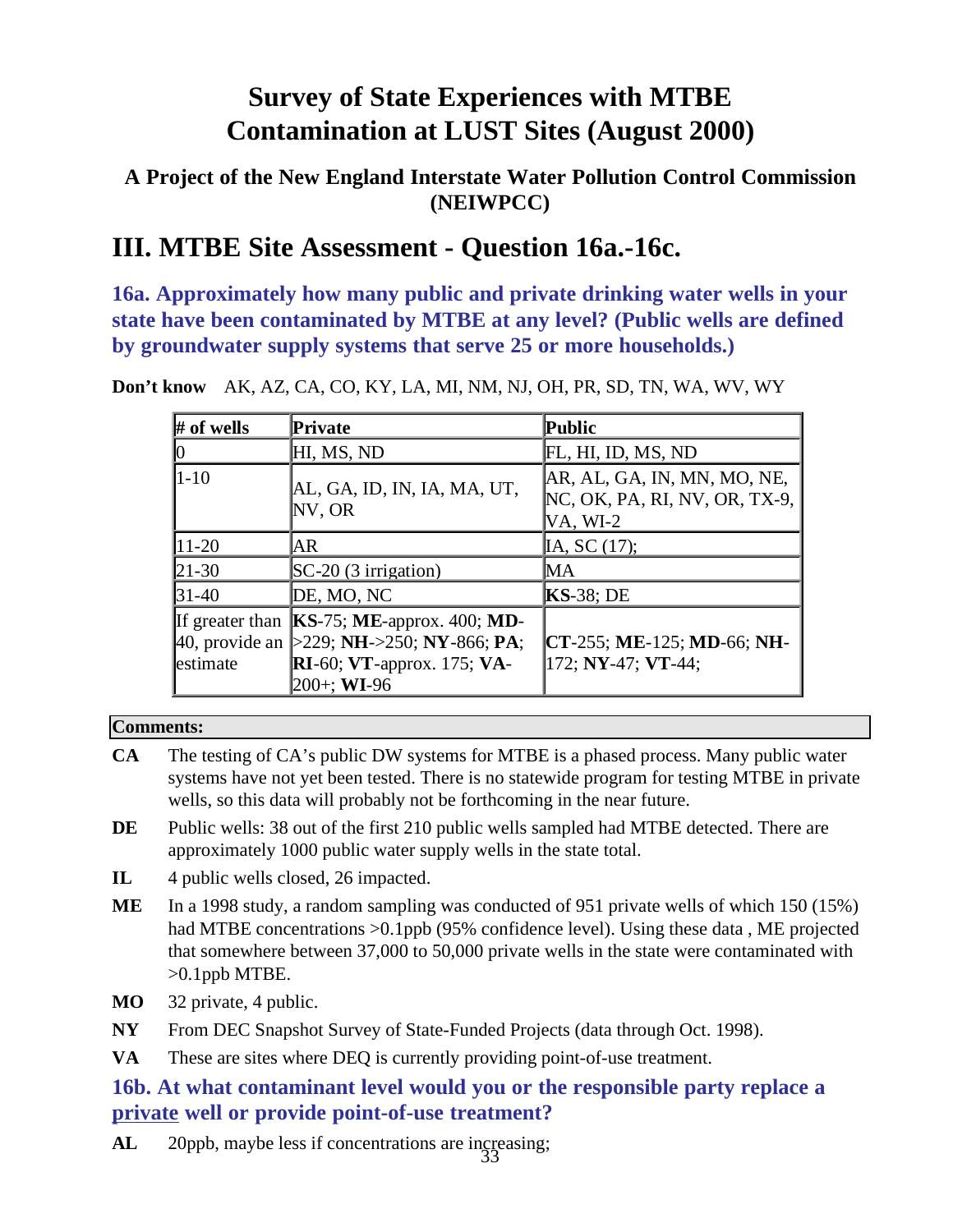- **AR** Any level;
- **CT** 70ppb;
- **DE** Variable, often about 10 ppb, definitely <20-40 ppb;
- $FL$   $>20$ ppb;
- **GA** Case-by-case determination;
- **IL** IEPA advisory is 20-40ppb;
- **IN** above EQLs;
- **IA** We are considering using 20-40  $\mu$ /L based on EPA's health advisory.
- **KS** any detect;
- **LA** 0.52ppm;
- **ME** 25ppb;
- **MD** replacement: site specific, point-of-use-treatment: >20ppb.
- **MA** Equal to or greater than 70µg/L, depending on the use of the well.
- **MI** 40ppb;
- **MN** when MTBE  $>70\mu g/L$ ;
- **MO** 20ppb;
- **MT** Any detectable concentration. This is because of the potential long-term impacts from other gasoline constituents that may follow.
- **NV** 20-40ppb range likely.
- **NH** >13ppb;
- **NJ** 70ppb; RP may choose to address at lower concentration.
- **NY** 10ppb or lower if sample results indicate an upward trend.
- NC 11.6ppb, based on state toxicologist's recommendations.
- **OK** Usually only if it becomes an odor or taste issue, but we have not encountered this situation.
- **OR** 20ppb;
- **PA** Any level above detection.
- **RI** Bottled water would be provided initially if 40ppb was exceeded or if more monitoring data is needed to determine if the standard will be exceeded. Filters are used for a longer term or higher concentration solution.
- **SC** If impact is > detection limit.
- **VT** replace-site specific, treatment-40ppb.
- **VA** >detection limit;
- **WA** 20ppb;
- **WV** MCL;
- **WI** at ES of 60µg/L

### **Don't know** AK, AZ, CA, CO, HI, ID, IA, KY, MS, NE, NM, ND, OH, SD, TN, UT, WY

#### **Comments:**

**CA** These decisions are made locally in compliance with both UST and DW regs.

34 **16c. At what contaminant level would you or the responsible party replace a**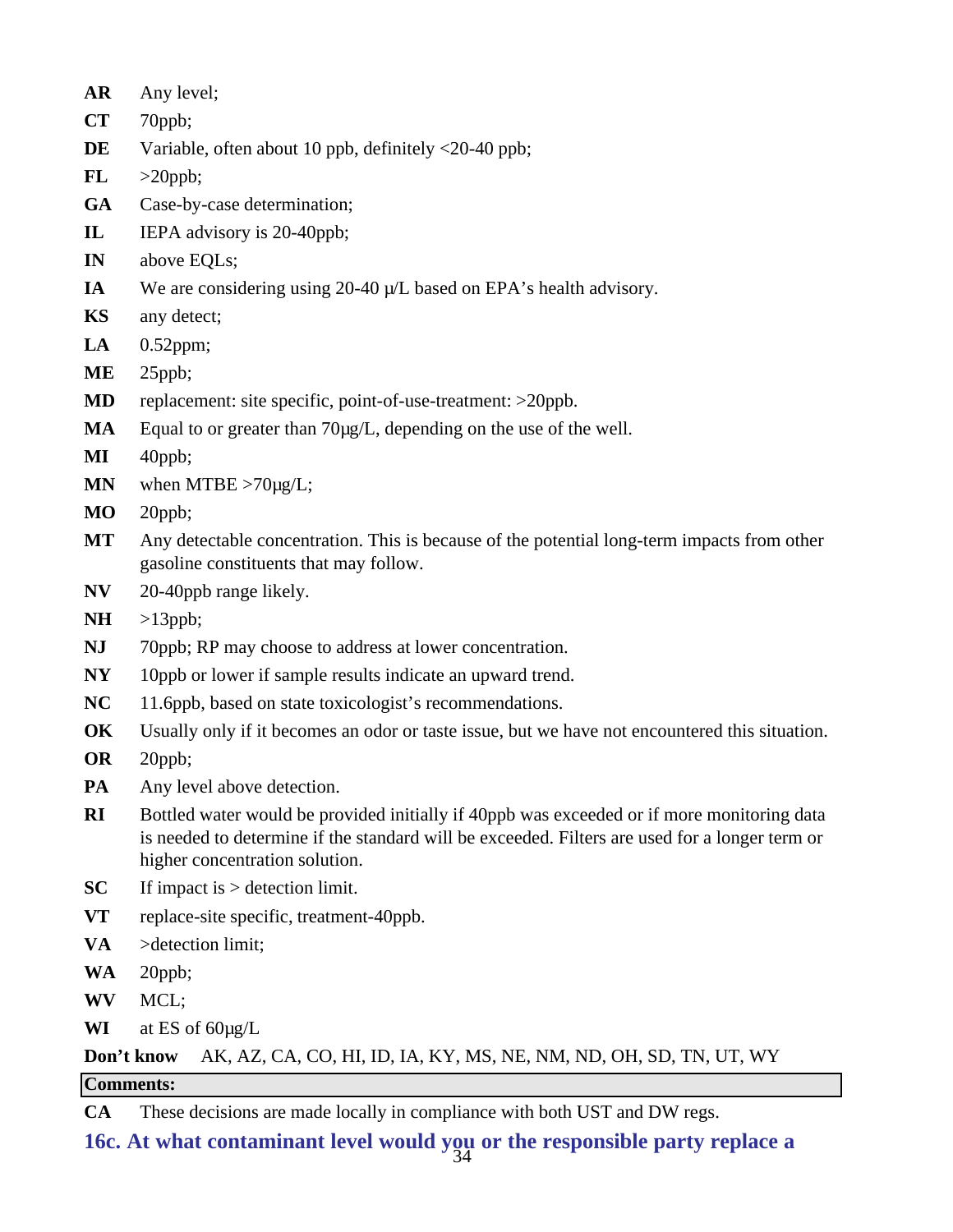#### **public well or provide water treatment?**

- **CT** 70ppb;
- **DE** RP (if identified) will be responsible for replacing well or treating well to MCL. The proposed MCL is 10ppb.
- $FL$   $>20$ ppb;
- **GA** Case-by-case determination;
- **IN** above EQLs;
- **KS** eventually, any detect  $>20\mu/L$  until we catch up;
- **LA** 0.52ppm;
- **ME** 25ppb;
- **MD** replacement: site specific, water treatment: >20ppb;
- **MA** Equal to or greater than 70µg/L, depending on the use of the well.;
- **MI** 40ppb;
- **MN** when MTBE >70µg/L;
- **MO** 20ppb;
- **MT** We have not yet dealt with an impacted PWS well that is currently in use. Our legally enforceable limit is 30µg/L. However, the dept. may choose to require treatment at lower concentrations.
- **NV** 20-40ppb range likely.
- **NH** >13ppb if shown to remain above that level for an extended period of time.
- **NJ** 70ppb; RP may choose to address at lower concentration.
- **NY** 10ppb or lower if sample results indicate an upward trend.
- **NC** same as above;
- **OK** Usually only if it becomes an odor or taste issue, but we have not encountered this situation. Treatment or replacing the water supply is based on BTEX contamination.
- **OR** 20ppb;
- **PA** Any level above detection.
- **RI** The DOH deals w/PW. I believe MTBE is not a regulated contaminant (or it has not been) and the DOH could only make recommendations to the public systems regarding MTBE.
- **SC** If impact is > detection limit.
- **TX** The Public DW program would recommend an alternate source or water treatment id MTBE is reliably and consistently measured above 240ppb in the DW supply entry point (not the well).
- **VT** replace-site specific, treatment-any level except for transient systems.
- **VA** > health advisory of  $20\mu g/L$ ;
- **WA** 20ppb;
- **WV** MCL;
- **WI**  $20\mu g/L$
- **Don't know** AL, AK, AZ, AR, CA, CO, HI, ID, IL, IA, KY, MS, MT, NE, NM, ND, OH, SD, TN, UT, WY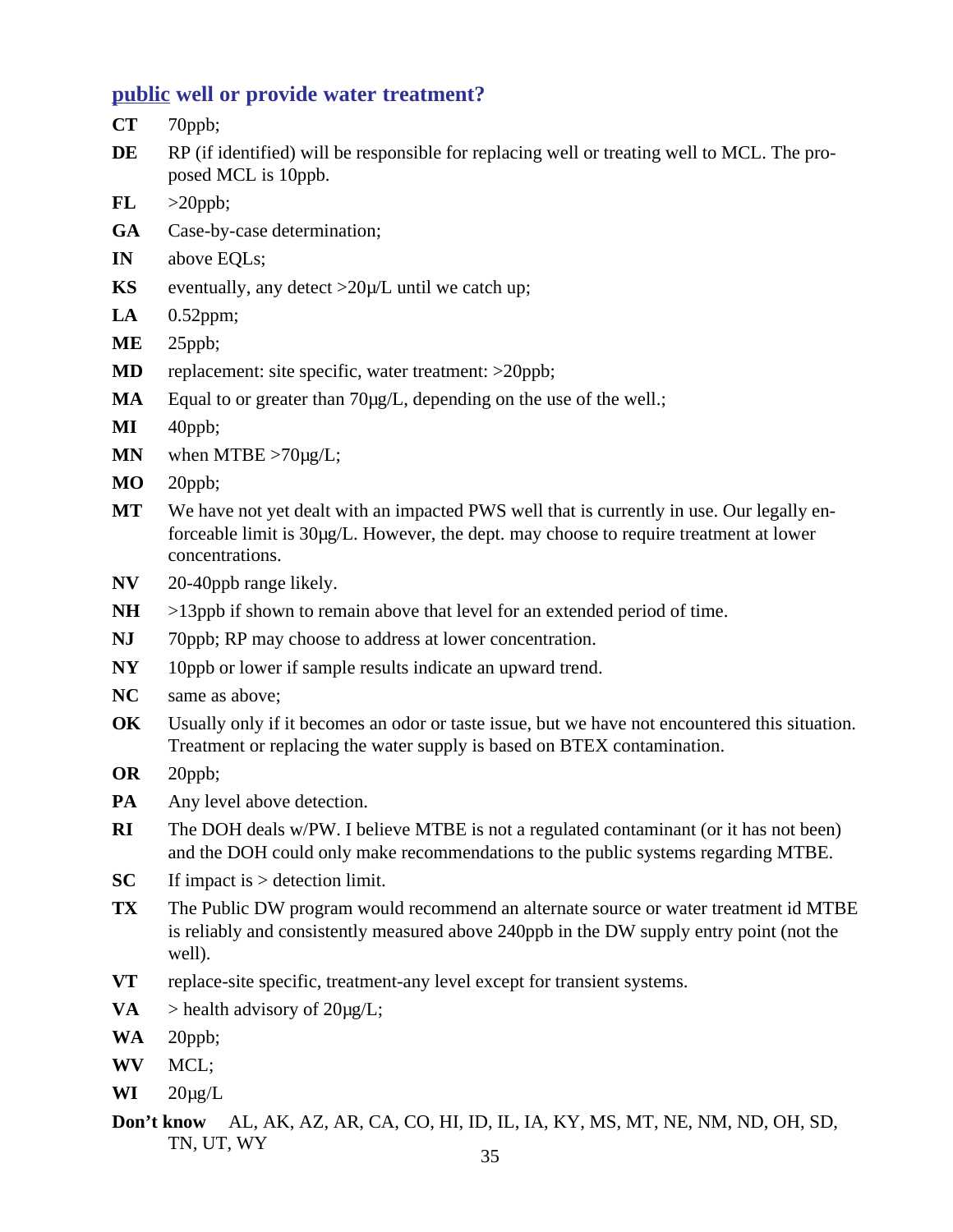### **A Project of the New England Interstate Water Pollution Control Commission (NEIWPCC)**

## **IV. MTBE Remediation - Question 17a.-17b.**

**17a. How often does MTBE drive the cleanup or investigation activities at LUST sites?**

**Never** AK, AZ, CO, GA, IA, KY, NM, ND, OK, PR, SD, TN, WV, WY

**Less than 20%** AL, AR, FL, HI, ID, IL IN, KS, LA, MA, MN, MO, MT, NE, NC, OH, OR, RI, SC, UT, VA, WI

**20 - 40%** DE, VT

**40 - 60%** ME, NH

**60 - 80%** CT, MD, NJ (estimated), NV

**Greater than 80%** CA, NY

**Don't know** MI, MS, PA, TX, WA

#### **Comments:**

**KS** Once for part of a remedial system (deep O2 sparge, 6 MTBE only treatment systems.

**KY** No cleanup levels for MTBE.

**NY** at LUST sites where MTBE is confirmed in soil and GW.

#### **17b. If MTBE is not the primary driver of remediation, what is?**

**BTEX/free product** AL, AZ, AK, CT, DE, FL, GA, HI, ID, IN, IA, KS, KY, LA, ME, MD, MI, MN, MS, MO, MT, NJ, NM, OH, OR, PR, RI, SC, SD, TN, TX, UT, VT, VA, WA, WV, WI, WY

**Risk to receptors** AR, CO, CT, DE, GA, IL, IA, KS, MD, MI, MN, MT, NE, NV, NH, NJ, NM, NC, ND, OK, SC, TX, UT, VT, VA, WV

#### **Other:**

- **DE** Threat of lawsuits due to off-site property impacts.
- **KY** PAH, total lead.
- **ME** also gasoline range organics (GRO).
- **NJ** Decreasing GW contaminant levels required.
- **NY** Technically we address free product and risk to receptors, not specifically BTEX.

#### **Comments:**

- **CO** Receptors include the property boundary.
- **MA** See question 1c.
- **SC** Action level of benzene (5ppb) and Naphthalene (25ppb).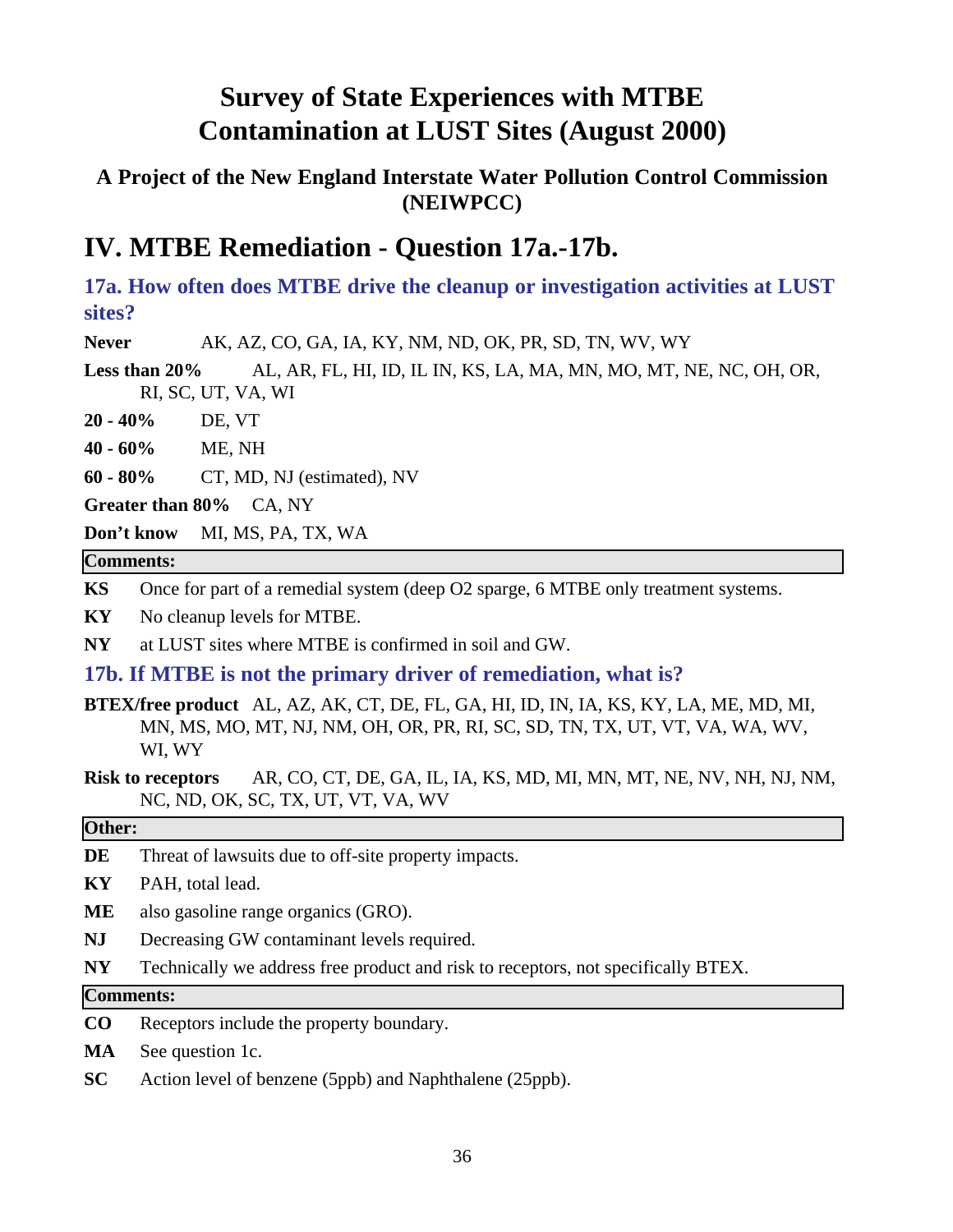## **A Project of the New England Interstate Water Pollution Control Commission (NEIWPCC)**

## **IV. MTBE Remediation - Question 18.**

## **18. What percentage of your LUST sites is undergoing remediation for MTBE?**

- **0%** AZ, AK, GA, IA, KY, MS, NE, ND, OK, TN
- **AL** approx. 25%;
- **CT** approx. 50%;
- **DE** If MTBE exists at site, usually along with BTEX, 50% in active remediation.
- **FL** 15% (estimate). Most sites are eligible for funding assistance, and we are cleaning them up in priority order and cannot afford to work on more than that much at once.
- **IL** 2%;
- **IN** 5-10%;
- **KS** 20% of LUST sites in remediation, 87% w/MTBE contamination;
- **ME** 40-60%;
- **MD** 70-80%;
- **MA**  $\leq 10\%$ ;
- **MI** 20-40%;
- **MN** 0-20% (not sure);
- **MO** >37%;
- **NV** approx. 80%, all sites where MTBE is present at concentrations the action level.
- **NH** 4% (not including RNA and soil removal sites-based on random sampling). Note: many sites are remediated via soil removals. These are not currently undergoing remediation, because the removals are finished quickly.
- **NM** MTBE is remediated w/BTEX.
- **NY** 25-50% (estimate);
- **OH** <1%;
- **SC** 79% (149 out of 189 cases currently in active corrective action have MTBE documented).
- **TX** About 10% (700 sites) of currently open sites are undergoing remediation for MTBE and other COCs.
- **UT** <1%;
- **WI**  $\leq 1\%$ :
- **WY** 7% (to date)

### **Don't know** AR, CA, CO, HI, ID, LA, MT, NJ, NC, OR, PA, RI, SD, VT, VA, WA, WV,

#### **Comments:**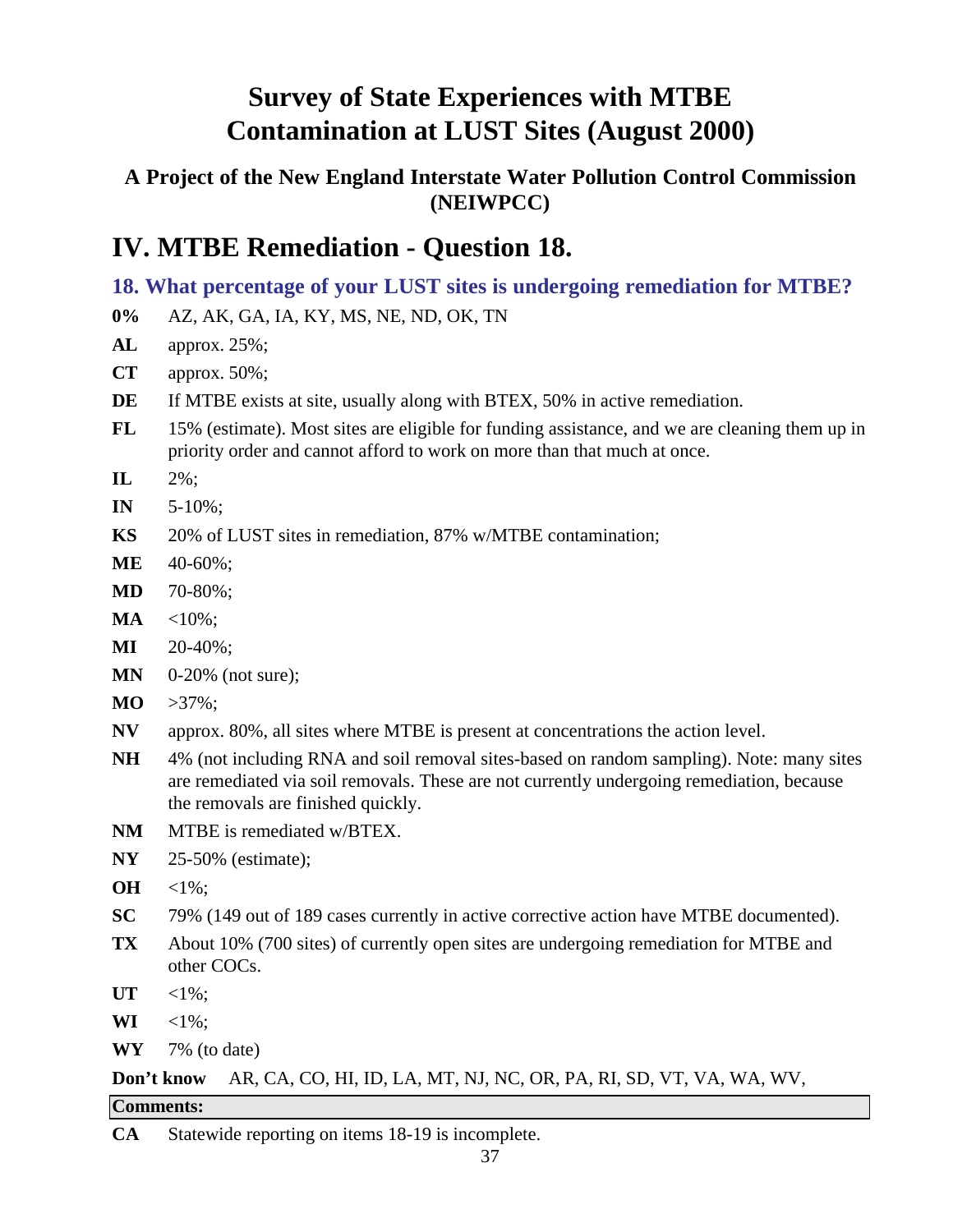### **A Project of the New England Interstate Water Pollution Control Commission (NEIWPCC)**

## **IV. MTBE Remediation - Question 19a.-19b.**

**19a. What percentage of your LUST remediation cases is at sites where MTBE is the only concern?**

**0%** AZ, AK, CO, GA, HI, IL, IA, KY, MN, MS, NE, ND, OK, SD, TN, TX, WV, WY **ID, NV** approx. 1%; **IN, UT**  $>1\%$ ; **AL** approx. 5%; DE 20-30% of gasoline sites; **FL** <5%; **ME** 30-40%;

- **MD** 20%;
- **MA** <10%;
- **MO** approx. 20%;
- **MT**  $< 5\%$ ;
- NH 0% (not including RNA or POE-only sites);
- **NC** <5;
- **OH, OR** <1%;
- **RI** Don't know but very small;
- **SC** 0.5% (only 1 release);
- **VT** <20%;
- $VA \t < 10\%;$
- **WI**  $<1\%$

#### **Don't know** AR, CA, CT, LA, MI, NM, NJ, NY, PA, WA,

#### **Comments:**

**DE** Threat of lawsuit is a potential driver.

- **IL** Once we adopt legislation to regulate MTBE, this # will change.
- **KS** 0% with MTBE as only concern, all have BTEX. 6 MTBE only treatment systems w/2 additional in installation.

#### **19b. How many sites does this represent?**

- **0%** AZ, AK, NE, NH
- **FL** 500-1,000;
- **ID** approx. 4;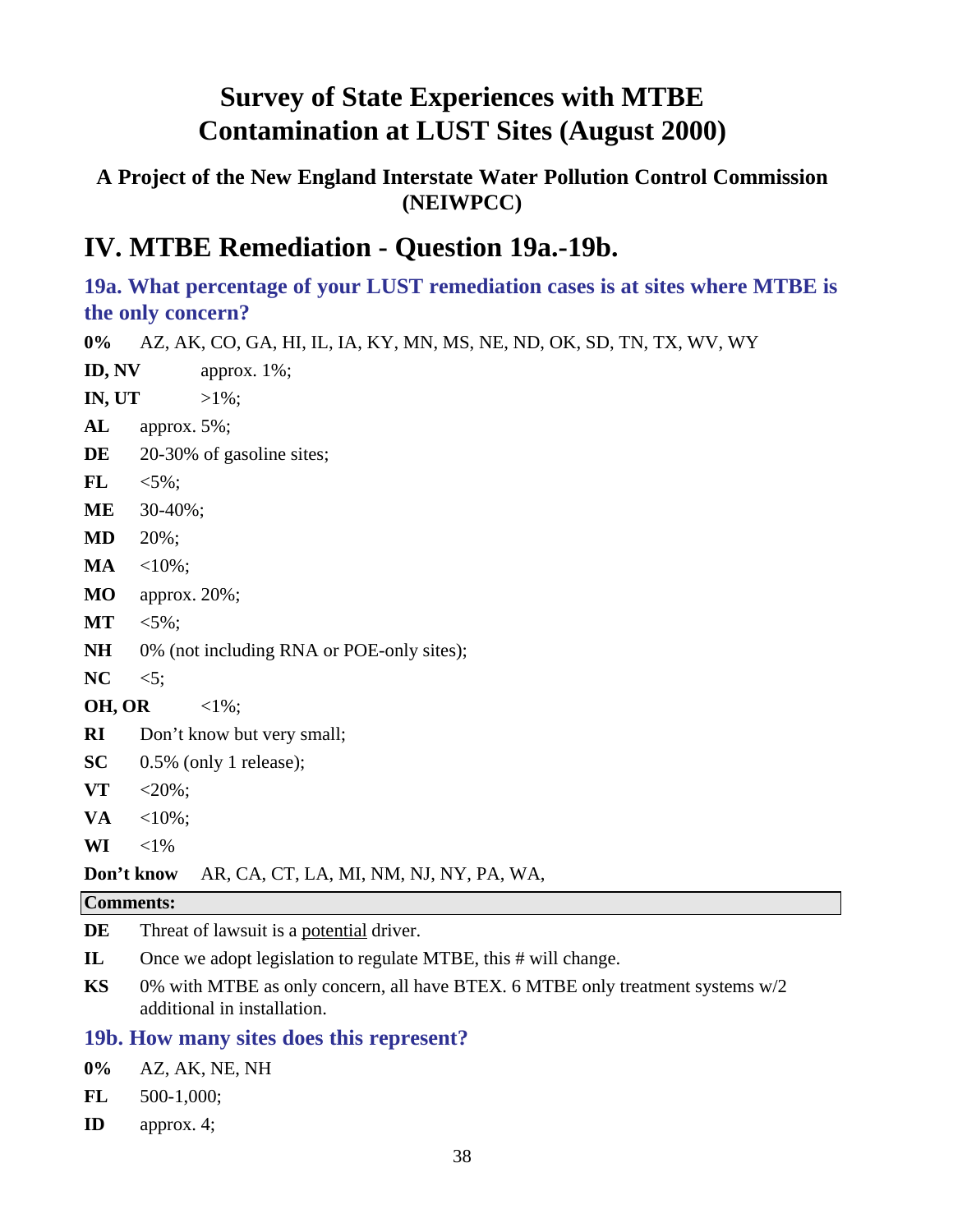| IN           | >100;            |                                                    |  |
|--------------|------------------|----------------------------------------------------|--|
| <b>MD</b>    | >500;            |                                                    |  |
| MA           | <100;            |                                                    |  |
| <b>MO</b>    | approx. 280;     |                                                    |  |
| <b>MT</b>    | < 75;            |                                                    |  |
| NC, NV       |                  | approx. $3$ ;                                      |  |
| <b>OH</b>    | <10;             |                                                    |  |
| <b>OR</b>    | < 50;            |                                                    |  |
| <b>SC</b>    | 189;             |                                                    |  |
| <b>UT</b>    | 1;               |                                                    |  |
| <b>VT</b>    | $50-100;$        |                                                    |  |
| WI           | 2                |                                                    |  |
|              | Don't know       | AR, AL, CT, DE, RI                                 |  |
|              | <b>Comments:</b> |                                                    |  |
| $\mathbf{I}$ |                  | We have 20,000 LUST sites, with 11,000 still open. |  |

**NY** At least 193 spills have impacted approximately 866 private water supply wells, requiring alternate water supplies. MTBE is the primary concern at these sites.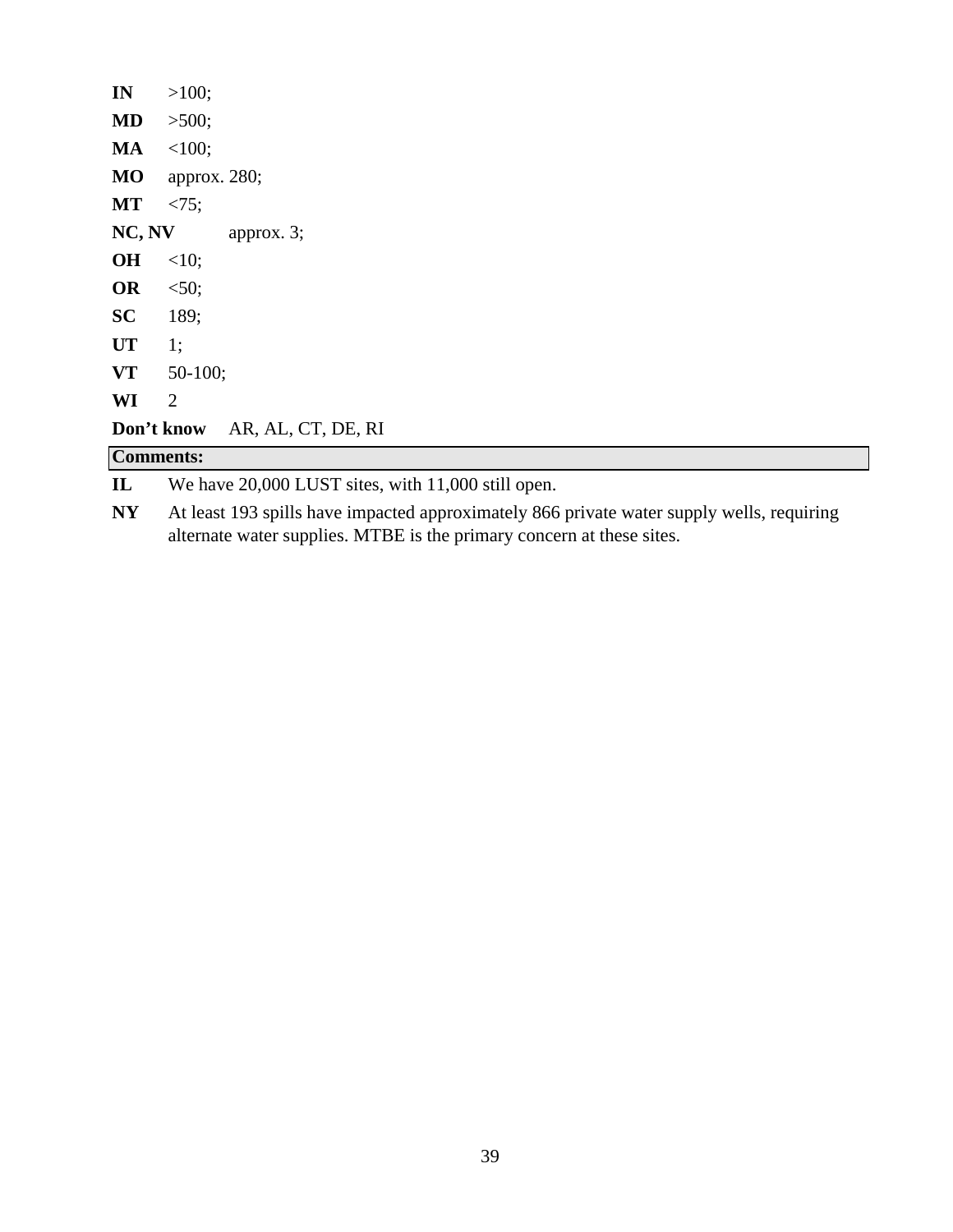### **A Project of the New England Interstate Water Pollution Control Commission (NEIWPCC)**

## **IV. MTBE Remediation - Question 20.**

**20. What technologies have been used to remediate MTBE in soil and groundwater? Which have shown success? Please answer using the chart.**

**Don't know** AR, CO, FL, GA, HI, IA, KY, LA, MI, MN, NE, NC, ND, OH, PA, TN, UT, WA, WV, WI

| <b>Medium</b> | <b>Technology</b>                            | <b>Successful</b>                                                                                                                                                                              |                                                                            | Unsuccessful  |              |
|---------------|----------------------------------------------|------------------------------------------------------------------------------------------------------------------------------------------------------------------------------------------------|----------------------------------------------------------------------------|---------------|--------------|
|               |                                              | <b>Number</b>                                                                                                                                                                                  | Percent                                                                    | <b>Number</b> | Percent      |
| <b>Soil</b>   | Soil Vapor Extraction  AL, CA, DE,           | MD, MO,<br>NH, NJ, SD,<br>10; KS-92;<br>$NY-505;$<br><b>OR-2; VA-</b><br>12; WY-12                                                                                                             | <b>DE-60; MT-</b><br>approx. 20;<br>VT-approx.<br>80; VA-50;<br>WY-ongoing | $DE-5$ , NH   | <b>DE-35</b> |
|               | Low Temperature<br><b>Thermal Desorption</b> | CT; DE-10;<br>$NY-1;$                                                                                                                                                                          | CT-<br>excavation<br>most<br>successful;<br><b>DE-80;</b>                  |               |              |
|               | Biodegradation                               | $DE-3$ , IL-2,<br>NY-59; AL,<br>MO, NH, SD                                                                                                                                                     | $DE - <10; VT -$<br>approx. $10$ ;                                         |               |              |
|               | Other (specify)                              | $KS$ , -dig/land<br>farm-6; MO-<br>land farm. &<br>BIOX, ORC<br>$(in situ); NY-$<br>excav/dispos<br>al -578,<br>other-24;<br>VA-soil ex;<br>$\mathbf{W}\mathbf{Y}$ -<br>multiphase<br>ext. - 6 | $MT -$<br>landfarming<br>approx. 60;<br>$VA$ -soil ex-90;<br>WY-ongoing    |               |              |

**None** MS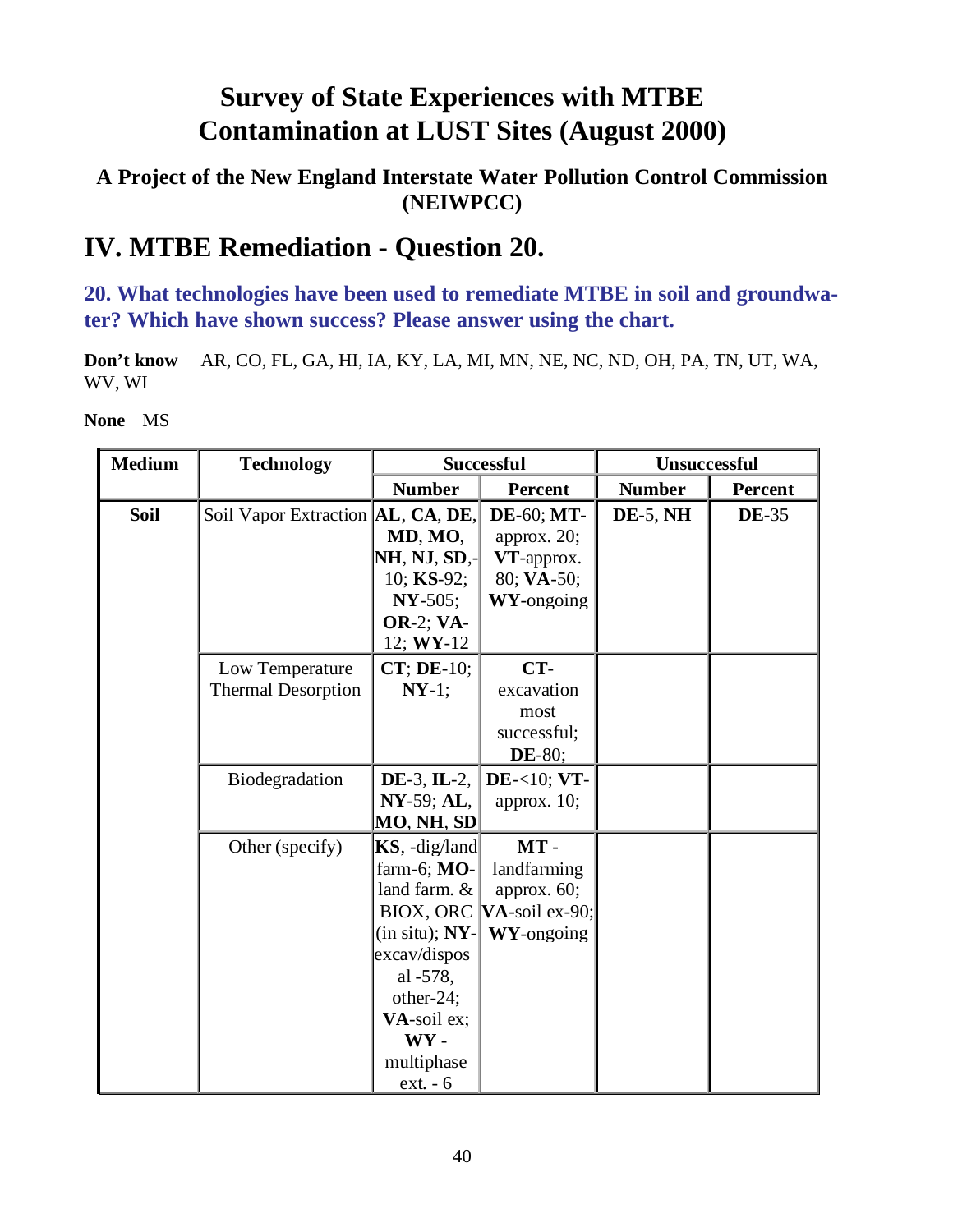| <b>Medium</b> | <b>Technology</b>                                             | <b>Successful</b>                                                                                                                                                                                    |                                                                                       | Unsuccessful          |               |
|---------------|---------------------------------------------------------------|------------------------------------------------------------------------------------------------------------------------------------------------------------------------------------------------------|---------------------------------------------------------------------------------------|-----------------------|---------------|
|               |                                                               | <b>Number</b>                                                                                                                                                                                        | Percent                                                                               | <b>Number</b>         | Percent       |
| Groundwater   | Point-of-Use<br>Treatment (e.g.,<br>carbon, air<br>stripping) | MO, NH, NJ, CA,<br><b>MD, OK; CT-100;</b><br>DE-20; IL-1; IN-2;<br>KS-18; ME-750;<br>NY-866; OR-1;<br>$TX-50$                                                                                        | CT-98; DE-90;<br>ME-100; OK-100;<br>$TX$ -approx. 0.2;<br>$VT-5;$                     | NH                    |               |
|               | Pump and Treat                                                | AL, CA, MD, MO,<br>NH, NJ, RI; AZ-1;<br>DE-10; IN-14; KS-<br>5; NY-371                                                                                                                               | AZ-100; DE-80;<br>$VT-10$                                                             | N <sub>H</sub>        |               |
|               | Air Sparging/SVE                                              | ID, MD, MO, NJ,<br>NH, RI, SD; DE-<br>10; IN-1; KS-65;<br>NY-176; ME-1-2;<br>SC-4; OR-2; WY-<br>10                                                                                                   | DE-70; ME-15;<br>MT-approx.40; SC-<br>7; VT-20; WY-<br>ongoing                        | ME-5-10; NH,          | <b>ME-85;</b> |
|               | Biosparging                                                   | AZ-1; DE-2; MO;<br>$NY-11$                                                                                                                                                                           | AZ-100; DE-40;<br>MT<1;                                                               | <b>DE-1; VA-1;</b>    | <b>DE-30;</b> |
|               | Bioreactor                                                    | $NY-9;$                                                                                                                                                                                              |                                                                                       | $DE-1$                | DE-100;       |
|               | Natural Attenuation                                           | MO; NH, RI, CA,<br>AL, SD, NJ; DE-3;<br>IN-2; $KS>1000$ ;<br>NY-172; SC-55                                                                                                                           | CA-esp. dispersion;<br>DE-75; $MT < 11$ ;<br>SC-93; VT-30;                            | $DE-1; NH$            | <b>DE-25</b>  |
|               | Dual-Phase<br>Extraction/Multi-<br>Phase Extraction           | AL, CA, MD, MO,<br><b>NH, NJ, RI; DE-5;</b><br>IN-2; KS-4; NV-1;<br>$NY-200; OR-1;$<br>TX-180; VA-14;<br>$WY-6$                                                                                      | DE-80; MT-<br>approx. 20; NV-<br>approx. $1; TX-$<br>approx. 0.8; VT-20;<br>$VA-75$ ; | $DE-1$ ; NV-0;<br>NH; | $DE-20$       |
|               | Soil Excavation                                               | AL, CA, MD, MO,<br>NH, NJ, RI, SD;<br>DE-3; KS-6; ME-<br>$>100$ ;                                                                                                                                    | $DE-60$ ; ME-100 (if<br>site excavated soon<br>after spill); MT-5-<br>10; VT-10       | DE-2; NH,             | DE-20;        |
|               | Other (please<br>specify)                                     | ID-1 peroxide<br>oxidation; IL-UV<br>light; IN-biox; KS-<br>4orc; MO-Hi Vac $\&$<br>enhanced fluid<br>recovery, ORC,<br>BIOX; NV-<br>AS/VES/H2O7-<br>approx. 12;<br>overpurging+H2O7-<br>$2; NY-73;$ | NV-AS/VES/H2O7<br>$(4\%)$<br>overpurging+H2O7<br>$(1\%)$ ; VT-5;                      |                       |               |

#### **Comments:**

**CT** hard data not available. Based on experience and estimates.

**ID** Use SVE, air sparging (most common), soil excavation. No info. on how successful.

- **IL** We have very limited info., so success info. is really unknown at this time.
- **KS** don't consider natural attenuation remedial. All of our sites in remediation that don't have free product show a reduction in MTBE concentration over time. These are variable and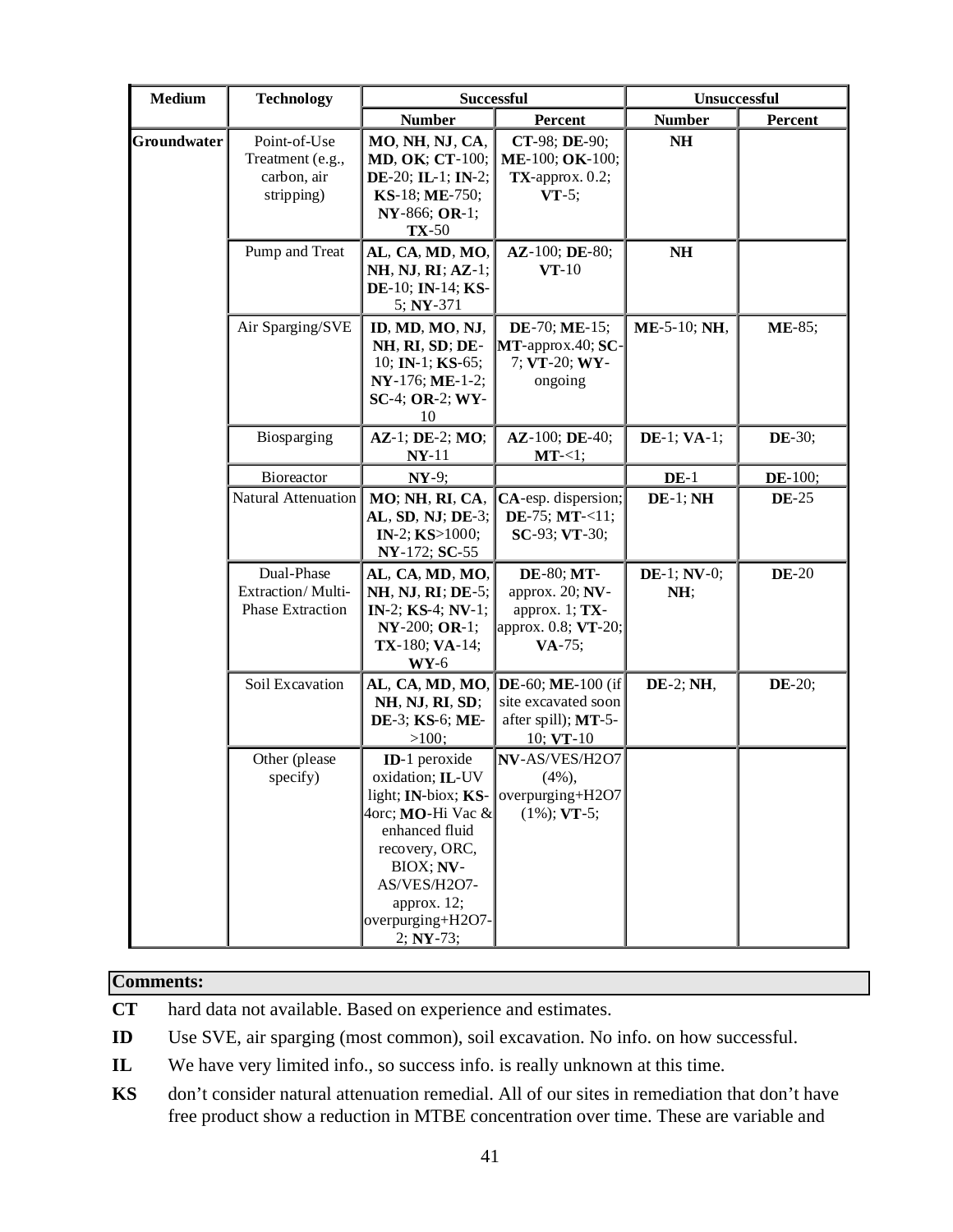fluctuate greatly. The most recent data with % reduction from system start-up to current levels indicate a general reduction over the life of the system. Smallest decrease in non-FP sites is 18% reduction. Many are in excess of 90%. 16 sites w/initial concentrations ranging from a high of 3,872 µ/L to lows in 10s have gone to ND. Most of our sites are SVE/AS with digout when feasible. This does not necessarily indicate successful remediation as we have not compared these results with sites in monitoring/nat. attenuation. We do find MTBE in SVE effluent so it has to be at least somewhat effective. On those sites that we have analyzed for TBA, the TBA/MTBE ratios have been at 1:1. This would also indicate attenuation as TBA at these levels with MTBE indicate breakdown of MTBE to TBA. Whether this is due to the remedial effort is yet to be determined. Again, we have not compared with those sites in monitoring (RNA/MNA). The remedial percent reduction over time is significant though.

- **MA** Results are not totaled at this time; however, most of these technologies and others are used to cleanup sites around the state.
- **MN** We don't have this data because few/no cleanups are done on solely MTBE plumes.
- **MO** MDNR has only recently begun to track remedial strategies at sites. Insufficient information exists on the frequency of use and success. MDNR is flexible in considering alternative corrective action technologies, and upon acceptance of documentation of completion of cleanup activities, will issue a "no further action" letter. We see some of these technologies working better than others (e.g., EFR and Hi-Vac Extraction technologies are showing promise).
- **NY** The above answers are approximate numbers of sites where remedial technology is being used. Many of these are long-term, ongoing actions that are difficult to determine whether successful or unsuccessful at this time.
- **OH** No track record to compare numbers/technology/success.
- **SC** The chart includes data for completed cases. Air sparging, SVE, biodegradation, soil excavation, and oxygen reducing compounds have all reduced the mass of BTEX and MTBE by 75% or more at over 100 releases.
- **WI** Remediation at MTBE sites has just started.

## **Survey of State Experiences with MTBE Contamination at LUST Sites (August 2000)**

### **A Project of the New England Interstate Water Pollution Control Commission (NEIWPCC)**

## **IV. MTBE Remediation - Questions 21a.-21b.**

### **21a. Does your state require analysis for MTBE in the effluent stream from soil vapor extraction or air stripping systems?**

- **Yes** DE (depending on who wrote the air permit), KS, ME, MD, MI, MN, MO, NY, WY
- **No** AL, AZ, AR, CO, CT, GA (voluntary), HI, ID, IL, IN, IA, KY, LA, MA, MS, MT, NE, NH, NM, NC, OK, OR, RI, SC, TN, UT, TX, VT, VA
- **Sometimes** CA, FL (SVE-yes, air stripping-no.)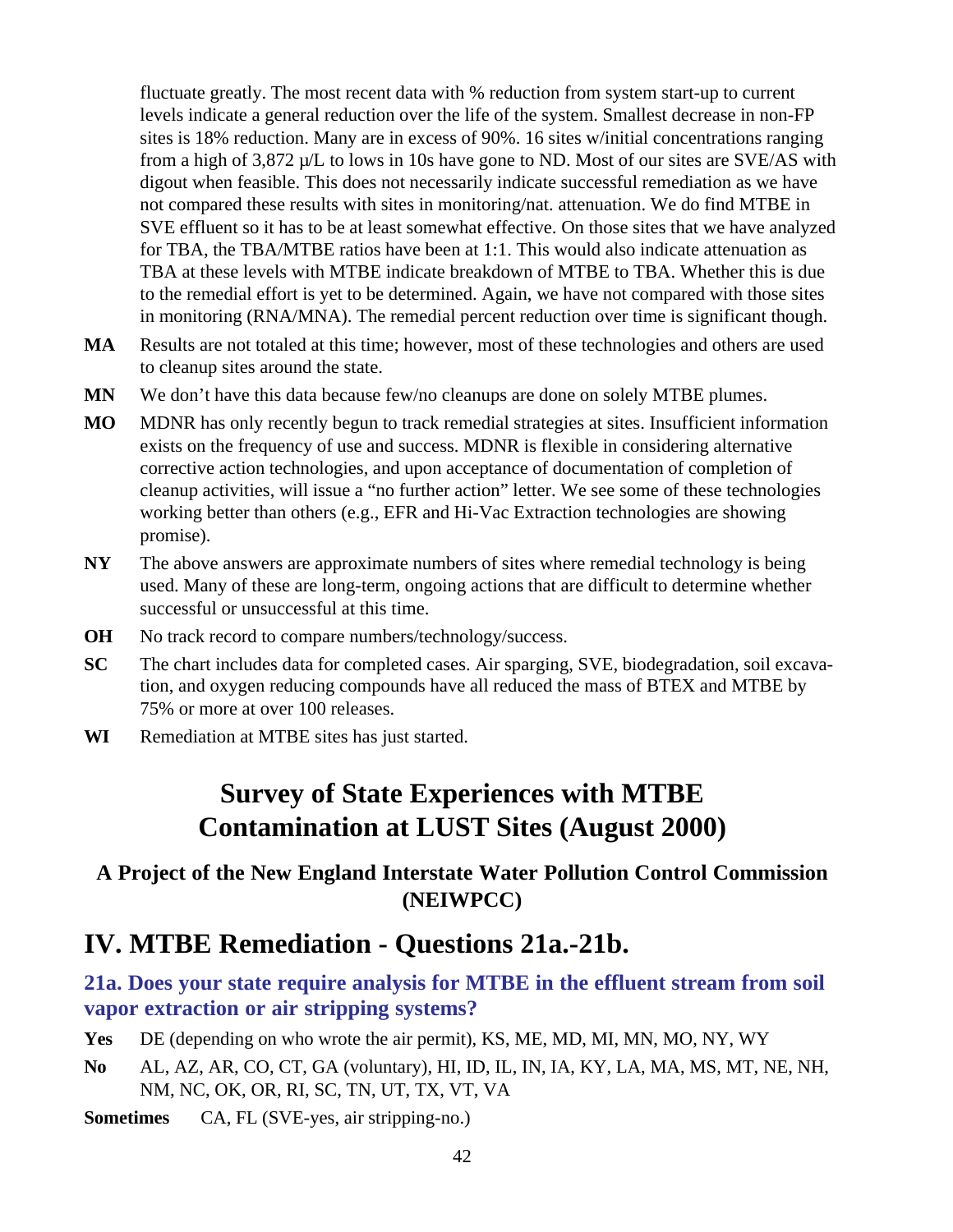**p<sup>3</sup>t know** NV ND, OH, PA, SD, WV, WI

|                | <b>Don't know</b> $NV$ , ND, OH, PA, SD, WV, WI                                                                                                                                                                                                                                                                 |
|----------------|-----------------------------------------------------------------------------------------------------------------------------------------------------------------------------------------------------------------------------------------------------------------------------------------------------------------|
|                | <b>Comments:</b>                                                                                                                                                                                                                                                                                                |
| <b>MA</b>      | Because it is a Licensed Site Professional's requirement to meet certain performance stan-<br>dards for achieving a permanent solution at a site, this would be one way to measure the<br>performance of the remedial system.                                                                                   |
| NY             | Yes for air stripping. SVE: field instrument readings for hydrocarbon vapor concentrations.                                                                                                                                                                                                                     |
| <b>TN</b>      | Don't know about nonattainment city programs.                                                                                                                                                                                                                                                                   |
|                | 21b. If yes, what percent reduction in MTBE mass are you seeing?                                                                                                                                                                                                                                                |
| DE             | Not sure if this question refers to mass removal from the ground or mass removal from the air<br>stream. Thermox or Catox normally takes 95% or more from the airstream. Carbon seems<br>variable. Not sure if the question applies to what percent of the mass of MTBE we can get<br>out of the ground by SVE. |
| <b>KS</b>      | See above, up to 100%.                                                                                                                                                                                                                                                                                          |
| <b>ME</b>      | Air stripping of water achieves 95-99% reduction.                                                                                                                                                                                                                                                               |
| <b>MD</b>      | $>95\%$ .                                                                                                                                                                                                                                                                                                       |
| <b>MN</b>      | Unmeasurably small;                                                                                                                                                                                                                                                                                             |
| M <sub>O</sub> | Not tracked or readily quantified, but are seeing reports measuring "pounds of hydrocarbons/<br>volatiles" removed during Hi Vac Extractionand consider this successful.                                                                                                                                        |
| <b>NY</b>      | From air stripping systems: 70-80% reduction, SVE is unknown.                                                                                                                                                                                                                                                   |
| <b>WY</b>      | systems are being constructed now.                                                                                                                                                                                                                                                                              |
|                | <b>Survey of State Experiences with MTBE</b><br><b>Contamination at LUST Sites (August 2000)</b>                                                                                                                                                                                                                |

### **A Project of the New England Interstate Water Pollution Control Commission (NEIWPCC)**

## **IV. MTBE Remediation - Questions 22a.-22b.**

**22a. Are you taking any extra steps to make sure MTBE is not migrating beyond standard monitoring parameters (e.g., installing deeper wells, multi-level sampling)?**

**Yes** AL, CT, DE, IN, KS, ME, MD, MA, MN, MO, MT, NH, NJ, NY, NC, OR, RI, SC, VT

**No** AK, AZ, AR, CO, FL, GA, HI, ID, IA, KY, LA, MI, MS, NE, NV, ND, OH, OK, PA, PR, SD, TN, TX, UT, VA, WV, WI, WY

**Don't know** IL, NM

#### **22b. If yes, what kinds of steps?**

- **AL** multi-level sampling;
- **CT** Require multi-level wells if DW supplies are in the area.
- **DE** Multilevel wells, nested wells, wells farther downgradient to define extent of MTBE plume,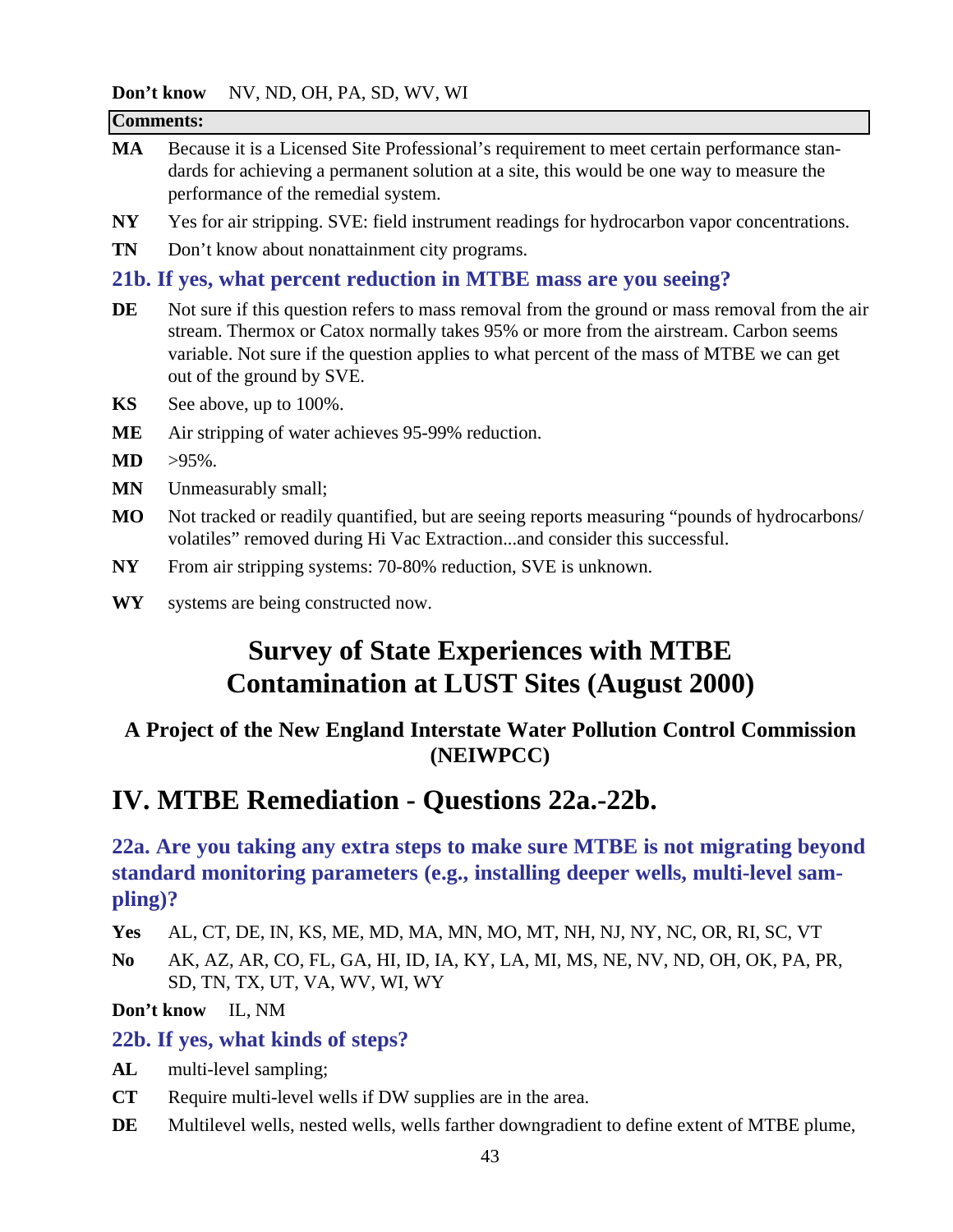not just BTEX plume. Gradually adding additional downgradient monitoring wells, multilevel wells to older sites.

- **IN** deep wells, nested wells;
- **KS** Deep wells to the base of the aquifer or to known permeability channels when conducive lithology, potential for induced gradient, and source area within a 1 mile radius. Intercept wells. Routine sampling of receptors when source is within one mile.
- **ME** Sampling at greater depths.
- **MD** sentinel wells.
- **MA** If a risk exists to receptors, the PRP must undertake response actions to mitigate the risk. Conditions such as substantial release migration and imminent hazards must be addressed and the risks must be removed.
- **MN** determine 3-D extent of plumes;
- **MO** Source control, Hi-Vac Extraction, free product recovery, pit and trench dewatering, expedited assessment and response activities, etc.
- **MT** Install nested wells at some sites to look for diving plumes.
- **NH** Shorter screens, multi-level wells.
- **NJ** Deeper wells.
- **NY** vertical profiling (deeper wells, multi-level wells).
- **NC** Deeper wells and wells at edge of plume (just started).
- **OR** We have required deeper wells and additional wells located further downgradient (than would have been required for BTEX alone)on some sites involving MTBE.
- **RI** More wells, greater distance from source, rarely deep wells.
- **SC** Sampling of receptors has been increased to 1,000-foot radius, and downgradient samples can be sent to a certified lab to verify field screening results before wells are installed.
- **VT** Conceptual models.
- **VA** DEQ case managers may require this info. if needed.

## **Survey of State Experiences with MTBE Contamination at LUST Sites (August 2000)**

### **A Project of the New England Interstate Water Pollution Control Commission (NEIWPCC)**

## **IV. MTBE Remediation - Questions 23a.-23c.**

### **23a. Has your state closed any sites where MTBE has been detected?**

**Yes** AL, AR, CA, CT, DE, FL, ID, IL, IA, KS, LA, ME, MD, MA, MI, MN, MO, MT, NE, NV, NH, NJ, NM, NY, NC, OH, OR, RI, SC, SD, TN, TX, UT, VT, VA, WV, WI

**No** GA, MS, PR, WY

**Don't know** AZ, CO, HI, IN, KY, ND, PA

**23b. If yes, please provide an estimated percentage of MTBE sites closed in comparison with the total number of sites contaminated with MTBE.**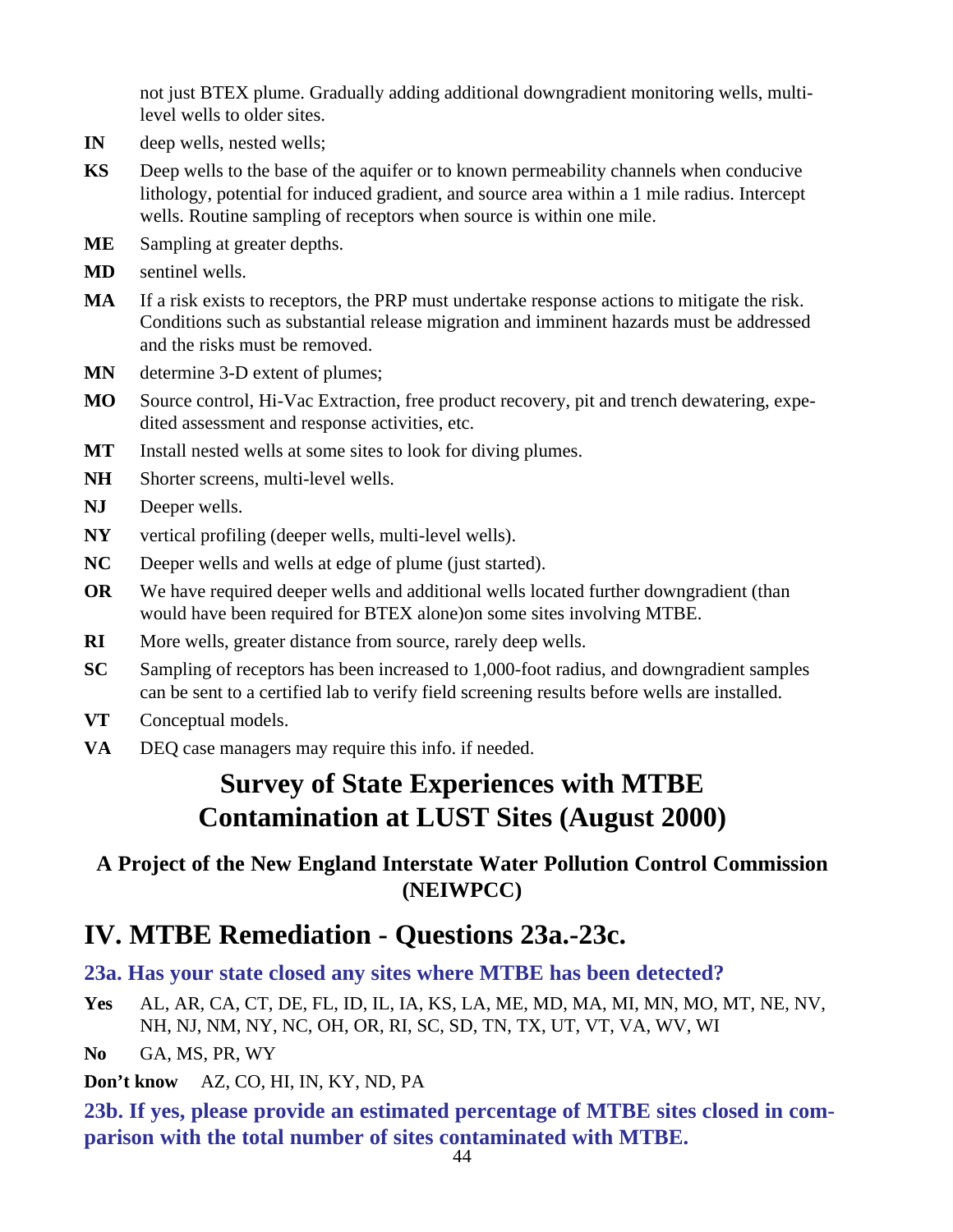| AL             | $10\%$ ;         |  |  |
|----------------|------------------|--|--|
| CT             | 50%;             |  |  |
| DE             | 65%;             |  |  |
| KS             | 1/1600;          |  |  |
| <b>ME</b>      | 20%;             |  |  |
| MD             | 20%;             |  |  |
| <b>MA</b>      | 20%;             |  |  |
| <b>MN</b>      | 30%;             |  |  |
| <b>NE</b>      | 25%;             |  |  |
| N <sub>H</sub> | 7%;              |  |  |
| N <sub>Y</sub> | 10%;             |  |  |
| NC             | 15%;             |  |  |
| OH             | $< 5\%$ ;        |  |  |
| N V            | approx. 8%;      |  |  |
| SC             | $>5\%$ ;         |  |  |
| TX             | 17%;             |  |  |
|                | <b>Comments:</b> |  |  |

**DE** 65% of the MTBE sites have MTBE below our actions levels. The other 35% go on to further investigation and/or remediation.

**FL** A lot of sites we haven't even tried to clean up because of priority funding. Also, a lot of sites w/MTBE we haven't been able to complete cleanup because there may be other chemicals that are more responsible for the challenge than MTBE.

#### **23c. How many sites does this represent?**

- **CT** 1,000;
- **DE** 20;
- **MD** approx. 160;
- **MA** 75;
- **MN** approx. 2,000;
- **MT** 1 site but there are probably others;
- **NE** approx. 8;
- **NV** approx. 20;
- **NH** 71;
- **TX** approx. 1,500;
- **VT** approx. 700;

**Don't know** AR, AL, ID, IL, IA, LA, ME, MI, MO, NJ, NM, NY, NC, OH, OR, RI, SC, SD, TN, UT, VA, WV, WI,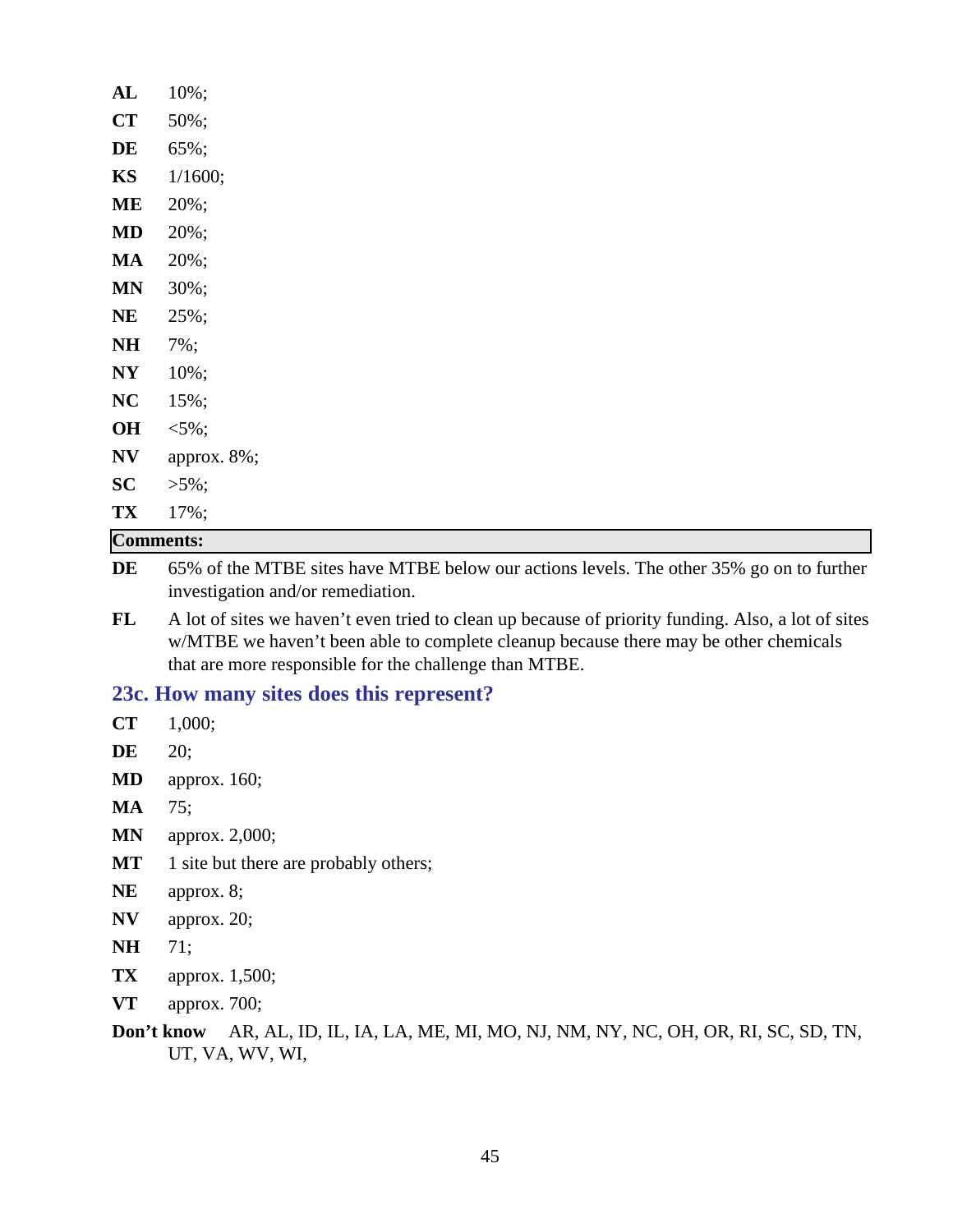#### **Comments:**

- **CA** no statewide data available.
- **DE** Number based on soil samples recently tracked in database from 30 sites where MTBE was analyzed. 20 sites had MTBE but fell below action levels for MTBE only, or for MTBE and other constituents.

## **Survey of State Experiences with MTBE Contamination at LUST Sites (August 2000)**

### **A Project of the New England Interstate Water Pollution Control Commission (NEIWPCC)**

## **IV. MTBE Remediation - Questions 24a.-24b.**

#### **24a. Has your state remediated to closure any sites with MTBE contamination?**

**Yes** AL, AR, CA, CT, DE, FL, ID, KS, ME, MD, MA, MI, MN, MO, MT, NV, NH, NJ, NY, NC, RI, SC, SD, TN, TX, VT, VA, WV

**No** GA, IL, KY, LA, MS, ND, OK, OR, PR, UT, WI, WY

**Don't know** AZ, CO, HI, IN, IA, NE, OH, PA

#### **Comments:**

**TN** not based on presence of MTBE.

**TX** yes, but MTBE was virtually never the driver at these sites.

#### **24b. If yes, approximately how many?**

**1 -10** ID, KS, NH, MT, RI

- **11 20** NV
- **21 30** DE, ME, MN, NC

**31 - 40** MA, NY

**If greater than 40, please provide an estimate:**

- **FL** About 4,700 sites w/reported discharges have been cleaned up. We estimate that 80%, or 3,700 may have had MTBE.
- **MD** 60-70.
- **SC** 59.
- **VT** approx.100;
- **VA** 200+;

**Don't know** AL, AR, CA, CT, MI, MO, NJ, SD, TN, TX, WV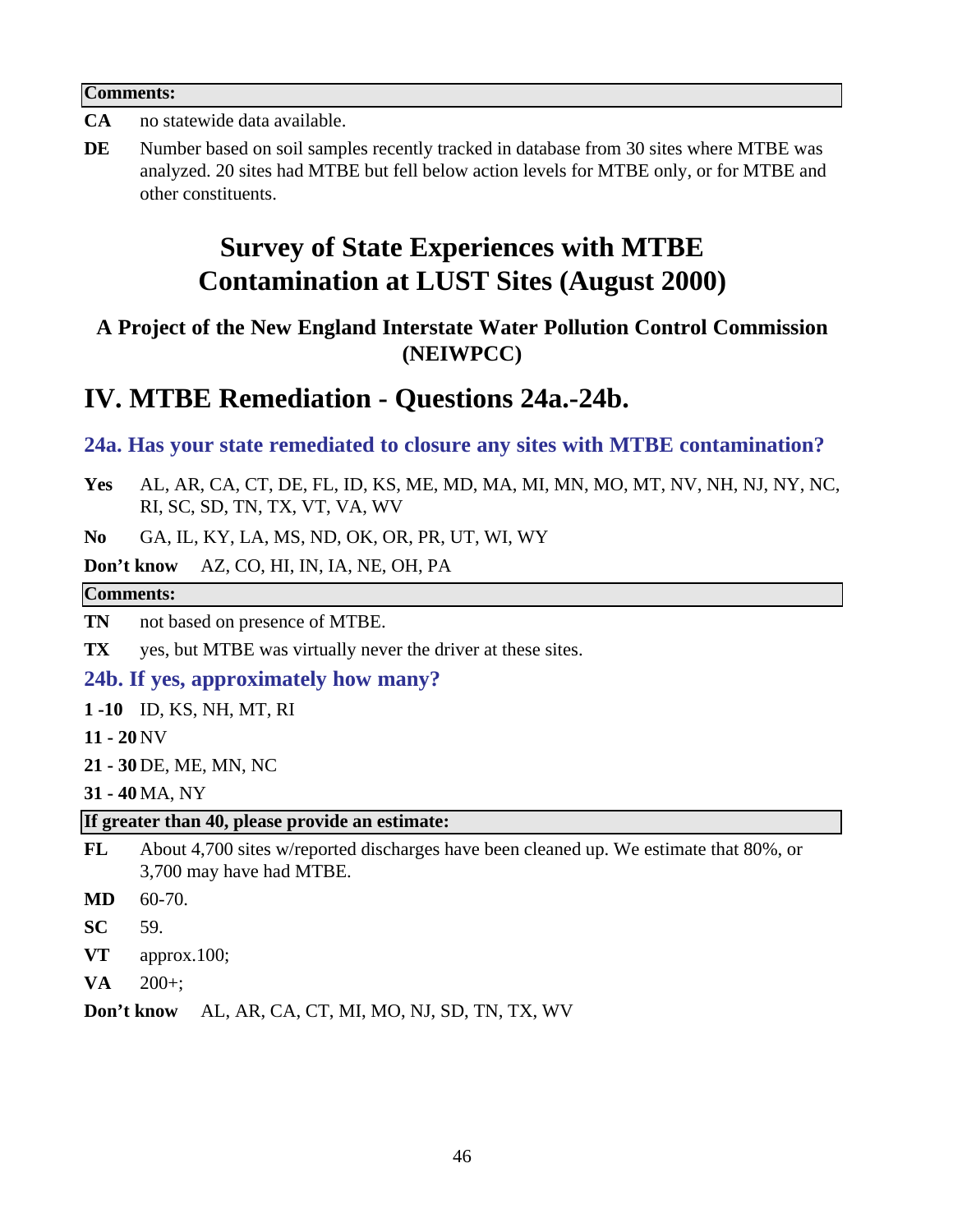### **A Project of the New England Interstate Water Pollution Control Commission (NEIWPCC)**

## **IV. MTBE Remediation - Questions 25a.-25b.**

**25a. How many previously closed sites have been reopened because of postclosure detection of MTBE?**

- **AL** 1; **CT** approx. 20;
- **KS** 1;
- **ME** 10-40;
- **MD** very few.
- **MO**  $\leq 12$ ;
- **MT** 1 site in an "inactive" status is being monitored for MTBE;
- **NH** 0; anticipate reopening >5 due to recent Exxon submissions;
- **NY** <7;
- **OH** 3;
- **NV** 1;
- **VT** approx. 10;

**None** AK, AZ, AR, DE, CO, GA, HI, ID, IL, IN, IA, KY, LA, MA, MI, MN, MS, NE, NM, NC, ND, OK, RI, SC, SD, TN, UT, OR, TX, VA, WV, WI, WY, NJ

### **Don't know** CA, FL

### **25b. If you've had to reopen any, please provide examples of reasons why.**

- **AL** Detection of previously unknown off-site contamination.
- **CT** Unknown in most cases. Some due to poor site characterization. Some from new releases.
- **KS** impacted public well.
- **ME** New spills and new private wells contaminated.
- **MD** New impact to domestic well.
- **MO** Phase II Env. Assessment identified MTBE in GW on a restaurant property that has previously been a gas station but had successfully completed closure a number of years earlier. An active station was identified as the likely source. However, the owner of the active station disputed the findings. The dispute warranted additional sampling by the previous owner of the closed station to confirm closure sampling-these activities are pending.
- **MT** BTEX constituents met state standards, but MTBE concentrations exceeded state standard.
- **NH** Exxon property transfer SEA. Revised DW standard for MTBE.
- **NY** Post closure detection's above cleanup levels; impact to receptor which leads to identification of previously closed spill; reexamination of closed sites in light of new guidelines.
- **OH** Phase II performed on previously closed sites under older corrective action rule that did not require MTBE analysis.
- **VT** impacted receptors, property transactions.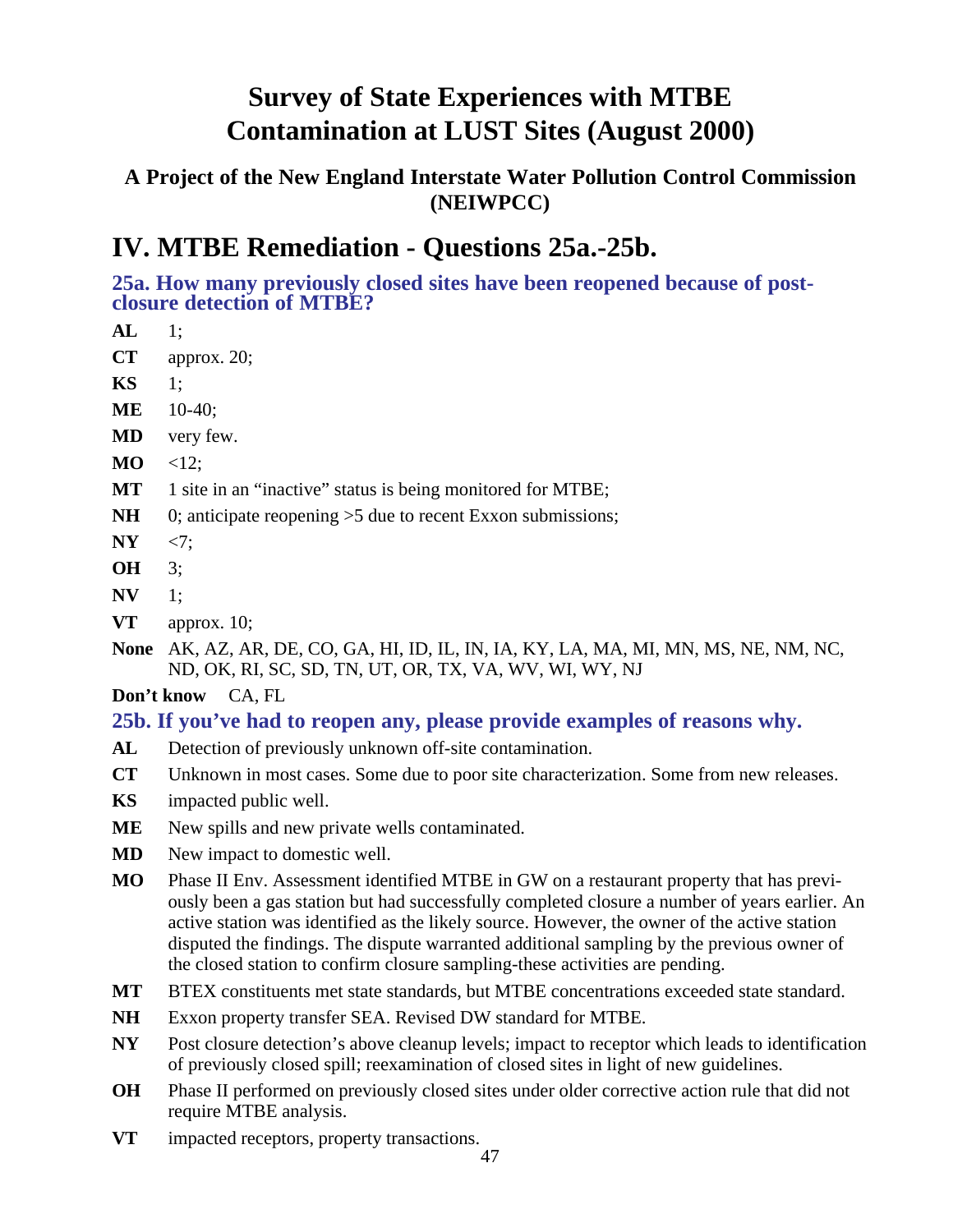### **A Project of the New England Interstate Water Pollution Control Commission (NEIWPCC)**

## **IV. MTBE Remediation - Questions 26a.-26b.**

**26a. Is your state taking a more aggressive role in NAPL recovery to prevent MTBE plumes from migrating off site?**

**Yes** AL, AZ, CT, MI, MO, MT, NV, NY, RI, WY

**No** AK, AR, CO, DE, FL, GA, HI, ID, IA, KS, KY, LA, ME, MD, MA, MN, MS, NE, NH, NC, ND, OH, OK, OR, PA, PR, SC, SD, TN, TX, UT, VT, VA, WV

**Don't know** CA, IL, IN, NJ, NM, WI

### **Comments:**

**ME, MD, NH,**

**NC, VT, VA** We have typically tried to recover NAPL in the past; therefore, no change.

- **DE** Same as before. FP recovery always required to extent practicable. Stress source removal.
- **FL** More aggressive w/NAPL, but not for that reason.
- **KS** Always take an aggressive role in NAPL recovery, however, it is not an easy task. SVE has been most effective by far.
- **MA** The goal has always been the same: No NAPL reduce all contamination concentrations to a condition of no significant risk.
- **NJ** Product recovery required in all situations.

#### **26b. If yes, in what way?**

- AL More use of high vac mobile equipment.
- AZ Initiate free product removal/abatement measures as soon as possible after confirmation of release and presence of free product.
- **CT** 1) More aggressive stance when a spill is reported. 2) Enforcement actions.
- **MI** Free product recovery and source removal.
- **MO** Source removal focuses more attention on saturated soils and free product recovery efforts early on in the release, more aggressive remedial strategies as opposed to those options that do not address source control.
- **MT** We are focusing more effort and petroleum fund dollars on rapid source removal to shorten the cleanup life of projects and minimize the size of MTBE plumes.
- **NV** Quicker onset of corrective actions; aggressive removal of free product, concurrent deployment of hydrogen peroxide around dissolved plume perimeters.
- **NY** full site delineation; use of Hi Vac extraction.
- **RI** We require aggressive free product recovery. It is often an immediate abatement procedure, but not specifically just because of MTBE.
- **VT** If NAPL is present at a site, we almost always require some form of corrective action.
- **VA** Always require RPs to remove free product to the extent practicable.
- **WY** We always have removed floating product first before using air sparging/SVE, multi-phase, etc.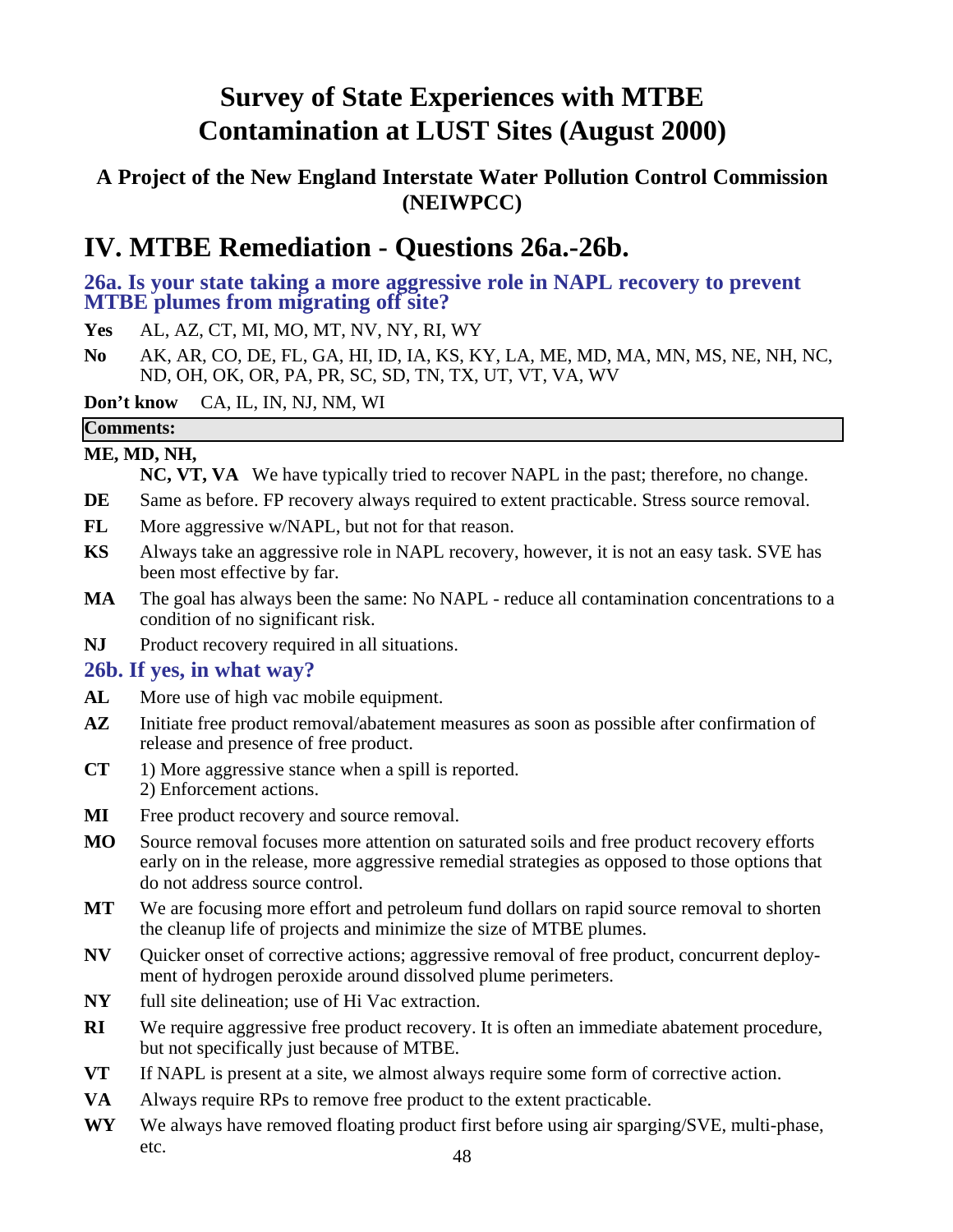### **A Project of the New England Interstate Water Pollution Control Commission (NEIWPCC)**

## **IV. MTBE Remediation - Questions 27a.-27c.**

**27a. Has MTBE had a noticeable impact on the cost of remediation in your state?**

**Yes** CA, CT, DE, IN, KS, ME, MD, MA, NH, NJ, NY, PA, RI, VT, VA, WY,

**No** AL, AK, AR, CO, FL, GA, HI, IL, IA, KY, LA, MI, MN, MO, MS, NE, NM, ND, OK, OR, PR, SC, SD, TN, UT, WV

**Don't know** AZ, ID, MT, NC, OH, NV, TX, WI

#### **Comments:**

**GA** We anticipate it will if USEPA sets MCLs.

- **ID** Most cleanups paid for by Pet, Storage Tank Fund. They would have the cost data.
- **IL** Not yet, but once proposed cleanup numbers are adopted, the answer will be yes.
- **KS** Not so much with the cost of remediation. Only one site has a portion of the remedial system for MTBE only and that is a deep 02 sparge \$200,000. The additional costs are primarily for additional assessment, number of sites that need to be addressed due to wellhead protection, analytical, and treatment systems. These costs are significant though. +\$5,000,000 over the next few years.
- **MA** Results not quantified.
- **MO** No, but it appears inevitable and certain to happen.
- **MT** Too early to tell. We have very few MTBE-only sites, and costs associated w/MTBE are not separated from BTEX costs. I have one site where MTBE is the driver.
- **OH** Not enough data currently to make a determination.

#### **27b. If yes, please indicate the percentage of the sites that fall into each category.**

| <b>Percentage of Sites</b>                                                                                | <b>Affect of MTBE on Cleanup Costs</b>        |
|-----------------------------------------------------------------------------------------------------------|-----------------------------------------------|
| AL-50; CT-70; DE-10; ME-5; MT-95; NH-25; NY-15;<br><b>RI</b> -40; <b>SC</b> -77; <b>VT</b> -50            | No increased cost                             |
| <b>AL-50; CT-20; DE-35; IN; ME-5; MT-4; NH-40; NY-</b><br>$15$ ; OR-<1; RI-40; SC-20; TX; VT-40; VA; WY-7 | Small increase in cost $(< 20\%$ more)        |
| CT-5; DE-40; ME-30; MT-<1; NH-20; NY-20; RI-20;<br>$SC-3$ ; VT-5                                          | Significant increase in cost $(20 - 50\%)$    |
| CT-5; DE-10; ME-30; NH-10; NY-25; VT-3                                                                    | Very significant increase in cost (50 - 100%) |
| DE-5; ME-30; NH-5; NY-25; VT-2                                                                            | Cost more than doubled                        |
| 100%                                                                                                      |                                               |
| <b>Comments:</b>                                                                                          |                                               |
| $ICA$                                                                                                     | no statewide data available.                  |
| <b>ME</b>                                                                                                 | estimates.                                    |
| NJ                                                                                                        | no hard data available                        |
| <b>NY</b>                                                                                                 | gross estimates.                              |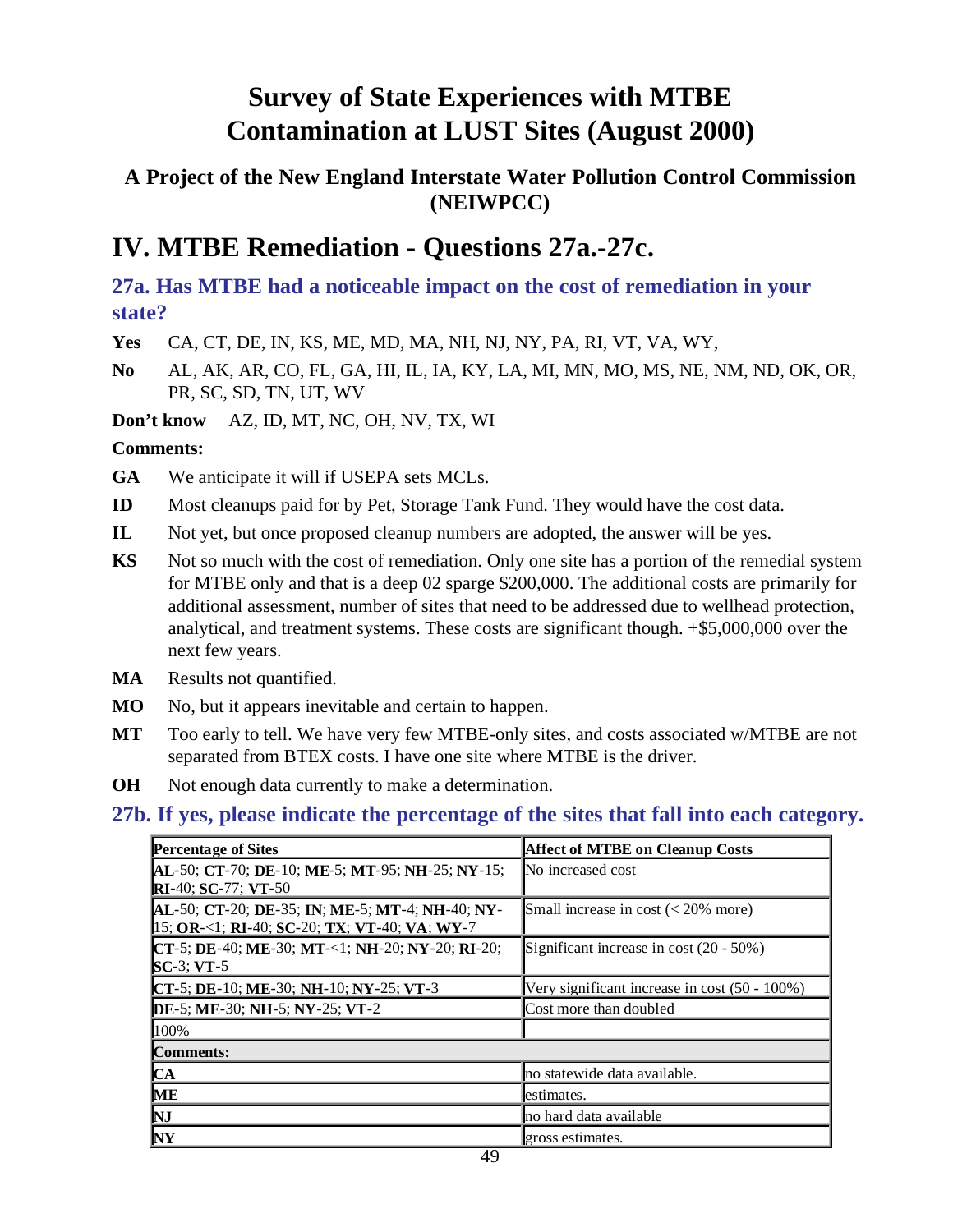### **27c. If costs have increased, what factors have driven them up (e.g., longer plume, difficulty to air strip, inefficiency of carbon)?**

- **AL** Longer plumes, high concentrations;
- **CT** Cost is dependent on GW classifications and remediation standard.
- **DE** Longer plumes, increased characterization costs, treatment to remove MTBE from water, well impacts.
- **IN** longer and deeper plumes mean higher site investigation costs;
- **KS** Potential for impact to receptor at greater distance (1 mile vs. ¼ mile) has increased cost by additional remediation, however all are BTEX sites as well. Both carbon and air stripping have been successful for our treatment systems. These systems themselves, however, are quite expensive.
- **ME** Longer plume, inefficiency of carbon, MTBE-only sites. SC longer plume.
- **MD** Longer time to cleanup, efficiency of treatment, longer plumes.
- **MA** Typically, facility operators who refuse to cleanup sites sooner have to deal with larger plume sizes that contribute to increased costs for MTBE remediation. In addition, facility operators who fail to maintain adequate leak detection, spill and overfill protection, corrosion protection, and good inventory control typically have to deal with these higher costs for the overall site.
- **MT** longer plume, no biodegradation, inefficiency of air sparging and other technologies being used.
- **NV** Inefficiency of carbon. We believe our costs have increased approx. 10-30%. More than anything, the presence of MTBE helps shape the remedial action (i.e., we do little pump and treat w/carbon anymore).
- **NH** all the factors listed above;
- **NY** All of the above plus more receptor impacts.
- **RI** longer treatment time.
- **TX** probably a combination of all three factors (above).
- **VT** increased sampling costs, difficulty to air strip, duration of site monitoring, duration of impact.
- **VA** longer plumes have led to an increased # of impacted WS wells which, in turn, has driven up costs of providing alternate water supplies.
- **WY** longer plume/treatment areas and longer remediation time.

# **Survey of State Experiences with MTBE Contamination at LUST Sites (August 2000)**

### **A Project of the New England Interstate Water Pollution Control Commission (NEIWPCC)**

## **IV. MTBE Remediation - Questions 28a.-28c.**

**28a. Any increased cleanup costs associated with MTBE remediation?**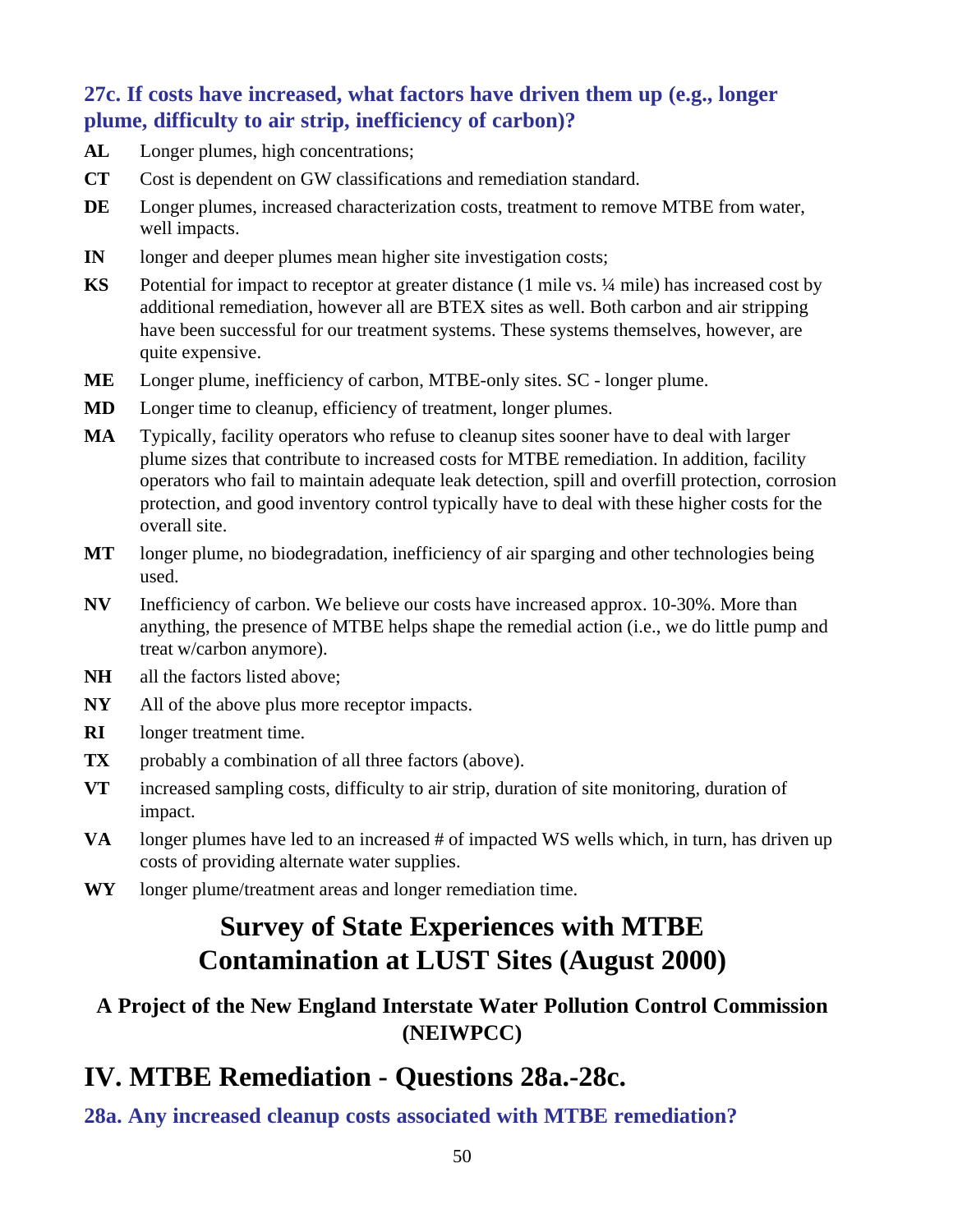**Yes** AL, CA, ID, IL, KS, ME, NH, TX, UT

**No** AK, AZ, AR, CO, CT, FL, GA, HI, IN, IA, KY, LA, MD, MA, MI, MN, MS, MT, NE, NV, NY, NC, ND, OK, OR, PR, SC, TN, VT, VA, WY

**Don't know** MO, NM, OH, PA, RI, SD, WV, WI

|                | <b>Comments:</b>                                                                                                                                                                                                                                                                                                                                                                                                                         |
|----------------|------------------------------------------------------------------------------------------------------------------------------------------------------------------------------------------------------------------------------------------------------------------------------------------------------------------------------------------------------------------------------------------------------------------------------------------|
| DE             | State fund cleanups are limited to sites that applied in late 1980s. This is a small percentage<br>of sites in the state. We pay on state fund sites whether MTBE involved or not. Sites not in<br>the fund must have private insurance or be able to self insure.                                                                                                                                                                       |
| <b>MA</b>      | Fund is activated when account falls below the minimum balance and is terminated when<br>the funds in the account reach a maximum. Because DEP has strict cleanup standards, the<br>MA state fund is aware that dollars must be spent until RB standards are met. The fund,<br>therefore, sets strict reimbursement schedules that must be met to be eligible for reimburse-<br>ment. Only certain costs are eligible for reimbursement. |
| <b>NJ</b>      | state does not have a fund.                                                                                                                                                                                                                                                                                                                                                                                                              |
| <b>NC</b>      | Data has been collected and presented to the NC General Assembly to estimate the potential<br>increase in costs, but no action as of now for increases in revenue to cover costs.                                                                                                                                                                                                                                                        |
| TX             | Cost projections are currently under development that factor in increased assessment and<br>remediation costs for MTBE.                                                                                                                                                                                                                                                                                                                  |
| <b>VT</b>      | Not more than planned. Our fund has always considered the costs.                                                                                                                                                                                                                                                                                                                                                                         |
|                | 28b. Sites reopened for additional investigation, cleanup, and closure?                                                                                                                                                                                                                                                                                                                                                                  |
| Yes            | AL, CA, DE, KS, ME, MA, NH                                                                                                                                                                                                                                                                                                                                                                                                               |
| N <sub>0</sub> | AK, AZ, AR, CO, CT, FL, HI, ID, IL, IN, IA, KY, LA, MI, MN, MS, MT, NE, NV, NY,<br>NC, ND, OK, OR, PR, SC, TN, TX, UT, VT, VA, WY                                                                                                                                                                                                                                                                                                        |
|                | MD, MO, NM, OH, PA, RI, SD, WV, WI<br>Don't know                                                                                                                                                                                                                                                                                                                                                                                         |
|                | <b>Comments:</b>                                                                                                                                                                                                                                                                                                                                                                                                                         |
| DE             | Each site is eligible for one cleanup. If it can be reasonable shown that the MTBE comes<br>from the original release that was investigated and closed earlier, we will pay. If there is<br>clearly a new release on top of an older release that has already been investigated, cleaned up,<br>and closed, we can deny payment, or pay only part.                                                                                       |
| <b>MA</b>      | The fund would reimburse all facilities deemed eligible for reimbursement as approved by<br>the fund's cleanup board.                                                                                                                                                                                                                                                                                                                    |
| <b>VT</b>      | some sites reopened due to MTBE but very few.                                                                                                                                                                                                                                                                                                                                                                                            |
|                | 28c. Existing open sites where MTBE has been detected and additional MTBE-                                                                                                                                                                                                                                                                                                                                                               |
|                | targeted investigation/cleanup is required?                                                                                                                                                                                                                                                                                                                                                                                              |

- **Yes** AL, AZ, CA, DE, FL, IL, IN, KS, ME, MA, NH, OK, UT
- **No** AK, AR, CO, CT, HI, IA, KY, LA, MI, MN, MS, MT, NE, NV, NY, NC, OR, PR, SC, TN, VT, VA, WY

**Don't know** ID, MD, MO, NM, ND, OH, PA, RI, SD, WV, WI

#### **Comments:**

**MA** As long as the facility operator is deemed eligible by the board and as long as the costs are eligible for reimbursement under the program.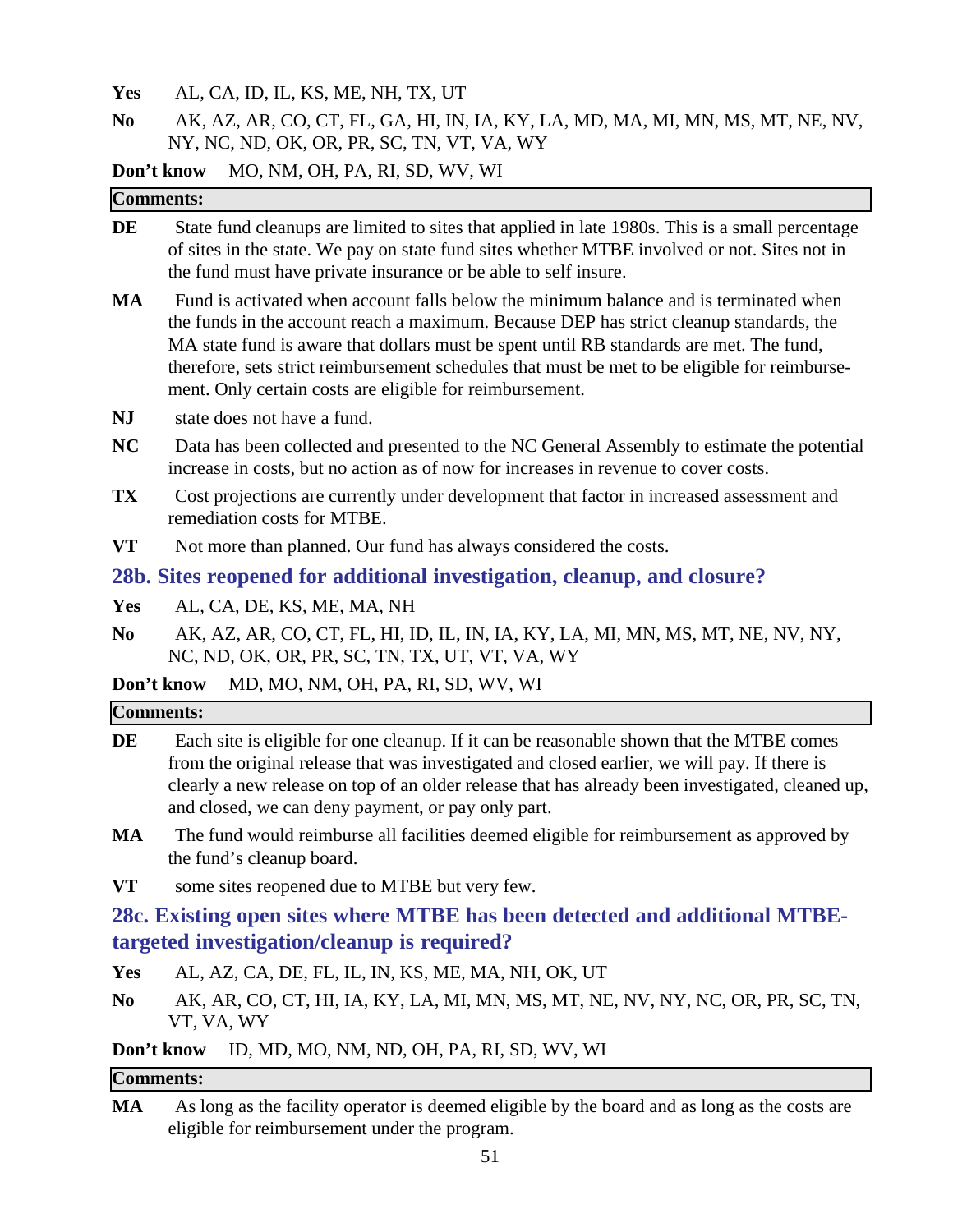### **A Project of the New England Interstate Water Pollution Control Commission (NEIWPCC)**

## **IV. MTBE Remediation - Questions 29a.-29c.**

**29a. Does your state use risk-based decision making (RBDM) in corrective action?**

- **Yes** AL, AK, AZ, AR, CA, CO, CT, DE, FL, GA, HI, ID, IL, IA, KS, LA, ME, MD, MA, MI, MN, MO, MS (on a limited basis), MT, NE, NV, NH, NJ, NM, NC, ND, OH, OK, OR, PA, SC, SD, TN, TX, UT, VT, VA, WY
- **No** IN, KY, NY, PR, RI, WI
- **Sometimes** WV

#### **Comments:**

- **MO** Legislative changes made recently will see more RBDM considerations.
- NY No, but risk is a tool for corrective action determinations.
- **TN** through use of site-specific standard request.

#### **29b. If yes, does the process account for MTBE?**

- **Yes** AL, AZ, AR, CA, CT, DE, FL, HI, ID, IL, KS, LA, ME, MD, MA, MI, MN, MO, MT, NV, NH, NJ, NM, NC, OH, OR, PA, SC, TX, UT, VT, VA, WV, WY
- **No** AK, CO, GA, IA, MS, NE, ND, OK, SD, TN

#### **Comments:**

- AK Need better toxicological data for MTBE.
- FL Not in a manner different from other chemicals.
- **IL** Once cleanup #s are adopted.
- **MO** Generally, RBDM methodologies are not well fitted for use with substances like MTBE that do not conform to the commonly inherent models and assumptions employed. MDNR is looking closely at this issue to ensure MTBE doesn't get overlooked.

#### **29c. If yes, how?**

AR, AL, ID One of the chemicals of concern.

- **AZ** Currently, only if a receptor is impacted on a site-specific basis.
- **CA** This is detailed in : "Final Draft Guidelines for Investigation and Cleanup of MTBE and Other Oxygenates" check web site.
- **CT** GW classifications.
- **DE** We established a pseudo-reference dose based on taste and odor thresholds and back-calculated action levels based on the same parameters used to calculate other chemicals of concern, except we did not model biodegradation (turned off that part of model). Used Tier 2 Tool Kit for Chemical Releases (GSI), have a fate and transport component (distance to receptor) for Tier 1 and 2 analysis, used a conservative coastal plain model for both coastal plain and piedmont sites and divided the resulting action level derived by this method by half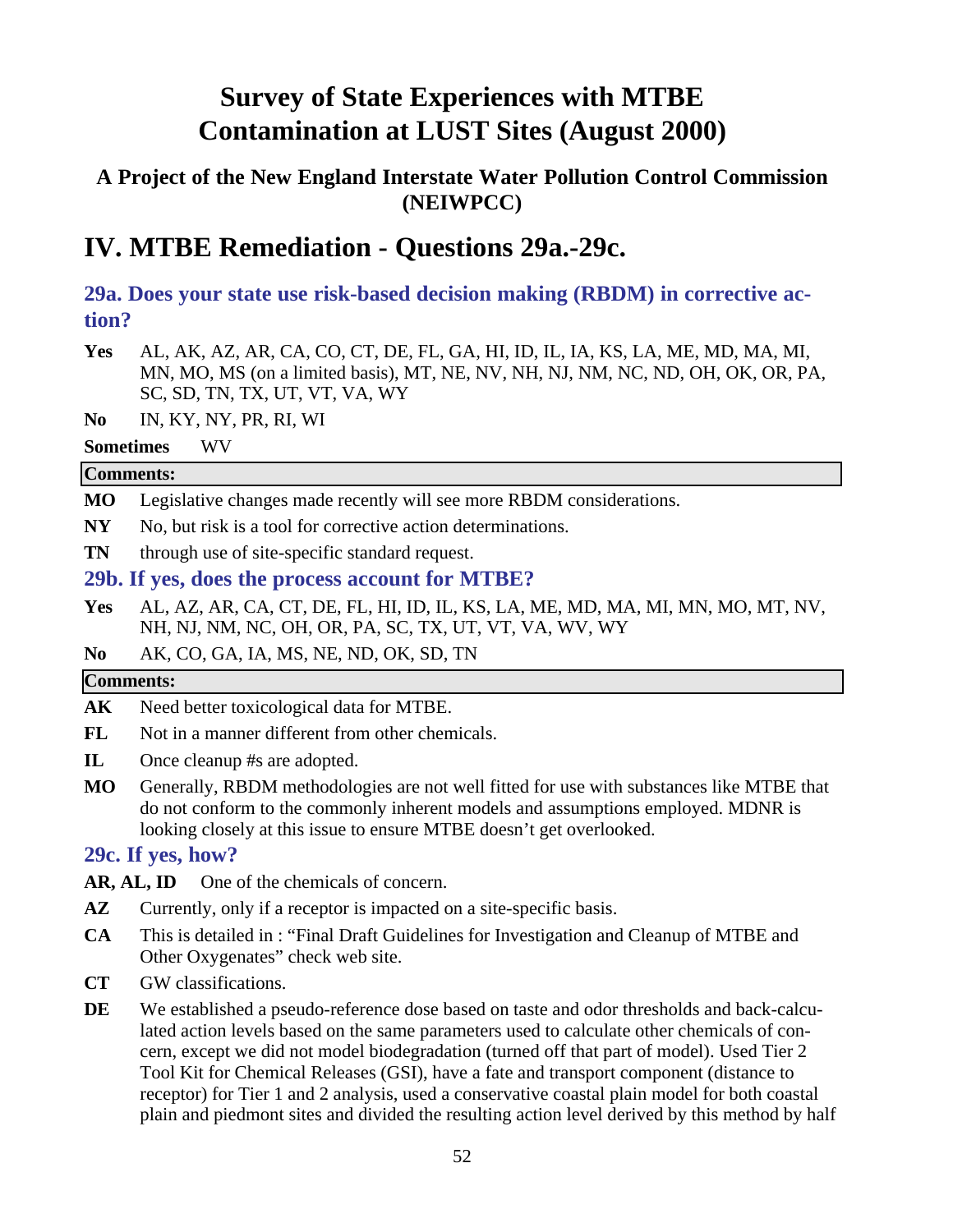to be more conservative. The number is less rigidly used than for other chemicals of concernwe can go more or less conservative on a site-specific basis. Appended to the end of this questionnaire is a brief description of how Delaware derived its action levels for MTBE. Contact NEIWPCC for info.

- LA At gasoline LUST sites, soil and GW are analyzed for MTBE. If detection levels exceed action levels, risk analysis must be completed. If MTBE levels exceed RB standards, remediation to those standards is required.
- **ME** We prioritize sites for remediation where we have receptors, whether contaminant is GRO, BTEX, or MTBE. We are more aggressive on MTBE sites and will not allow natural attenuation on these sites.
- **MD** The potential for MTBE to continue to migrate after source removal is part of the site decision-making process.
- **MA** MA DEP developed MTBE RB cleanup standards for each category of soil and GW. These numbers can be compared to lab results.
- **MI** Tier 1 RB screening levels for all receptors w/calculation of Tier 2 site-specific target limits.
- **MN** [??? can't read]
- **MO** Focus on surrounding land use, future property use, receptors, and ecologically sensitive areas, along with soil leach characteristics of MTBE, aesthetic concerns, etc. Focus on source removal and free product recovery as the first step.
- **MT** GW cleanup standard is specified. Soil standard is based on soil to GW leaching potential model to determine soil concentration that will not exceed 30µg/L in GW.
- **NV** On a site-by-site basis, the contaminant concentrations and distribution are viewed against the local hydrogeology and position of receptors.
- **NH** Look-up table standards for soil and GW are used in remedial decision making.
- **NJ** Delineation to GW criteria. GW contamination must show decreasing trend, no receptor impacts, and institutional control placed to insure no future impact.
- **NM** Within the soil plume, looked at for leaching potential.
- **NC** health-based levels.
- **OH** Via RBCA modeling.
- **SC** MTBE is treated as a chemical of concern W/an action level of 40ppb. Assessments must define the horizontal and vertical extent of each chemical of concern.
- **UT** MTBE is treated like any other chemical when developing cleanup levels. We use an Oral reference dose of 0.005mg/Kg-day, the only one available at the time of our process development and taken from EPA Region 3. We use an inhalation ref. dose of 0.857mg/Kg-day taken from EPA IRIS 1998.
- **TX** We do not have published MTBE action levels or target concentrations. However, where DW wells are impacted or imminently threatened, additional assessment and remediation may be required.
- **VT** it is a COC.
- **OR** MTBE is considered a potential COC at all gasoline sites, and the Dept. has established soil and GW standards that apply for various exposure pathways.
- **VA** Risk-based endpoints for pet. constituents (including MTBE) are determined for each site. RPs are required to meet these endpoints.
- **WV** evaluated during process through risk assessment.
- 53 **WY** Considers both fate/transport component and env. risk assessment using WY model in Chapter 17.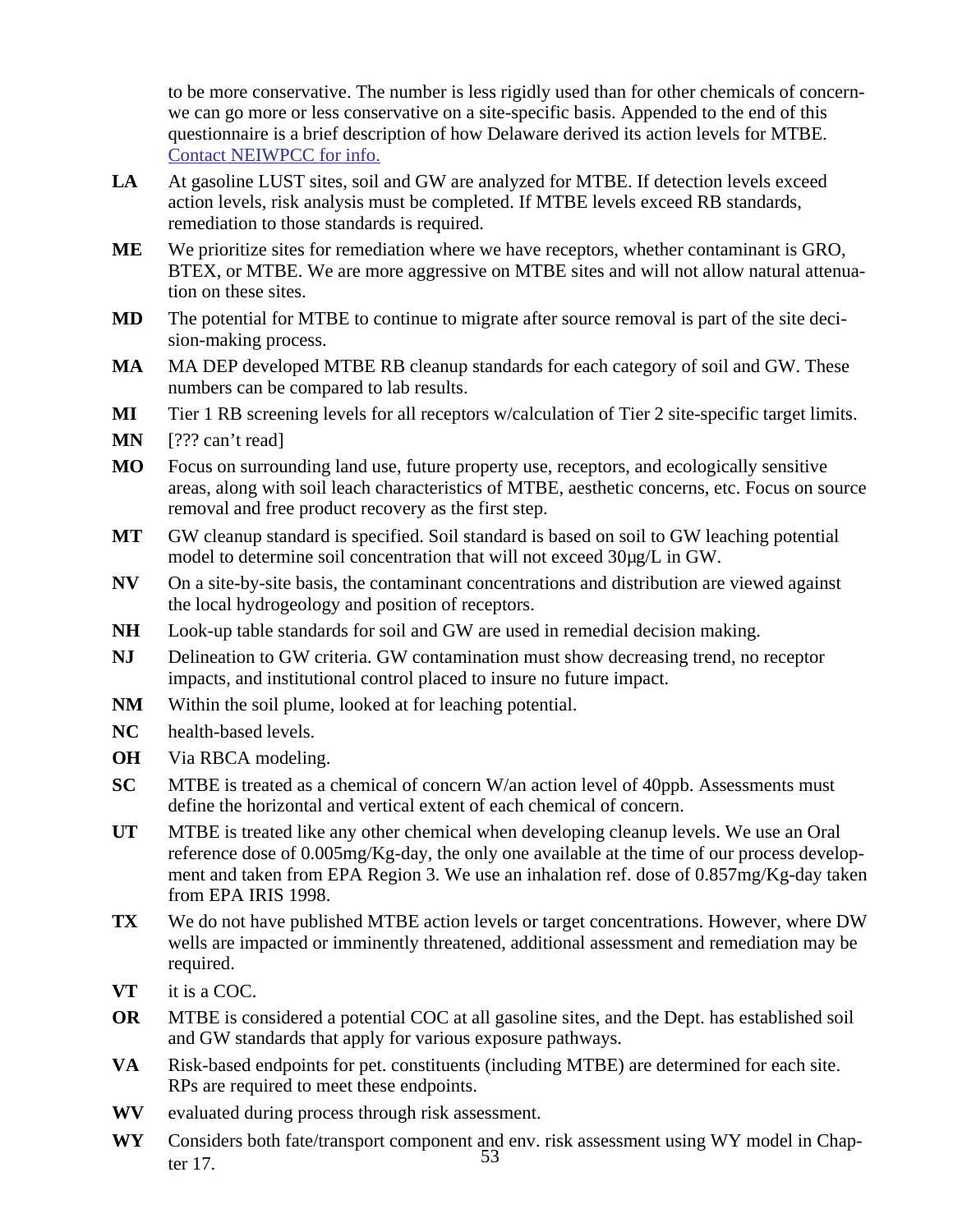### **A Project of the New England Interstate Water Pollution Control Commission (NEIWPCC)**

## **IV. MTBE Remediation - Questions 30a.-30b.**

### **30a. After groundwater is treated, how clean does your effluent need to be for discharge to a sanitary sewer and/or storm sewer?**

- AL Not a required sampling parameter.
- **AR** Acute exposure biomonitoring standard.
- **CT** 1000ppb sanitary, 70ppb storm.
- DE 5 ppb for discharge to a storm sewer. May vary by utility company for discharge to POTW. Will probably be changed from 5 ppb to 10 ppb when an MCL is establishes.
- **FL** sanitary sewer depends on sewer authority, storm sewer 50ppb.
- **GA** Generally, DW quality.
- **HI** State standards (and NPDES) do not address MTBE levels in effluent.
- **IL** Local sanitary districts may set and regulate MTBE effluent.
- **IN** MTBE not tested.
- **IA** No MTBE limit established.
- **KS** All of the water from our treatment systems goes into distribution. Only one system has effluent >ND and that is typically <10ug/L. (influent concentration >100-400)
- **ME** It depends on what can be negotiated w/the WWTP. Policy has been to use BAT, which is usually  $\langle 2ppb.$
- **MD** 5ppm benzene, 10ppm TPH, no number for MTBE at present.
- **MA** <100 µg/L.
- **MI** Permitted discharge limits.
- **MN** compound-specific.
- **MO** Established in permit generally 20ppb.
- **MT** 30µg/L.
- **NV** 20µg/L MTBE.
- **NH** Sanitary varies w/POTW requirements, storm 13ppb.
- **NJ** Sanitary sewer case by case, determined by receiving authority; Storm sewer 85% removal efficiency minimum. Shellfish bed areas must meet 70ppb (based on toxicity testing).
- **NY** sanitary sewers: 50ppm, storm sewers: 10ppb.
- **NC** 33.6mg/L.
- **OH** federal MCLs for BTEX & PNAs. < or equal to 40ppb for MTBE.
- **OK** You would need to ask the OKDEQ, but I am not aware they have established any levels for MTBE.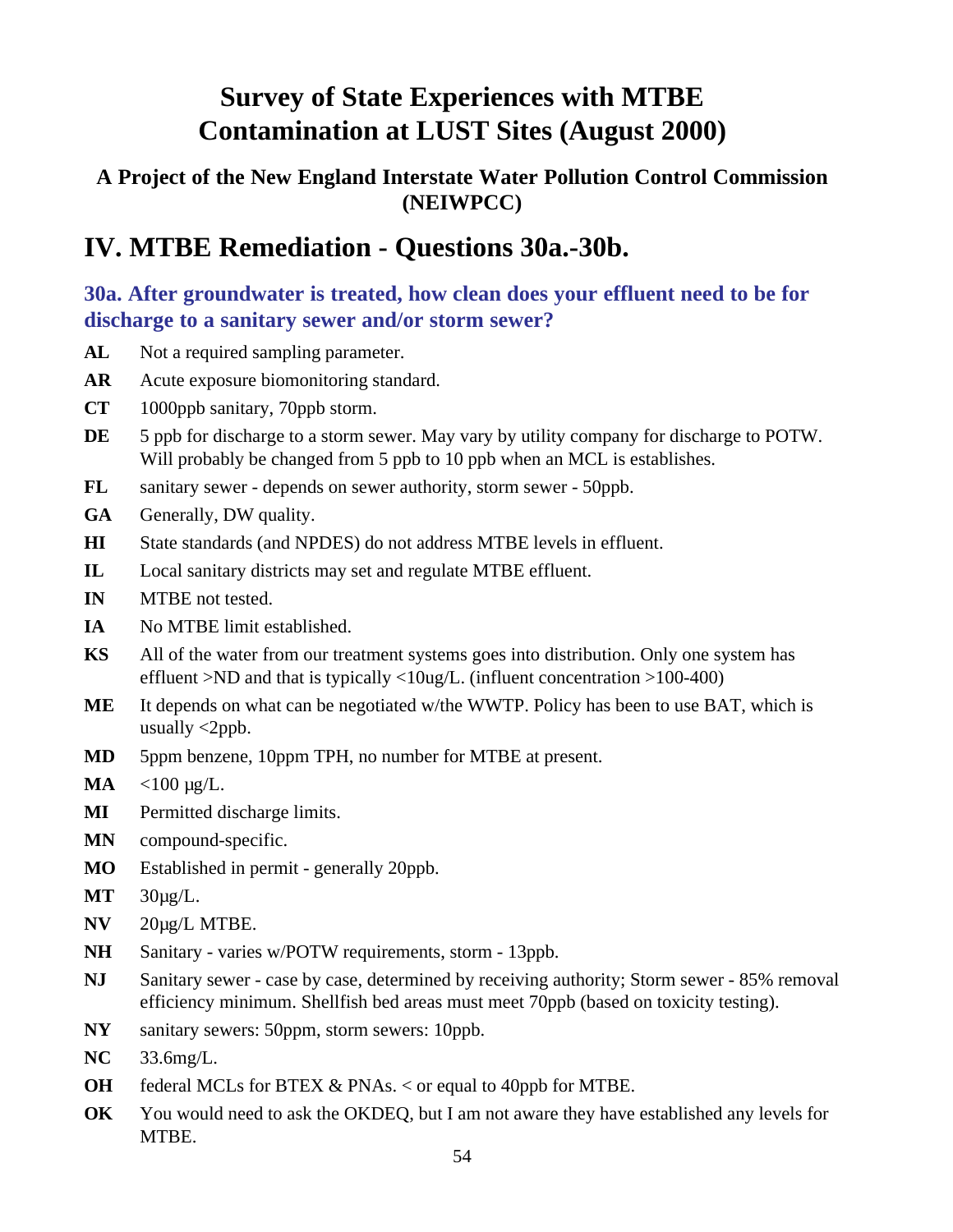- **OR** 20ppb.
- **RI** varies depending on where the sewer discharges.
- **SC** Generally, 40ppb, but may be higher if a sanitary sewer and the POTW can accept a higher level.
- **TX** Storm sewer requirements are set by entity or municipality. There are no requirements for MTBE storm sewer discharges.
- **UT** determined by sanitary sewer districts. For storm sewers, it is generally MCLs.
- **VT** 5ppb Benzene, 50ppb total BTEX.
- **VA** [LC ??] for MTBE;

**Don't know** AZ, CA, CO, ID, LA, NE, NM, ND, PA, PR, SD, TN, WI

#### **30b. How was this number determined and by whom?**

- **AZ** local municipality determines.
- **AR** state NPDES program
- **CT** DEP and state DOH. Health-based and odor.
- **DE** Discussion between Surface Water Discharge Branch and UST Branch. We told them what we would feel comfortable with. We checked with nearby states to see what concentrations they were allowing, and adopted a more conservative number.
- **FL** Consistent w/GW standard.
- **GA** Local water authority.
- **HI** Before granting a permit, best professional judgment would be used to determine what criteria the permitter should be testing.
- **ME** Policy decision determined by George Seel and Peter Eremite.
- **MD** federal limits.
- **MA** This number is typically required by EPA NPDES permit exclusion for discharges to storm/ surface water. Standards may be lower if set by a municipal WWTP.
- **MI** Depends on discharge permits.
- **MN** Don't know.
- **MO** EPA's 1997 DW Advisory's lowest recommended levels.
- **MT** Same GW cleanup standard would apply to discharge of treated GW.
- **NV** Via our regulatory process. Our stormwater is routed to where our DW comes from (surface waters). As such, we utilized an order of magnitude reduction on our primary action level.
- **NY** Sanitary sewers determined by POTW capabilities, storm sewers by DEC guidelines.
- **NC** Division of WQ.
- **OH** USEPA Advisory.
- **OR** Capability of GW treatment systems demonstrated to meet GW cleanup goal of 20ppb.
- **RI** sanitary sewer: sewer agencies; storm sewer: DEM RIPDES program.
- **SC** Based on action level by the state toxicologist and the operating permit for the treatment facility.
- UT By the Utah Division of Water Quality.
- **VA** EPA.
- 55 **VT** Wastewater Mgmt. Division/NPDES.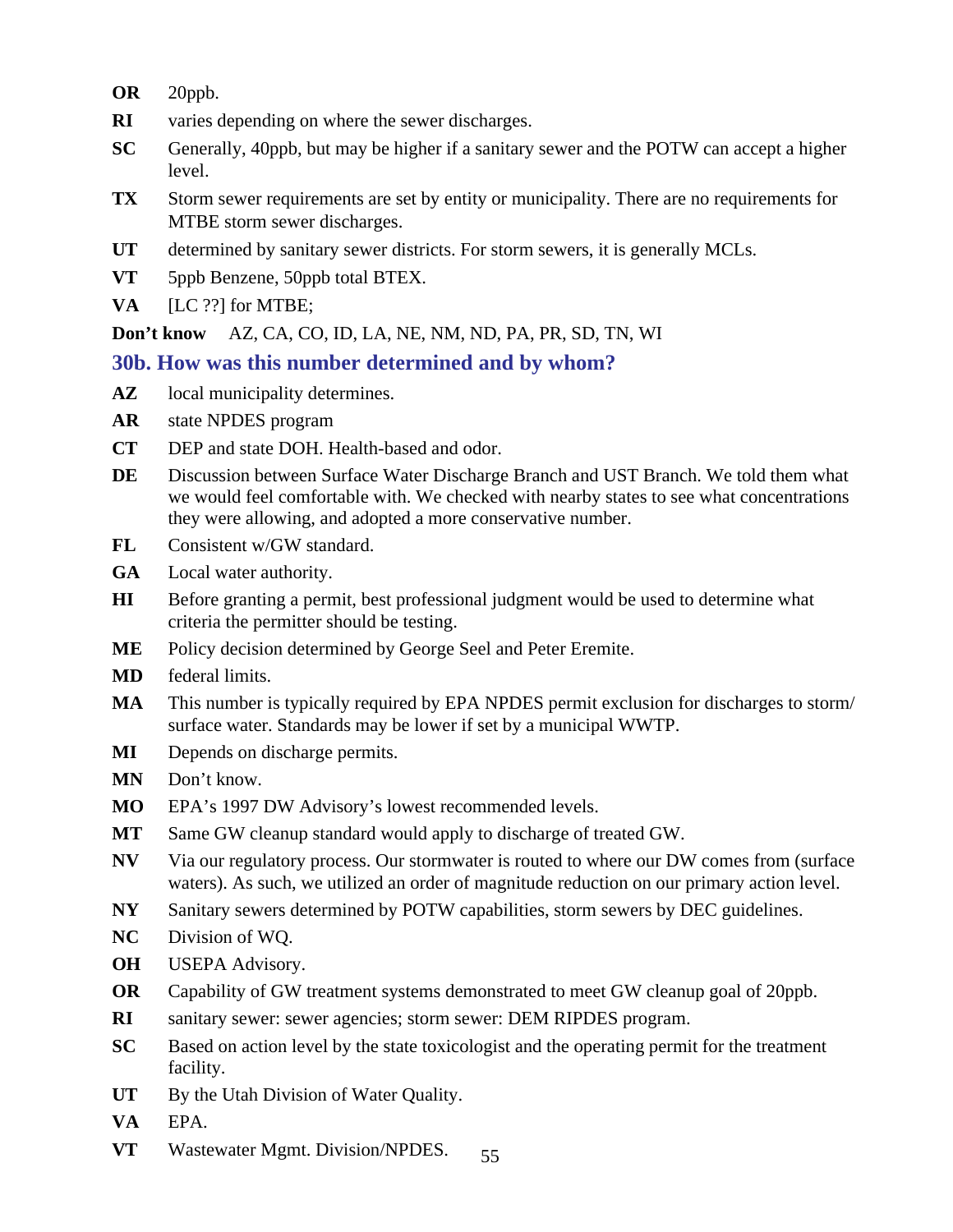### **A Project of the New England Interstate Water Pollution Control Commission (NEIWPCC)**

# **V. Other Oxygenates - Question 31.**

#### **Most of the time Occasionally Never Analytical method # of sites where detected Ethanol** ME, CA, CO, MA, **ND, NV, OR, SC, VA KS** - in process of analytical @ 70 confirmed sites. 36 states **KS** -8015&8260; **MO**-8260; **NV**-azeotropic; **OR**-8260A; **SC**-EPA 8260B; **KS** -3 sites, 0 detects;  $NV =2$ ; **SC**-2; **TBA KS**-all treatment systems; **CT, IA, ME, NJ CA, CO, DE, MA, MT, NV, NH, NY, NC, OR, SC, TN, VT, WI, VA KS**-source areas for treatment systems; 31 states **IA**-Option 8260B or GC/MS version of IA Methods OA-1 & OA-2; **KS** -8015&8260; **DE**, **ME, MO**, **NV, NH, NY**, **NC**, **VT**-8260; **SC**-EPA 8260B; **CT**-524; **OR**-8260A; **NJ** - 624, 524 **DE** - just beginning but appears to be quite a few; **IA**-22; **KS**-all where MTBE detected; **NC** - pending; **MD** - 3, EPA BP, Amoco study; **MT, VT**-0;  $N$ **V**- $\approx$ 10; **NH** - none, analyses just started **SC**-5; **TAME KS**-all treatment systems; **CT, IA, ME CA, CO, DE, MA, MO\*, NV, NH, NC, OR, SC, TN, VA; KS**-as above 31 states **DE, NC**-8260; **CT**-524; **IA**-as above; **KS** - 8015&8260; **NV**-8260; **OR**-8260A; **SC**, **NH**- 8260B; **DE**-few; **IA**-22; **NV**-≈6; **NH**->20 **NC**-pending; **SC**-2; **ETBE KS**-all treatment systems; **CT , IA, ME KS**-as above; **NC; CA, CO, MA, MO, NV, OR, SC, TN,** 34 states **CT**-524; **IA**-as above; **KS** -8015&8260; **NV**-8260; **NC** 8260; **OR**-8260A; **SC**-EPA 8260B; **IA**-33; **ME**-1; **NV**-≈6; **NC**-pending; **SC**-0; **DIPE KS**-all treatment systems; **CT, IA, ME , NC, CA, CO, MA, MO, NV, OR, SC, TN, VA KS-**as above 33 states **CT**-524; **IA**-as above; **KS** -8015&8260; **NV**-8260; **NC** 6210D, 602, 8260; **OR**-8260A; **SC**-EPA 8260B; **IA**-13; **ME**-2; **NV**-≈6; **NC**- unknown; **SC**-5; **Other MO-EDB**, **SC**-ETBA, TAA, TBF; **SC**-EPA 8260B **SC**: ETBA-5, TAA-4, TBF-0;

### **31. Do you analyze for any of the following gasoline oxygenates?**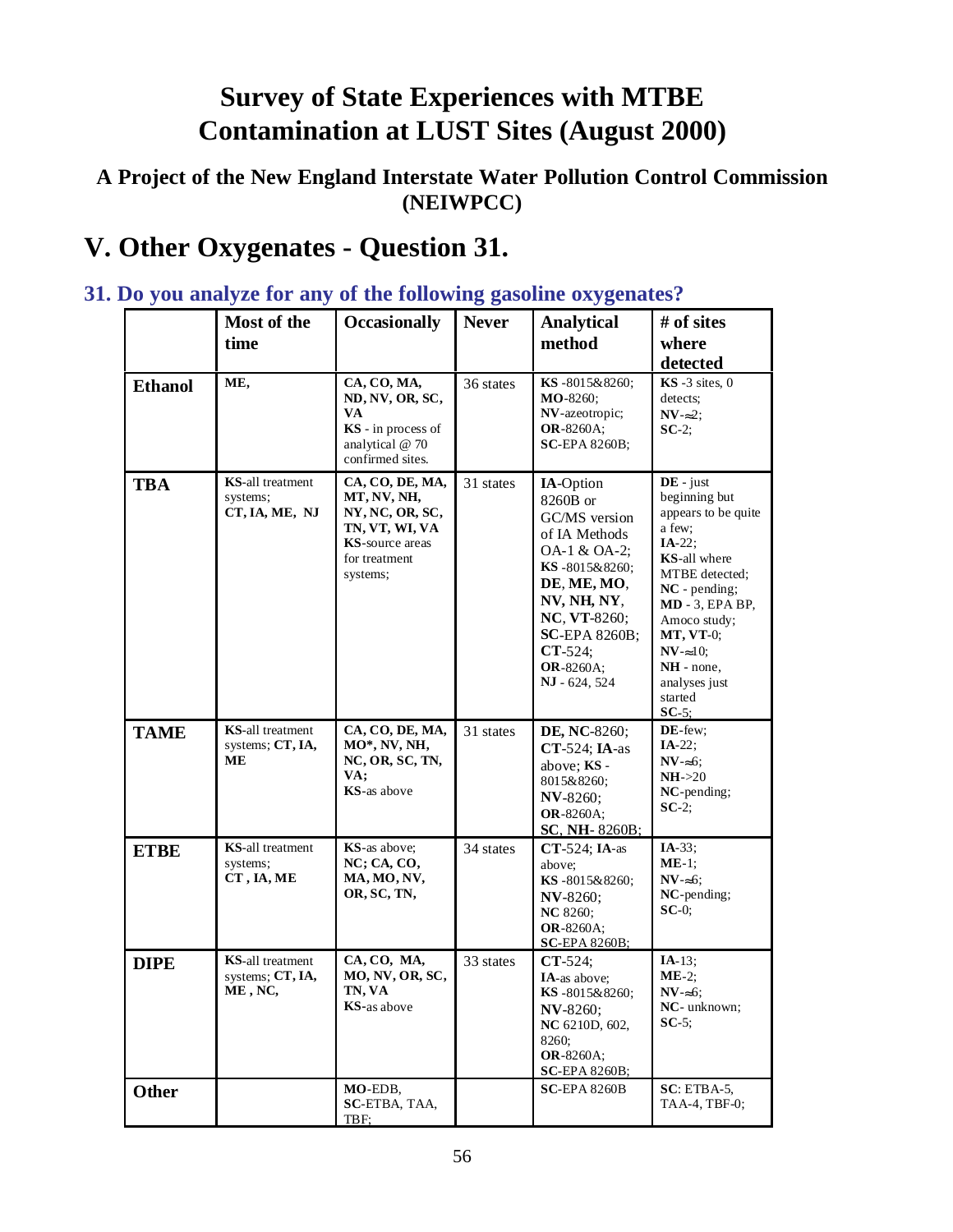#### **Comments:**

- **CA** Sometimes regional and local agencies may require this, as appropriate.
- **CO** Occasionally analyze for oxygenates, but is owner's choice.
- **DE** Once a project goes beyond tier 0 (into investigation), we have recently started requiring at least one-time sampling for TBA and TAME. Sites currently in monitoring or corrective action are supposed to do it at least once (recent change). If it is detected, additional sampling will be required at the site in the future.
- **IL** Occasionally by special set of circumstances.
- **MO** MO's state env. lab uses a GC/MS running a specific target list under 8260. MDNR's current guidance that o/os are to follow requires OA-1/OA-2 (Mod. 8015) and requires whole fractional standards rather than GRO and DRO standards. \* Tame is not currently on the target list but could be requested.
- **NV** except for ethanol, other oxygenates generally present at sites where we looked.
- **NH** TAME is present in gas up to 4.5% and has been detected in private wells.
- **NY** For TBA, 8260 purge and trap may not be appropriate method.
- **WA** not currently on a routine basis.
- **WI** TBA is reported as detected but not quantified.

## **Survey of State Experiences with MTBE Contamination at LUST Sites (August 2000)**

### **A Project of the New England Interstate Water Pollution Control Commission (NEIWPCC)**

## **V. Other Oxygenates - Questions 32a.-32c.**

#### **32a. Do you monitor for ethanol in groundwater?**

- **Yes** KS, MA, ME, ND, SC
- **No** AL, AK, AZ, AR, CO, CT, DE, FL, GA, HI, ID, IL, IN, IA, KY, LA, MD, MI, MN, MS, MO, MT, NE, NV, NH, NM, NY, NC, OH, OK, PA, PR, RI, SD, TN, TX, UT, VT, VA, WA, WV, WI, WY

**Sometimes** CA, OR

**Don't know** NONE

#### **Comments:**

- DE Only Getty stations are using ethanol. We would require monitoring at a Getty station for any release that could have occurred within the past 2-3 years.
- **SD** Will be required if it is determined to be a chemical of concern, but not normally.
- **VA** We do not typically look for ethanol in GW. The case manager may, however, require this info.

#### **32b. Do you have any ethanol-contaminated LUST sites?**

**Yes** CA, CO, MA, SC, SD, VA, WA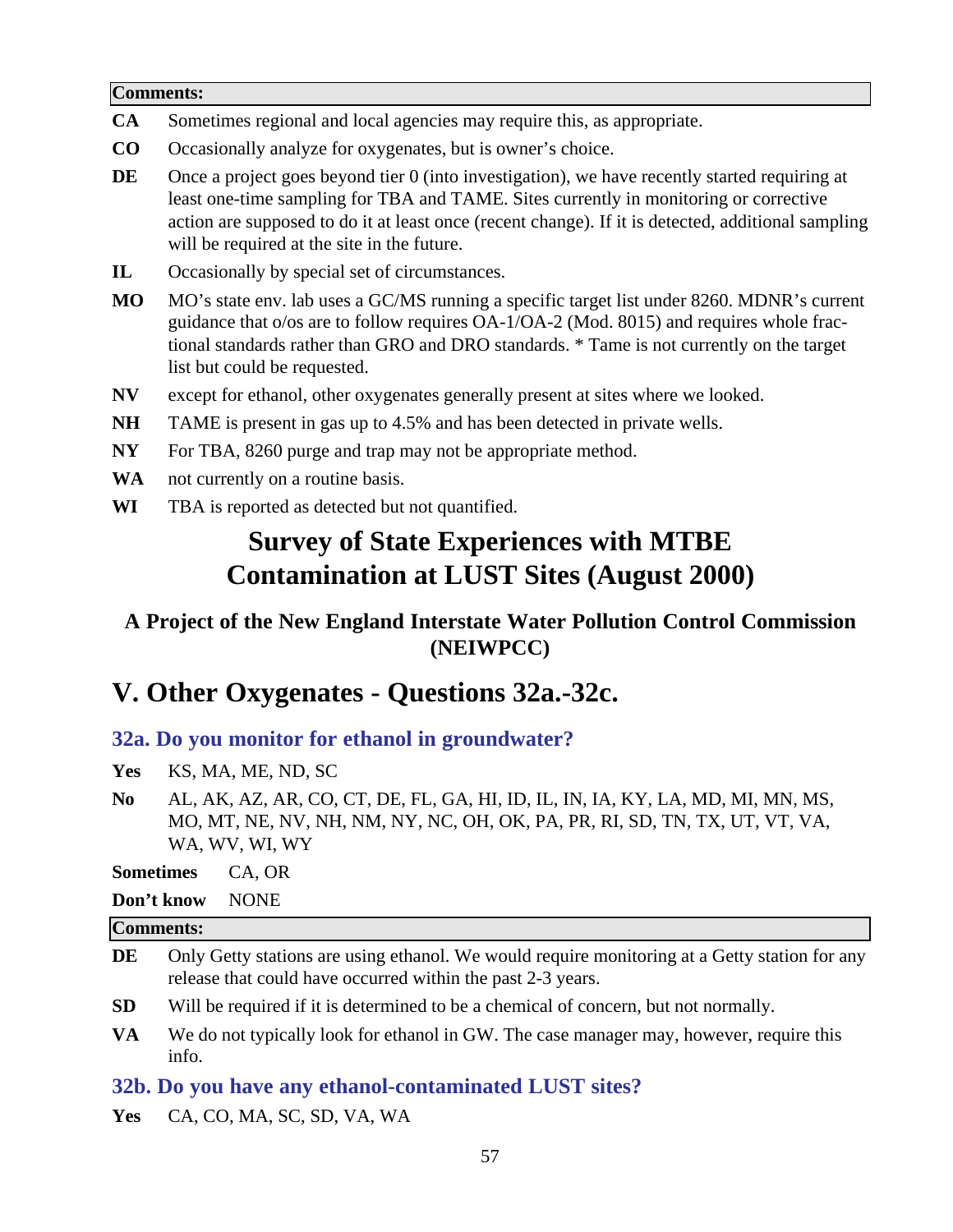#### **No** DE, ME, MS, ND, WY

#### **Don't know** AL, AK, AZ, AR, CT, FL, GA, HI, ID, IL, IN, IA, KY, LA, MD, MI, MN, MO, MT, NE, NV, NH, NJ, NM, NY, NC, OH, OK, OR, PA, RI, TN, TX, UT, VT, WV, WI,

|           | <b>Comments:</b>                                                                                                                                                                                                                                                                                                                                                                                                                                              |
|-----------|---------------------------------------------------------------------------------------------------------------------------------------------------------------------------------------------------------------------------------------------------------------------------------------------------------------------------------------------------------------------------------------------------------------------------------------------------------------|
| <b>KS</b> | We have identified 70 sites that have sold a 10% EtOH mix. We have delivery dates,<br>amounts sold, and have cross-referenced with known release dates. We are in the process of<br>adding EtOH analytical to these sites. Six of these are in active remediation and analytical on<br>3 of those sites has been inconclusive for EtOH. (ND for all 3)don't know why. We expect<br>to have additional information very soon and will share it when we get it. |
| <b>MN</b> | Do not measure for it, but it is probably present in GW (ethanol state).                                                                                                                                                                                                                                                                                                                                                                                      |
| <b>NH</b> | Probably, there are a number of number of Getty sites that use gasohol.                                                                                                                                                                                                                                                                                                                                                                                       |
|           | 32c. If yes, how many?                                                                                                                                                                                                                                                                                                                                                                                                                                        |
| MA        | 6;                                                                                                                                                                                                                                                                                                                                                                                                                                                            |
| <b>SC</b> | 2:                                                                                                                                                                                                                                                                                                                                                                                                                                                            |
| <b>SD</b> | $<10$ ;                                                                                                                                                                                                                                                                                                                                                                                                                                                       |
| VA        | $\leq 5$ ;                                                                                                                                                                                                                                                                                                                                                                                                                                                    |
|           | Don't know<br>CA, CO, WA                                                                                                                                                                                                                                                                                                                                                                                                                                      |
|           |                                                                                                                                                                                                                                                                                                                                                                                                                                                               |

## **Survey of State Experiences with MTBE Contamination at LUST Sites (August 2000)**

### **A Project of the New England Interstate Water Pollution Control Commission (NEIWPCC)**

## **VI. Other - Questions 33a.-33d.**

#### **33a. Do you use GIS in remedial action decision making?**

- **Yes** AL, AZ, CA, CO, DE, FL, ID, IL, IN, IA, KS, LA, ME, MA, MI, MT, NH, NJ, NY, NC, OK, OR, PR, RI, SC, UT, VT, VA, WA, WI
- **No** AK, AR, CT, GA, HI, KY, MD, MN, MS, MO, NE, NV, NM, ND, OH, PA, SD, TN, TX, WV, WY

#### **Comments:**

**KS** We used to use it, but it has been mostly ineffective. I'm sure that the technology has gotten much better and we will start using it again.

#### **33b. If yes, how (e.g., wellhead protection program)?**

#### **ID, LA, MI,**

**NC, PR, RI, WA** WHP.

**AL, VT** WHP, proximity to receptors.

- **AZ** WHP locations of LUST plumes relative to registered wells & WQ in superfund areas.
- **CA** We are developing a GIS that will contain data on hydrogeologically vulnerable aquifers and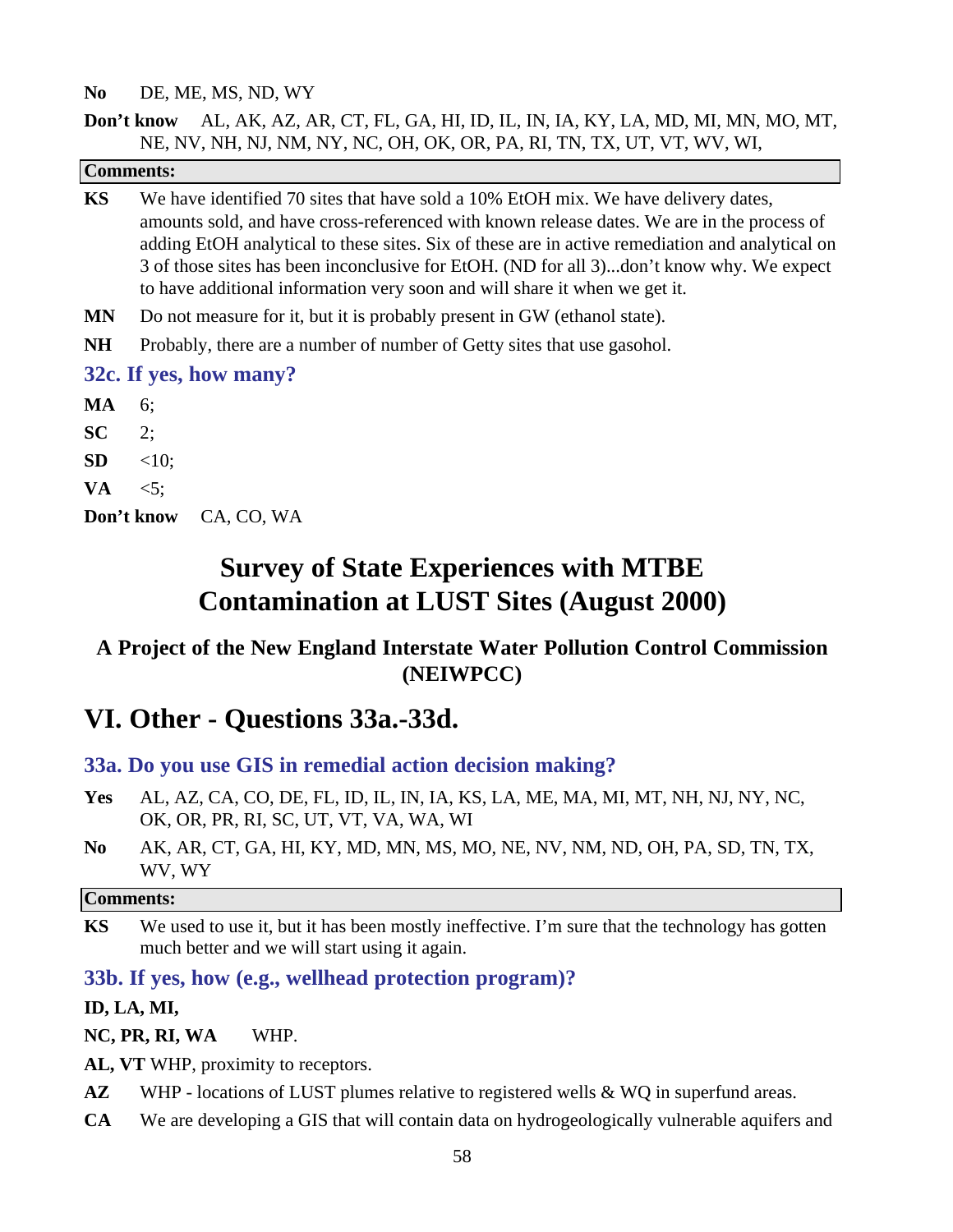the location of UST release, among other things.

- **CO** Primarily for coordinating multiple remediations, comingling plumes, etc.
- **DE** WHP requirements for double-walled tank systems, proximity of other contaminant sites, utilities, modeling efforts.
- **FL** WHP prioritization of sites.
- **IL** Correlate known potential sources to computer-modeled recharge areas.
- **IN** Have only just started. Some LUST sites being entered.
- **IA** GIS is sometimes used to locate receptors such as DW wells and surface waters in relation to LUST sites.
- **ME** We make GIS site maps to keep track of remediation data.
- **MA** All public wells, WHP areas, ACEC, coastal zones, potentially productive aquifers, DW source areas, medium and high yield aquifers, drainage basins and watersheds, open space, and many issues are all mapped and available to the public and consultant communities.
- **MI** Source water protection program
- **MT** Receptor surveys are completed w/GIS. GIS is accessed through our state Natural Resources Information System.
- **NH** WHP and locating all contaminated sites.
- **NJ** Part of institutional control tracking.
- **NY** Master habitat database in use.
- **OK** We are just at the beginning stages of implementing GIS.
- **OR** GIS is used to identify public WS located within 1/4 mile of leaking USTs or operating USTs. Highest priority sites are being sampled by the OR Health Div. and analyzed by the DEQ. Results will be available in Nov. 2000. GIS data is also routinely used to inventory potential pollution sources in the WHP program.
- **SC** WHP and determination of risk based on distance between LUST and public wells. GIS was used to predict UST facilities that would be affected by flooding during last year's hurricane season.
- **UT** Identification of water rights, wells, and points of dispersion.
- **VA** location of leaking tank sites.
- **WI** 100' from private wells, 1,000' from public wells by Administrative code.

#### **33c. If no, is your state interested in developing GIS?**

**Yes** AK, AR, CT, GA, KY, MD, MO, MS, NE, NV, NM, NY, ND, OH, PA, SD, TN, TX, WY

#### **Don't know** HI

#### **Comments:**

**DE** Interested in adding additional information layers with minimum of hand-typed data entry.

**NY** New system currently under development: EQuis+GIS key.

#### **33d. What information is available on your GIS system?**

**LUST sites** AL, AZ, CA, DE, CO, ID, IL, IN, IA, KS, ME, MA, MI, MN, MO, MS, MT, NH, NJ, OK, OR, PR, RI, SC, SD, UT, VT, VA, WA, WI, WY (early stages),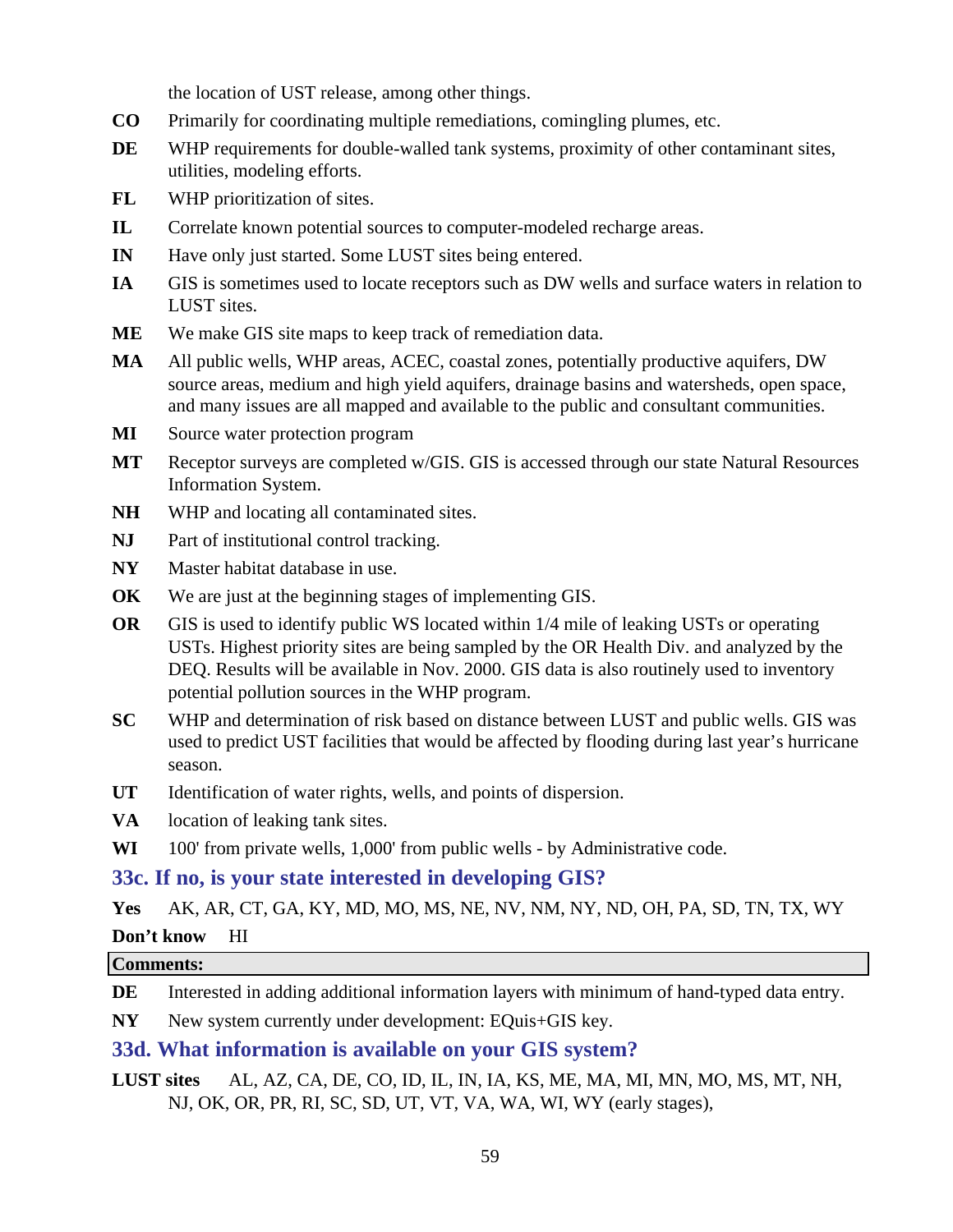- **Public/private well locations** AL, AZ, CA, CT, DE, ID, IL, IN, IA, KS, ME, MD, MA, MI, MN, MO, MS, MT, NH, NJ, NC, ND, OR, PA, PR, RI, SC, SD, UT, VT, VA, WI, WA, WY
- **Wellhead protection areas** CT, DE, IL, IN, LA, ME, MA, MI, MN, MS, MO, MT, NH, NC, ND, OR, PA, PR, RI, SC, SD, VT, WA
- **Recharge areas** AZ, CA, CT, DE, IL, IN, LA, MA, MO, RI, TX
- **Analytical data for LUST sites** AZ, DE, ME, NH (planning), NJ (pending), VT, WY (planning phase)
- **Screened intervals of wells** CT, IL, IN, ME, NH (planning)
- **Dry cleaners** AZ, DE, IL, NH, SC, OR, WI
- **ASTs** DE, ID, IL, IN, ME, MI, MN, NH, ND, OK, SC, SD, OR, VA
- **Superfund sites** AZ, DE, ID, IL, IN, LA, ME, MN, MO, MT, NH, NJ, NC, OR, RI, SC, SD, TX, UT, VT, WA, WI, WY
- **Groundwater aquifers** AZ, CT, DE, ID, IL, IN, LA, ME, MA, MN, MT, NH, ND, OR, RI, SD, WA, WY

#### **Other:**

**ND, VA** USTs.

- **AZ** UST facilities, landfills, land use in urban areas, WWTPs, etc.
- **CA** Pipeline locations. Note: This GIS is under development. It is not yet complete or statewide, but we are working toward that goal.
- **DE** Haz. waste sites, solid waste sites, tire piles, historical sites, parks, greenbelts, etc. GIS is a major department initiative at this time.
- **IL** geologic coverage, aquifer sensitivity, RCRA sites, CERCLA, landfills.
- LA, MO numerous other data sets.
- **MA** See list 33b.
- **NH** UST sites, all HW generators.
- **PR** Point Sources.
- **TX** public water supply sources.
- **VT** USTs, wetlands, surface water, RCRA facilities.
- **WI** spills, deed restrictions, GW use restrictions.

**WY** RCRA sites, point sources of pollution.

AR, HI, KY Don't know

#### **Comments:**

- **AL** The ADEM is currently working with the AL Geological Survey to develop area reports on CD ROM, which included: soil types, geology, public wells, AST/UST sites, other contaminant sites, etc.
- **DE** Just beginning adding analytical data for LUST sites. Have entered last 2 years of data for any sites with a 4 or 5 priority ranking (ranking is 1-5), 4=GW contamination confined to site, but high levels of dissolved-phase product and/or free-phase product; 5=high levels of dissolved and free-phased product in GW, dissolved and/or free-phase product in the GW is confirmed off-site. ASTs in GIS only if have dealt with a release at an AST facility.
- **SD** Most of this is still developmental.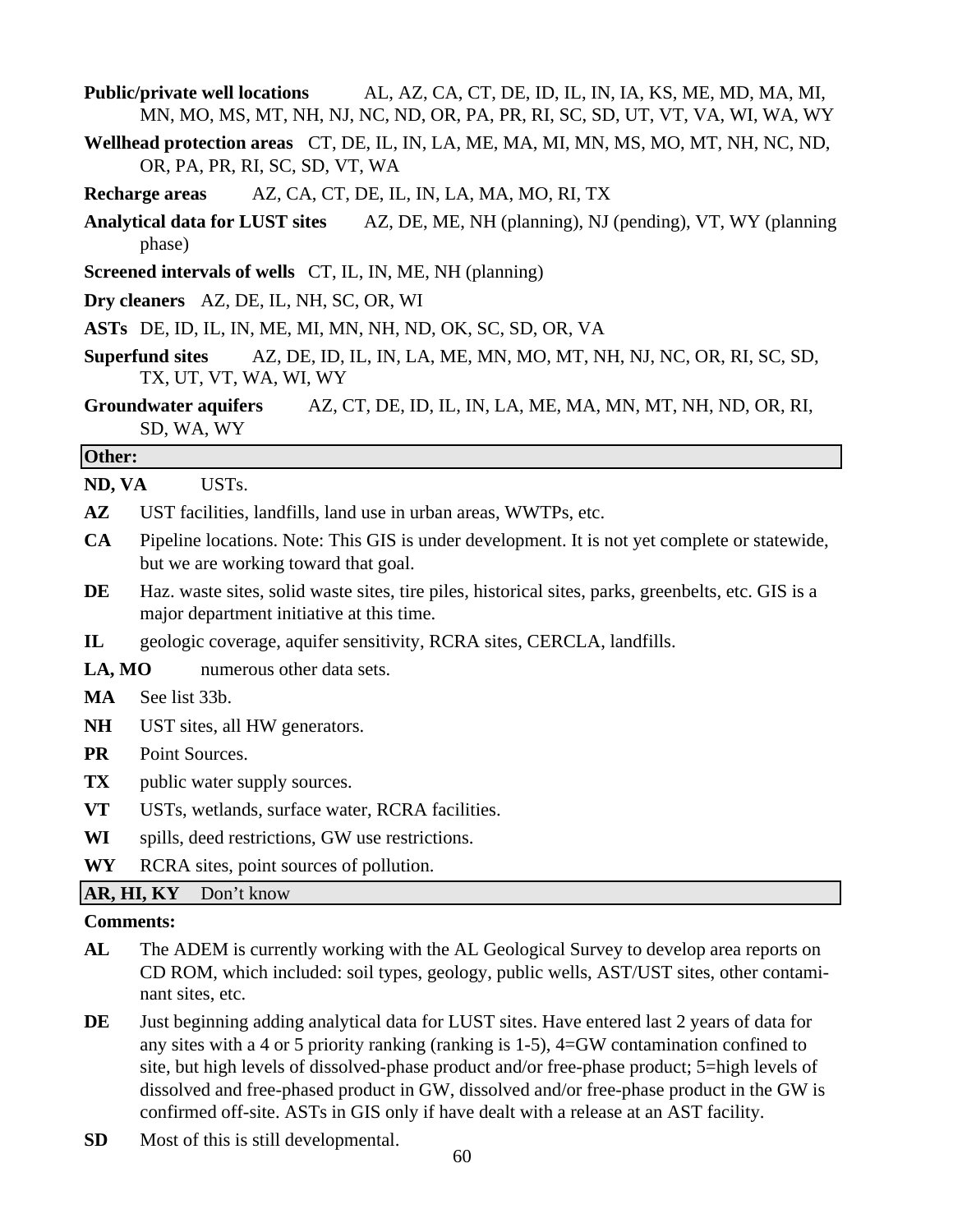## **A Project of the New England Interstate Water Pollution Control Commission (NEIWPCC)**

## **VI. Other - Question 34.**

**34. What kind of information could your program use to better deal with MTBE issues (e.g., compatibility, leak detection, remediation technologies, site characterization, costs)?**

| Bioaugmentation conditions & bioremediation requirements, time, efficacy.  1 state                                                                                  |  |
|---------------------------------------------------------------------------------------------------------------------------------------------------------------------|--|
|                                                                                                                                                                     |  |
| A nationally respected MCL. The lack of a standard means some argument                                                                                              |  |
|                                                                                                                                                                     |  |
|                                                                                                                                                                     |  |
|                                                                                                                                                                     |  |
| <b>Compatibility 8 states</b>                                                                                                                                       |  |
|                                                                                                                                                                     |  |
|                                                                                                                                                                     |  |
|                                                                                                                                                                     |  |
|                                                                                                                                                                     |  |
|                                                                                                                                                                     |  |
| Information sharing with other states that have implemented RBDM/corrective                                                                                         |  |
| Technical data relative to blending of gasoline w/MTBE, distribution of<br>gasoline w/MTBE, gasoline enhancement (octane) relative to oxygenates.  No re-<br>sponse |  |
| Renewed effort at federal AST regulation (leak detection, CP, spill and                                                                                             |  |
|                                                                                                                                                                     |  |
|                                                                                                                                                                     |  |
|                                                                                                                                                                     |  |
| <b>Ethanol</b><br>2 states                                                                                                                                          |  |